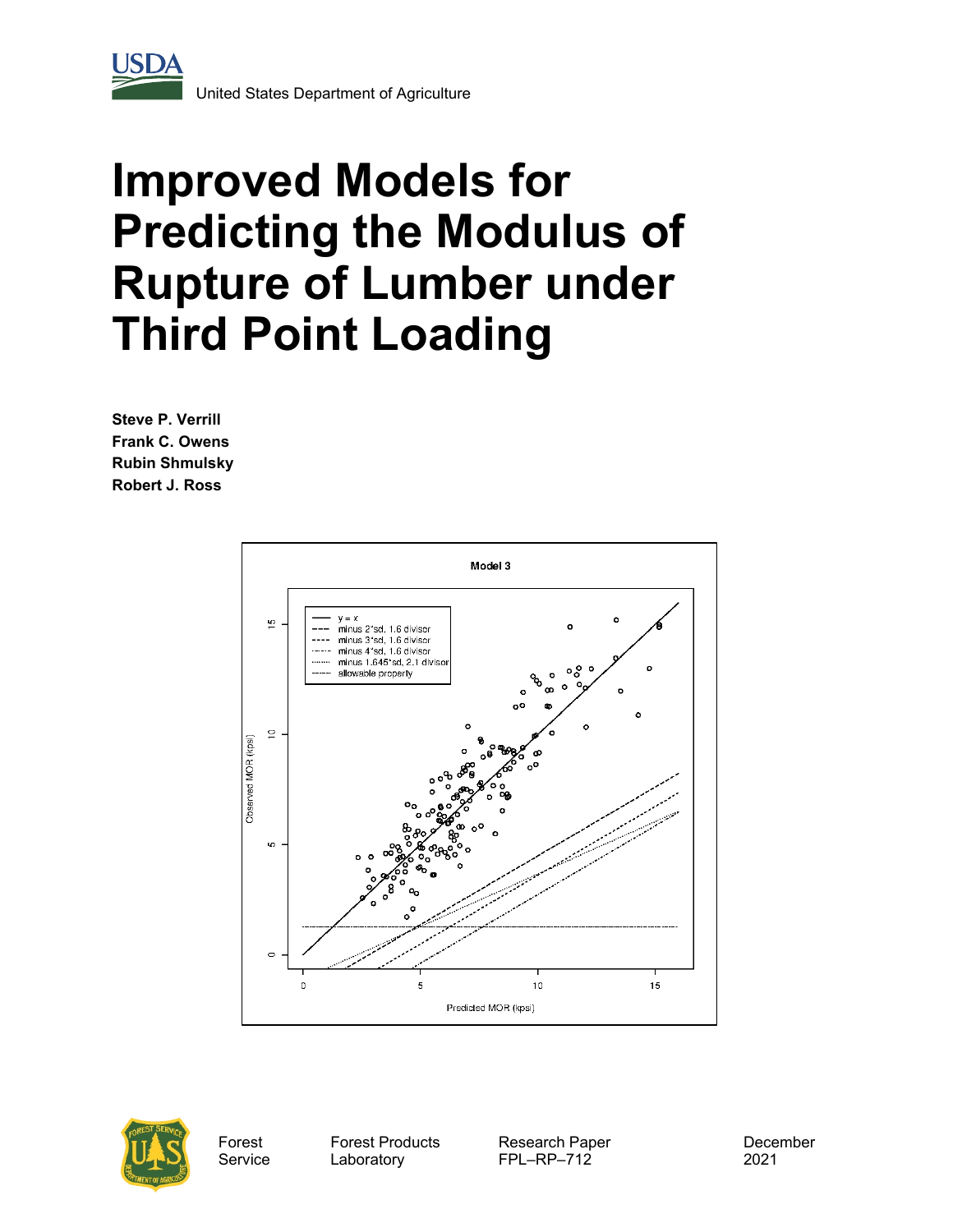## **Abstract**

To properly evaluate the reliability of lumber structures, good models for the strength distributions of their components are needed. Modulus of rupture (MOR) distributions of structural lumber grades have often been modeled as two-parameter Weibulls. However, in a series of papers, Verrill and others have established that strength properties of visual and machine stress rated grades of lumber are not distributed as two-parameter Weibulls and that modeling them as two-parameter Weibulls can yield large over- or underestimates of probabilities of breakage. Instead, grades of lumber have "pseudo-truncated" distributions. Recent research also established that the appropriate MOR model can change significantly with location and time and that model differences have practical significance. Verrill and others concluded that "there may be significant efficiencies that can be obtained through the development of computer models that yield real-time in-line estimates of lumber properties based on measurements of stiffness, specific gravity, knot size and location, slope of grain, and other strength predictors." In this paper, we discuss models that predict the MOR of a piece of lumber from modulus of elasticity, specific gravity, slope of grain, and knot data.

Keywords: modulus of rupture, modulus of elasticity, specific gravity, slope of grain, knots, Weibull distribution, pseudo-truncated distributions, strength prediction models, lumber strength models

#### December 2021

Verrill, Steve P.; Owens, Frank C.; Shmulsky, Rubin; Ross, Robert J. 2021. Improved models for predicting the modulus of rupture of lumber under third point loading. Research Paper FPL-RP-712. Madison, WI: U.S. Department of Agriculture, Forest Service, Forest Products Laboratory. 38 p.

A limited number of free copies of this publication are available to the public from the Forest Products Laboratory, One Gifford Pinchot Drive, Madison, WI 53726-2398. This publication is also available online at [www.fpl.fs.fed.us.](http://www.fpl.fs.fed.us/) Laboratory publications are sent to hundreds of libraries in the United States and elsewhere.

The Forest Products Laboratory is maintained in cooperation with the University of Wisconsin.

The use of trade or firm names in this publication is for reader information and does not imply endorsement by the United States Department of Agriculture (USDA) of any product or service.

# **Contents**

| 8 Comparing Our s Values with s Values from Other |  |
|---------------------------------------------------|--|
|                                                   |  |
| 10 Potential Cost of Failing to Predict Strength  |  |
|                                                   |  |
|                                                   |  |
|                                                   |  |
|                                                   |  |

In accordance with Federal civil rights law and U.S. Department of Agriculture (USDA) civil rights regulations and policies, the USDA, its Agencies, offices, and employees, and institutions participating in or administering USDA programs are prohibited from discriminating based on race, color, national origin, religion, sex, gender identity (including gender expression), sexual orientation, disability, age, marital status, family/parental status, income derived from a public assistance program, political beliefs, or reprisal or retaliation for prior civil rights activity, in any program or activity conducted or funded by USDA (not all bases apply to all programs). Remedies and complaint filing deadlines vary by program or incident.

Persons with disabilities who require alternative means of communication for program information (e.g., Braille, large print, audiotape, American Sign Language, etc.) should contact the responsible Agency or USDA's TARGET Center at (202) 720–2600 (voice and TTY) or contact USDA through the Federal Relay Service at (800) 877–8339. Additionally, program information may be made available in languages other than English.

To file a program discrimination complaint, complete the USDA Program Discrimination Complaint Form, AD-3027, found online at [http://www.ascr.usda/gov/complaint\\_filing\\_cust.html](http://www.ascr.usda/gov/complaint_filing_cust.html) and at any USDA office or write a letter addressed to USDA and provide in the letter all of the information requested in the form. To request a copy of the complaint form, call (866) 632–9992. Submit your completed form or letter to USDA by: (1) mail: U.S. Department of Agriculture, Office of the Assistant Secretary for Civil Rights, 1400 Independence Avenue, SW, Washington, D.C. 20250–9410; (2) fax: (202) 690–7442; or (3) email[: program.intake@usda.gov.](mailto:program.intake@usda.gov)

USDA is an equal opportunity provider, employer, and lender.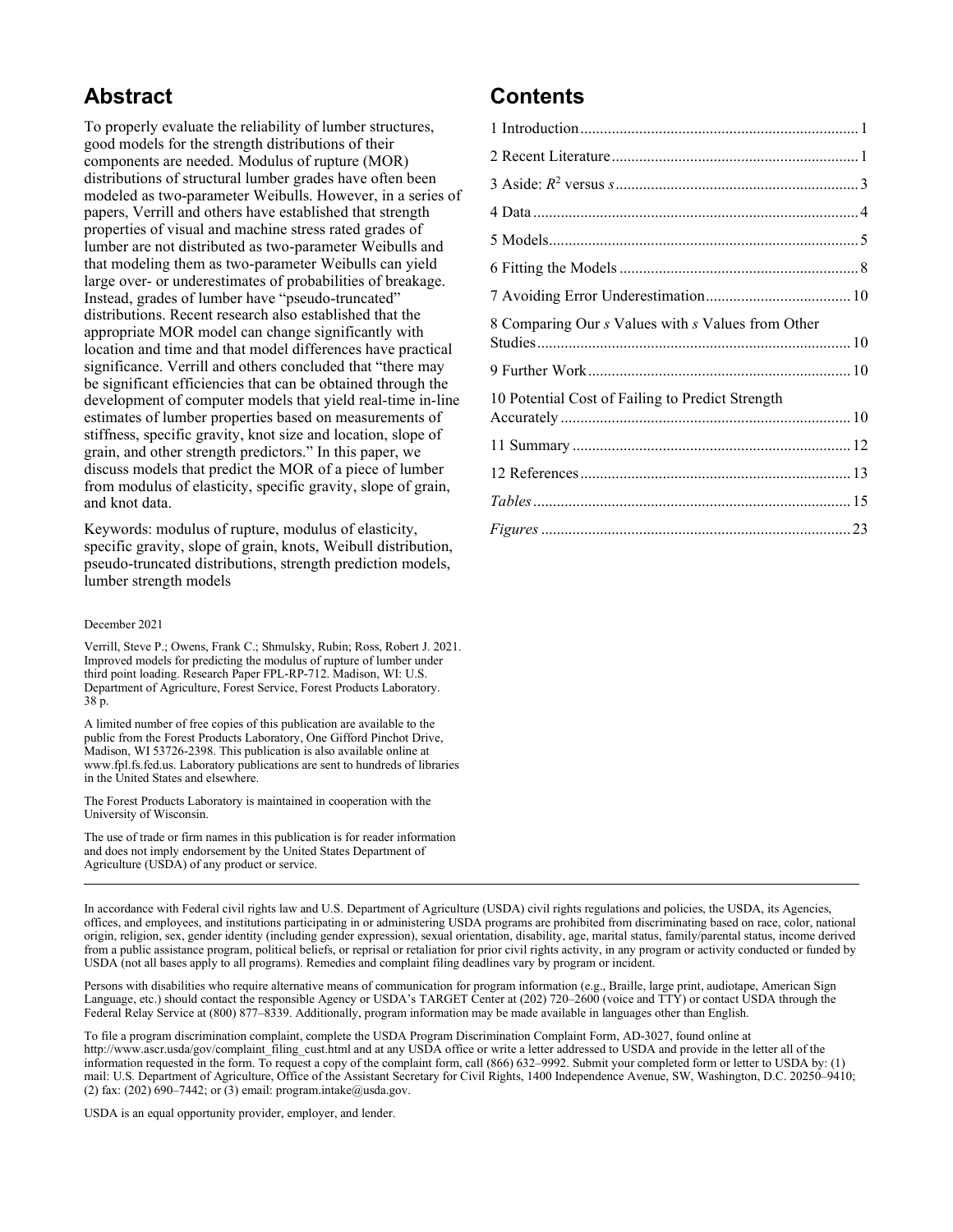## Improved Models for Predicting the Modulus of Rupture of Lumber under Third Point Loading

Steve P. Verrill, Mathematical Statistician USDA Forest Service, Forest Products Laboratory, Madison, WI

Frank C. Owens, Assistant Professor

Department of Sustainable Bioproducts, Mississippi State University, MS

Rubin Shmulsky, Professor and Department Head Department of Sustainable Bioproducts, Mississippi State University, MS

Robert J. Ross, Supervisory Research General Engineer USDA Forest Service, Forest Products Laboratory, Madison, WI

## 1 Introduction

To properly evaluate the reliability of lumber structures, it is necessary to have good models for the strength distributions of their components. In the past, the modulus of rupture distribution of structural lumber has often been modeled as a two-parameter Weibull. Verrill et al. (2012, 2013, 2014, 2015, 2019, 2020a) established theoretically and empirically that the strength properties of visual and MSR grades of lumber are not distributed as two-parameter Weibulls, and that modeling them as two-parameter Weibulls can yield large over- or underestimates of probabilities of breakage. This led Verrill et al. (2017, 2018, 2020b), Owens et al. (2018, 2019, 2020), and Anderson et al. (2021) to investigate alternative models for strength distributions of lumber. However, Verrill et al. (2020b) demonstrated that even if we have adequate models for the *general parametric forms* of distributions (e.g., pseudo-truncated Weibull or pseudo-truncated mixed normal or  $\dots$ ), the *specific* strength distributions (due to specific parameter values) can vary significantly (from a practical as well as a theoretical viewpoint) with mill and time. They argued that this variability suggests that "there may be significant efficiencies that can be obtained through the development of computer models that yield real-time in-line estimates of lumber properties based on measurements of stiffness, specific gravity, knot size and location, slope of grain, and other strength predictors." In this paper we discuss models that predict the modulus of rupture (MOR) of a piece of lumber from modulus of elasticity (MOE), specific gravity (SG), slope of grain (SOG), and knot data. We have fit these models to the summer data discussed in Owens et al. (2018, 2019, 2020). In a later paper we plan to investigate whether predictors associated with rings per inch, percentage of latewood, distance to the pith, and location on a flatsawn to quartersawn spectrum improve the fit.

## 2 Recent Literature

A good deal of recent research activity has been aimed at producing better estimates of the strengths of individual pieces of lumber. This work has been motivated by a recognition that advances in computing and in high-speed X-ray scanning, laser scanning, and computer tomography devices should permit us to develop, fit, and deploy models that permit much more efficient use of our timber resources. See, for example, the "Motivation and Purpose of This Project" section in Hanhijärvi and Ranta-Maunus (2008) or the "State of the Art" section in Lukacevic et al. (2015).

In Table 1 we identify a few of these studies and list some of their features. The most important feature, s, the root mean squared error, appears in the last column of the table. Unfortunately, s is sometimes missing which makes it hard to compare the effectiveness of all the approaches (see Section 3). Also, we suspect that differences in species, board sizes, board grades, and moisture content variability and a failure to test a fit on a new set of data (or, alternatively, to perform a cross-validation) may make direct comparisons difficult.

Having said this, we do wish to comment on a few of these recent papers. In some cases, these remarks further highlight the difficulties in making direct comparisons. In others, we are interested in highlighting similarities in or differences between their work and our own.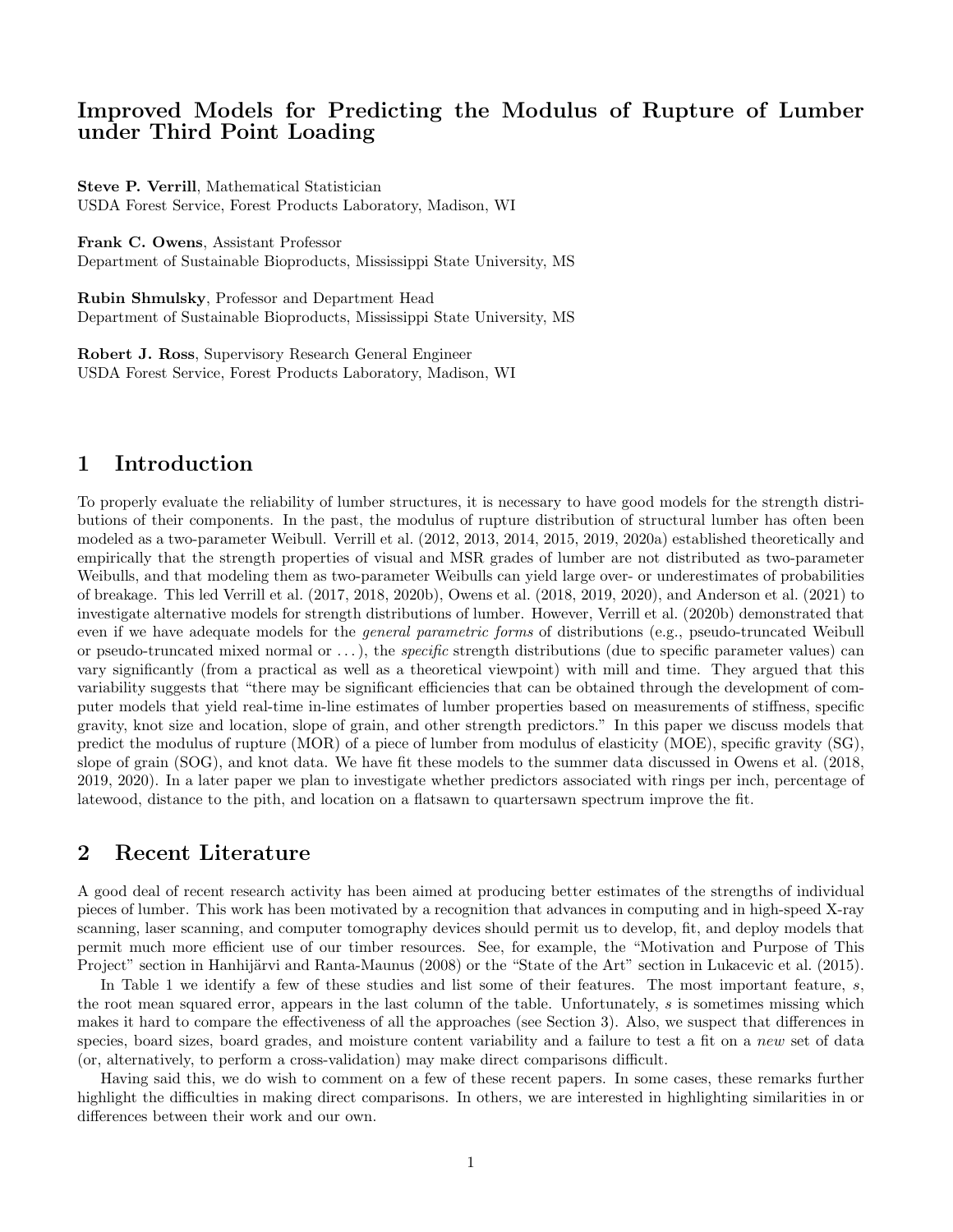Wright et al. (2019) make use of k-means clustering to automatically identify and measure knots in images of board faces. Their best model is a linear model with specific gravity, acoustic velocity, and knot area fraction as predictors of MOR. They obtain a root mean squared error of 7.2 megapascals (MPa). The root mean squared errors (RMSE) of our models, for example, are approximately 9.4 MPa (see the s values in Tables 3–7). Their model could be superior to ours. However, there are other possible explanations. First, one of their predictors is knot area fraction, the fraction of area covered by knots in a particular span of a board. However, their particular span of a board is chosen to minimize the root mean squared error (see their figure 3) for their particular data set. The resulting procedure (based on the span fraction that minimized root mean squared error for their data set) may not yield equally good results for new data sets. Second, when they fit MOR to specific gravity (as the sole predictor), they obtain a RMSE of 9.2 MPa for their data set. (See their figure 6.) However, when we fit MOR to specific gravity (as the sole predictor), we obtain a RMSE of 15.8. Thus, there may be a basic difference in the natural variability of our data sets. Their lumber is apparently all loblolly pine, sawn at a single mill. Our lumber may include other southern yellow pine species and comes from 3 mills. Their lumber is either No. 1 or No. 2 visual grade, whereas our lumber is mill run lumber. Finally, their lumber is  $2 \times 6$  or  $2 \times 8$  lumber, whereas ours is  $2 \times 4$  lumber. Thus, it is possible that our results are not directly comparable to theirs.

Schajer's work (2001) is X-ray based, but his nonlinear model is similar in some ways to our models. His knot factor is a minimum over vertical lines across a face (lines perpendicular to a lengthwise edge), as are our knot factors for Models 4 and 5. (However, because Schajer works with X-rays, he obtains information on a full cross-section, not just visual information based on vertical lines on the front and back faces.) Also, his "wood structural factor" involves terms for three separate lengthwise bands — a compression edge band, a central band, and a tension edge band, whereas our model considers four lengthwise bands — compression edge, compression near center, tension near center, and tension edge.

And just as we obtained Model 2 and Model 3 results (see Section 5) that suggest that knots in the compression near center region might increase bending strength (see the negative band 2 powers in our Tables 4 and 5), Schajer's model (2001) predicts that knots in his central region might increase bending strength (see the negative  $w_2$  values in the group 5 section of his table 6).

We have discussed this result with Professor Schajer. He feels that the result is physically implausible and likely an artifact of the unit sum constraint of the weights used in his model. With this in mind, he argues that an alternative interpretation of the negative center strength reduction coefficient in his model is that a defect there is much less damaging to bending strength than defects in the outer regions. The center area looks attractive only relative to its very adverse neighbors.

We would argue that it is possible that the slightly positive effect of a knot in the compression midline region could be real. This effect is in line with, for example, the results in Cao et al. (2018).

The facts that 1) the band 4 (tension edge) powers in our Tables  $4-6$  exceed the corresponding band 1 (compression edge) powers, and 2) our band 4 strength factor lies below our band 1 strength factor in Table 7 are in accord with Schajer's (2001)  $w_3$  value exceeding his  $w_1$  value in the 3-unsymmetric line in the group 5 section of his table 6. These results suggest that tension edge knots lead to greater strength reductions than do comparably sized compression edge knots (and the results quantify this difference).

Olsson et al. (2013) predicted MOR from local fiber orientation and the resonance frequency of the first longitudinal mode of vibration. They took into account the manner in which load varied outside of the central 1/3 of the board. We have also taken this into account in our calculations. See the discussion of parameters  $\beta_9$  and  $\beta_{10}$  in Section 5.2, and the discussion of the denom<sub>j</sub> values in Sections 5.4 and 5.5.

Olsson et al. (2017) expands Olsson et al. (2013) by fitting a new data set composed of a total of 900 pieces of lumber of 10 different sizes gathered from 9 separate sites. For this data set they report a prediction error of 6.3 MPa. This value is well-below other values reported in the literature. (See Table 1.) This might be expected given their use of new technology and careful theoretical analyses. We do note, however, as mentioned above, that differences in species, board sizes, board grades, and moisture content variability and a failure to test a fit on a new set of data (or, alternatively, to perform a cross-validation) might make direct comparisons difficult. We also note that we do see an opportunity for Olsson et al. and other authors to improve their models by adopting a feature of our model (and of Schajer's model) that distinguishes between tension and compression edges. See Section 10.2 for details. (We recognize that, currently, one cannot be certain of the orientation in which a carpenter or contractor will install a given joist, rafter, or other bending member at a job site. The ability to identify and mark an optimal tension edge may prove to be practically useful only for manufactured housing.)

The system described in Olsson et al. (2017) has been approved for commercial use in Europe.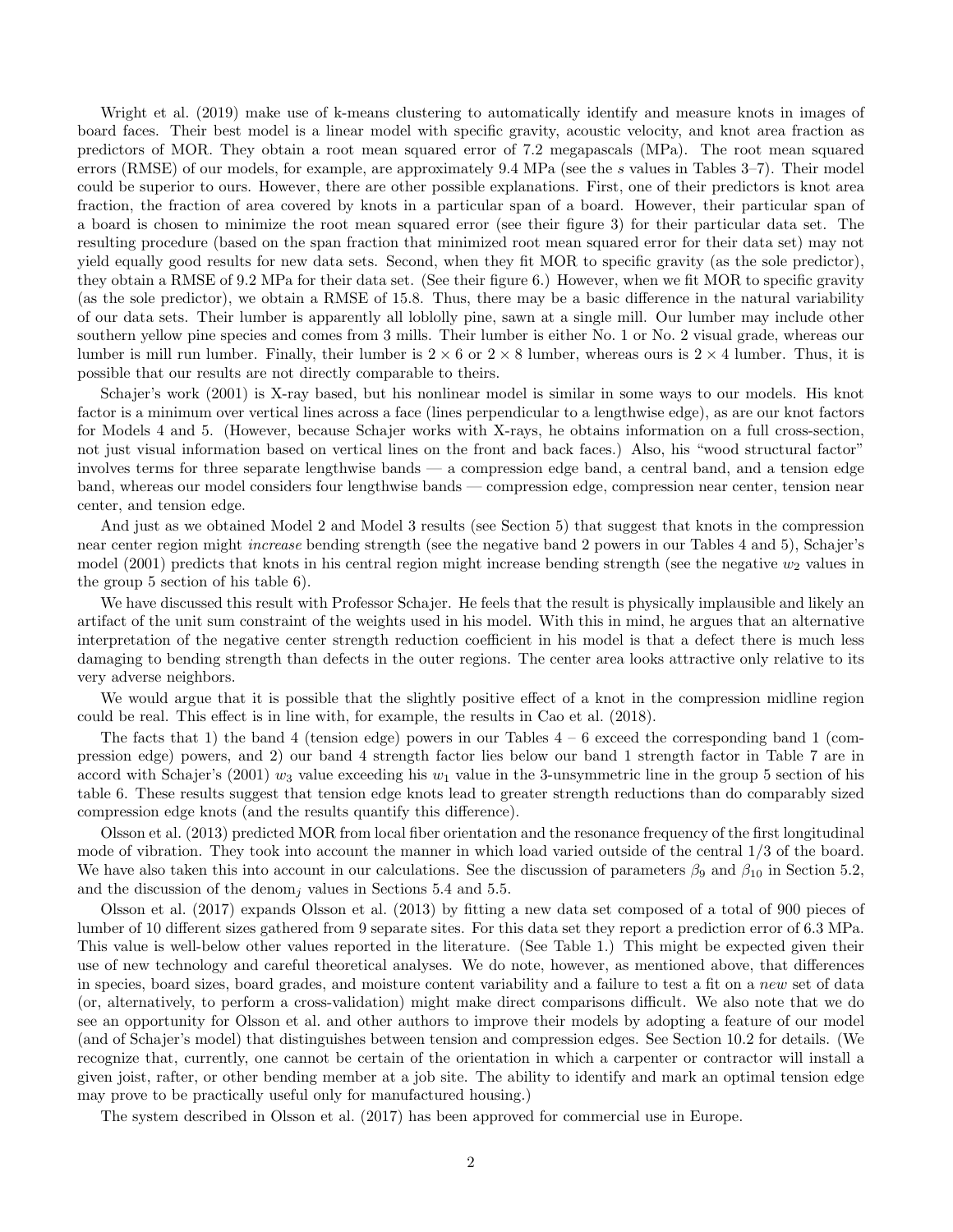Lukacevic et al. (2015) is an interesting paper. It includes an extensive and useful literature review, introduces a number of proposed strength predictors ("indicating properties" or IPs), considers a large number of models, and obtains some high  $R^2$ 's (as high as .89) and, apparently, small mean squared errors. However, for bending strength, it contains only 43 data points (29 for tensile strength) while considering 23 predictors. It is true that the authors' best bending model includes only 7 or 8 parameters (8 if their linear regression included a constant term) and they made use of Mallow's  $C_p$  statistic. However, the  $C_p$  statistic does not necessarily protect a scientist from overparameterizing a model. In an effort to improve accuracy, scientists sometimes fail to wield Occam's razor and end up with overly complex models (too many predictors) that predict the data used in the fitting process quite well, but perform relatively poorly on new data. As discussed in Section 7 ("Avoiding error underestimation"), the best protection against an overestimate of a model's predictive ability is the use of fit and test data sets (or, as an alternative, cross-validation procedures). We note that none of our references makes use of such a technique and thus, to some extent, they all probably tend to overestimate  $R^2$ 's and to underestimate s values.

Lukacevic et al. (2015) also perform both "manual" and "automatic" "reconstructions" that yield knot data that are used to generate their predictors. Manual methods could not be used to yield real-time in-line strength predictions. For boards tested in tension, the automatic methods yielded  $R<sup>2</sup>$  values that are significantly lower than the  $R<sup>2</sup>$  values associated with the manual methods. For boards tested in bending, the authors did not compare automatic and manual methods.

Lukacevic et al. (2015) also suggest via their "weighting functions" that knots on the compression side of a board undergoing edgewise bending have little or no effect on a board's modulus of rupture (MOR) and have a monotically increasing effect (linear or quadratic) as the knots become closer to the tension edge. Our results and those of Schajer (2001) (see the discusssion of Schajer's paper above) do not support this claim. (Also see the discussion of compression edge, center, and tension edge knots in Kretschmann (2010).) Our "band" powers in Tables 4-6 and strength factors in Table 7 suggest that knots in the compression edge band certainly have a greater effect on board strength than do knots in the near-midline compression band and may have a greater effect on board strength than knots in the near-midline tension band. Schajer's work (see the "3-profile density measurements" section of Schajer, 2001) suggests that tension edge knots have a greater effect than compression edge knots, but that compression edge knots have a greater effect than midline knots. We do not have an explanation for the discrepancy between our results (and those of Schajer) and the results of Lukacevic et al. (2015).

# 3 Aside:  $R^2$  versus s

It is a common (although not universal) practice among scientists and engineers to take  $R^2$ , the correlation squared between observed and predicted values, as a measure of the "quality" or "predictive ability" of a linear regression.

However, there is a problem with this approach. For a linear regression with a constant term,

$$
R^{2} = 1 - \sum_{i=1}^{n} (y_{i} - \hat{y}_{i})^{2} / \sum_{i=1}^{n} (y_{i} - \bar{y})^{2}
$$
 (1)

where  $y_i$  is the *i*th observed value,  $\hat{y}_i$  is the *i*th predicted value,  $\bar{y}$  is the mean of the  $y_i$  values, and R is the correlation between the  $y_i$ 's and  $\hat{y}_i$ 's. For a model with p parameters,

$$
s^{2} \equiv \sum_{i=1}^{n} (y_{i} - \hat{y}_{i})^{2} / (n - p)
$$
 (2)

is an estimate of the variability of observed values about predicted values. The smaller a model's  $s^2$  is, the better the model's predictions will be.

We want to develop strength prediction models with low prediction errors, that is with low  $s^2$  values. From Equations  $(1)$  and  $(2)$  we see that

$$
R^{2} = 1 - s^{2} / \left( \sum_{i=1}^{n} (y_{i} - \bar{y})^{2} / (n - p) \right)
$$
 (3)

From Equation (3) we see that we can have high  $R^2$  values if *either*  $s^2$  $\sum$ om Equation (3) we see that we can have high  $R^2$  values if *either*  $s^2$  is low (which is ultimately what we want) or  $\int_{i=1}^n (y_i - \bar{y})^2 / (n - p)$  is, essentially,  $s^2$  is telling us how good our predictions are, but just telling us how spread out our predictors are. This sensitivity of  $R^2$  values to the range of predictor values is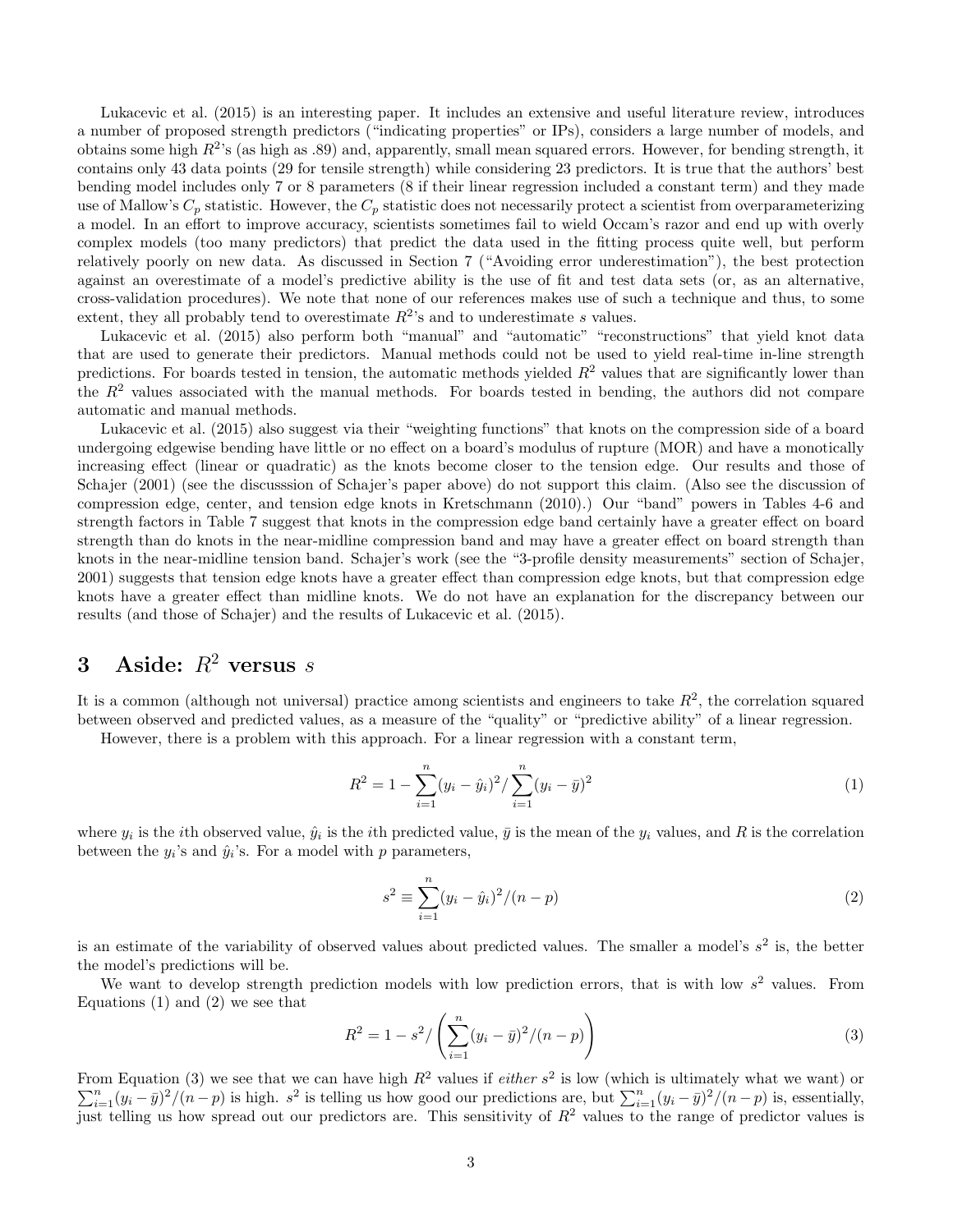the reason that  $R^2$  should not, in general, be used to compare the qualities of fits in a range of studies. (*Roughly* speaking,  $R^2$  values can be used to compare fits when the "x" [predictor] ranges in the studies are the same.)

For example, we found that our  $R^2$  values exceeded those found in all but one of the studies that we reference. However, we are working with "mill run" data. That is, the visual grades of our lumber specimens varied in quality from below "No. 3" to "Select Structural." This will tend to maximize  $\sum_{i=1}^{n}(y_i - \bar{y})^2$  values and thus maximize  $R^2$ values.

Unfortunately, some of our references report only  $R^2$  values. Thus, in Table 1b in the absence of  $s^2$  values we report  $R^2$  values (as well as  $s^2$  values when available) even though the  $R^2$  values can be misleading.

We also note that our models are "nonlinear in the parameters" (see Section 5). Equation (1) need not hold if we are working with a nonlinear regression model, or with a linear model that does not include a constant term. However, for linear models that do contain a constant term, the  $R^2$  value in (1) also equals the correlation squared between the observed and predicted values — that is,

$$
R^{2} = \left(\frac{\sum_{i=1}^{n} (y_{i} - \bar{y})(\hat{y}_{i} - \bar{\hat{y}})}{\sqrt{\sum_{i=1}^{n} (y_{i} - \bar{y})^{2} \sum_{i=1}^{n} (\hat{y}_{i} - \bar{\hat{y}})^{2}}}\right)^{2}
$$
(4)

where  $y_i$  is the *i*th observed value,  $\hat{y}_i$  is the *i*th predicted value,  $\bar{y}$  is the mean of the  $y_i$  values, and  $\bar{\hat{y}}$  is the mean of the predicted values. We can use definition (4) to calculate and compare  $R^2$  values for both linear and nonlinear models. The  $R^2$  values that we report in Table 1b are calculated via definition (4).

#### 4 Data

The data collection process is described in detail in Owens et al. (2018, 2019, 2020). It yielded eight samples (four mills at two times) of southern pine (*Pinus* spp.)  $2 \times 4$  lumber, each containing approximately 200 pieces.

The techniques that were used to estimate MOR and stiffness are described in Owens et al. (2018, 2019, 2020).

Specific gravity was measured by cutting a test piece from the end of each specimen immediately after rupture in the static bending machine. The test piece was cut in full cross section approximately one inch from the end of the specimen. That piece was immediately weighed in grams, measured volumetrically in cubic millimeters, and then oven dried to 0% moisture content. The density in kilograms per cubic meter was calculated by dividing the oven dry mass by the volume at the time of testing and subsequently converted to specific gravity by dividing by the density of water (1000 kg per cubic meter).

Slope of grain was measured with the Metriguard Model 511 Grain Angle Meter. The meter estimates slope of grain for a piece of lumber by calculating the angle between the maximum permittivity direction (projected onto the face of the piece of lumber) and the lengthwise midline of the piece of lumber. It provides readings from 0 to a maximum of 23.9 degrees. (Angles greater than 23.9 degrees are reported as 23.9 degrees.) The meter was positioned on a randomly chosen broad face of each specimen and manually slid along the span between the load heads (plus 2.5 inches at each end of the span). The operator read and manually recorded the maximum angle reading.

Knot locations and sizes were estimated from photographic (pre-test) images of both faces of the boards. To obtain this information we used a Java image analysis program written by one of the authors. (The program can be obtained at http://www1.fpl.fs.fed.us/knots 2x4.html.) The program permits a user to calibrate a board image, to fit an ellipse to each observed knot (based on eight mouse clicks per knot), and to determine (based on a 200 by 1800 grid) 1) the approximate area of intersection of each knot with each of the 4x6 rectangular regions into which we divide a face of the board (see Table 2 and Section 5) and 2) the fractions of the 1800 vertical grid lines on a face that lie in a knot (see Section 5). The Java program also permits a user to study magnified images of arbitrary sections of the board and to make the eight clicks that are used to fit an ellipse to a knot on a magnified image of the knot and its immediate surroundings. It also permits a user to record comments about each board as it is analyzed. The program is described in greater detail in Verrill et al. (2021).

The MOE values used in our analyses are in millions of pounds per square inch. The MOR values are in thousands of pounds per square inch (kpsi). The SOG values are in degrees. The knot values enter our equations as dimensionless area or length fractions (see Section 5).

Our current work covers only the "summer" data from three of the Owens et al. (2018, 2019, 2020) mills. Summer images were not available from one of the mills. Thus, only 600 pieces of lumber were considered in this study. Before our analysis we removed five pieces of lumber from consideration. One broke before being tested. Two were rejected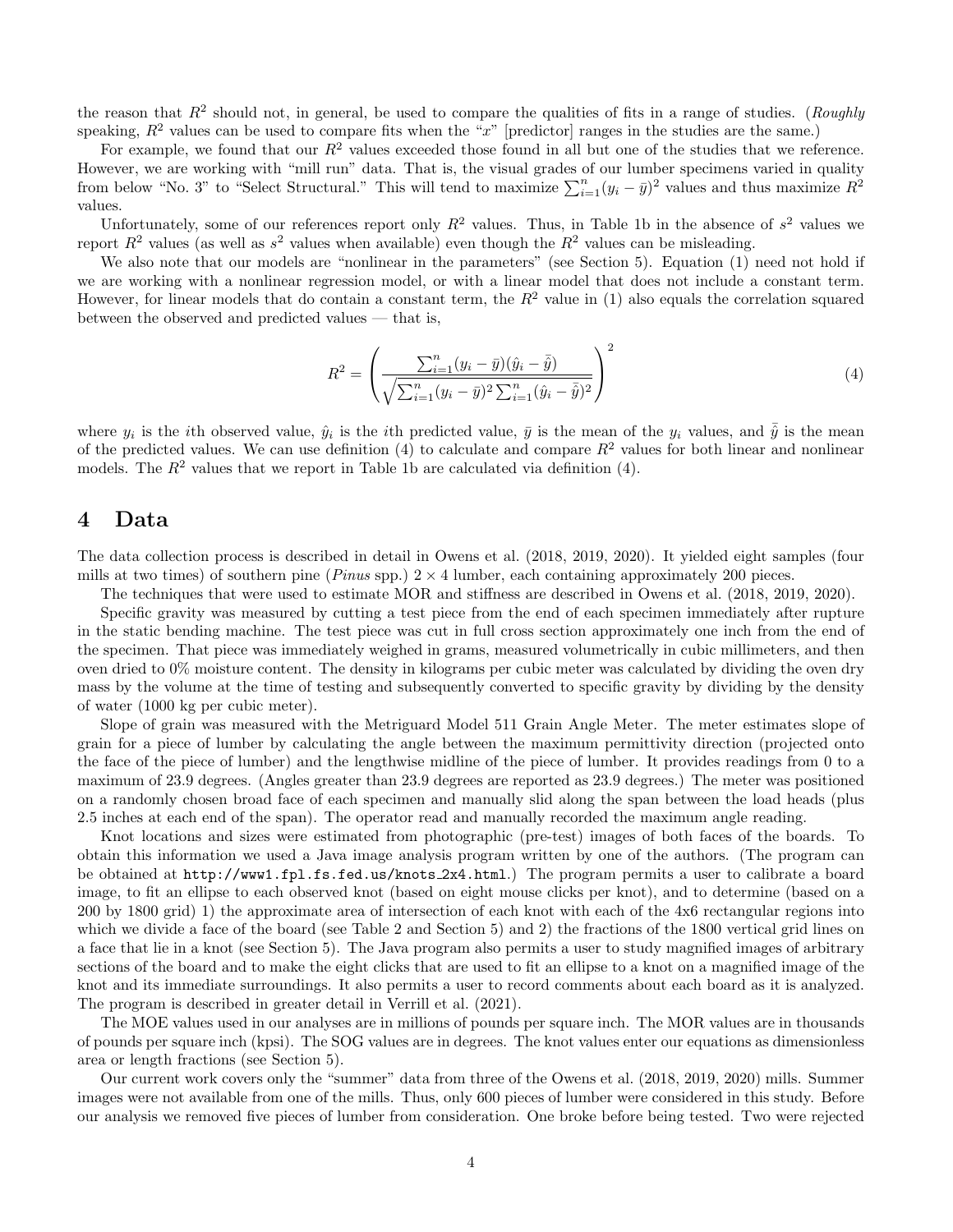because of extreme crook. Two were rejected because they contained large holes that extended from one face to the other. In the course of our analysis we also identified 10 visual outliers. For five of these outliers we could find no justification for rejecting them and we retained them in our final data set. The other five outliers were removed from the data set because one had 6 large "punches" in a line near or on the tension edge, a second had severe cracks, and the remaining three displayed clear "machine damage" (saw/scrape/grip damage).

An early reviewer of this paper questioned whether it was appropriate to treat the three "machine damage" specimens as rejectable outliers. The reviewer suggested that "normal" below No. 3 visual grade specimens can often display "machine damage" and yet be used in structures. In response to this reviewer's observation, for each of Models 2-5 (discussed in Section 5), we performed four fits: a fit of 590 observations that did not include the five outliers, a fit of 593 observations that did include the three "machine damage" outliers, a fit of the 469 No. 3 and above boards (which included one of the three "machine damage" outliers), and a fit of the 327 No. 2 and above boards (which included none of the three "machine damage" outliers). The root mean squared errors associated with these fits are provided in Tables 4–7.

We would argue that the fits suggest that it is reasonable to work with the 590 observation data set. We do so in the remainder of this paper.

## 5 Models

For the most part, we used nonlinear regression models rather than linear regression models. Nonlinear regression fitting routines are readily available in statistical packages and can more accurately model physical relations that are inherently nonlinear. Here "nonlinear" has a technical meaning that differs from "not a straight line." For example,  $y = \beta_0 + \beta_1 \times x + \beta_2 \times x^2 + \epsilon$  (where  $\epsilon$  is a random error term) is a "linear model" even though its plot is a curved line. If a model can be written as

$$
y = \beta_1 \times g_1(\mathbf{x}) + \ldots + \beta_p \times g_p(\mathbf{x}) + \epsilon
$$

where the  $\beta_i$ 's are the parameters and the  $g_i$ 's are solely functions of the predictor variables (e.g., stiffness, specific gravity, ...) and do not involve the  $\beta_i$ 's, then it is "linear in the parameters" and can be fit via a linear regression. If, however, the model has the form  $y = f(x; \beta) + \epsilon$  where x is the predictor vector and  $\beta$  is the parameter vector, and if, for some i,  $\partial f(\mathbf{x}; \boldsymbol{\beta})/\partial \beta_i$  contains at least one of the  $\beta$  parameters, then the model is nonlinear in its parameters and nonlinear regression routines must be used. For example, the model  $y = a \times e^{\beta x} + \epsilon$  would need to be handled via a nonlinear regression.

#### 5.1 Model 1: Non-Hankinson SOG factor. No knot factor.

$$
MOR = \beta_1 \times MOE^{\beta_2} \times SG^{\beta_3} \times (90 - |SOG|)^{\beta_4}
$$
\n(5)

## 5.2 Model 2: Non-Hankinson SOG factor. Knot factor based on knot areas on wide faces ("non-KAR" where "KAR" stands for "Knot Area Ratio").

$$
MOR = \beta_1 \times MOE^{\beta_2} \times SG^{\beta_3} \times (90 - |SOG|)^{\beta_4} \times (knot factor)_A
$$
\n(6)

where (knot factor)<sub>A</sub> equals the *minimum* of the 6 knot factors associated with the 6 columns in Table 2 where the column 1 factor equals

$$
(1-p_{11})^{\beta_5} \times (1-p_{21})^{\beta_6} \times (1-p_{31})^{\beta_7} \times (1-p_{41})^{\beta_8}/\beta_9
$$

the column 2 factor equals

$$
(1 - p_{12})^{\beta_5} \times (1 - p_{22})^{\beta_6} \times (1 - p_{32})^{\beta_7} \times (1 - p_{42})^{\beta_8} / \beta_{10}
$$

the column 3 factor equals

$$
(1-p_{13})^{\beta_5} \times (1-p_{23})^{\beta_6} \times (1-p_{33})^{\beta_7} \times (1-p_{43})^{\beta_8}/1
$$

the column 4 factor equals

$$
(1 - p_{14})^{\beta_5} \times (1 - p_{24})^{\beta_6} \times (1 - p_{34})^{\beta_7} \times (1 - p_{44})^{\beta_8} / 1
$$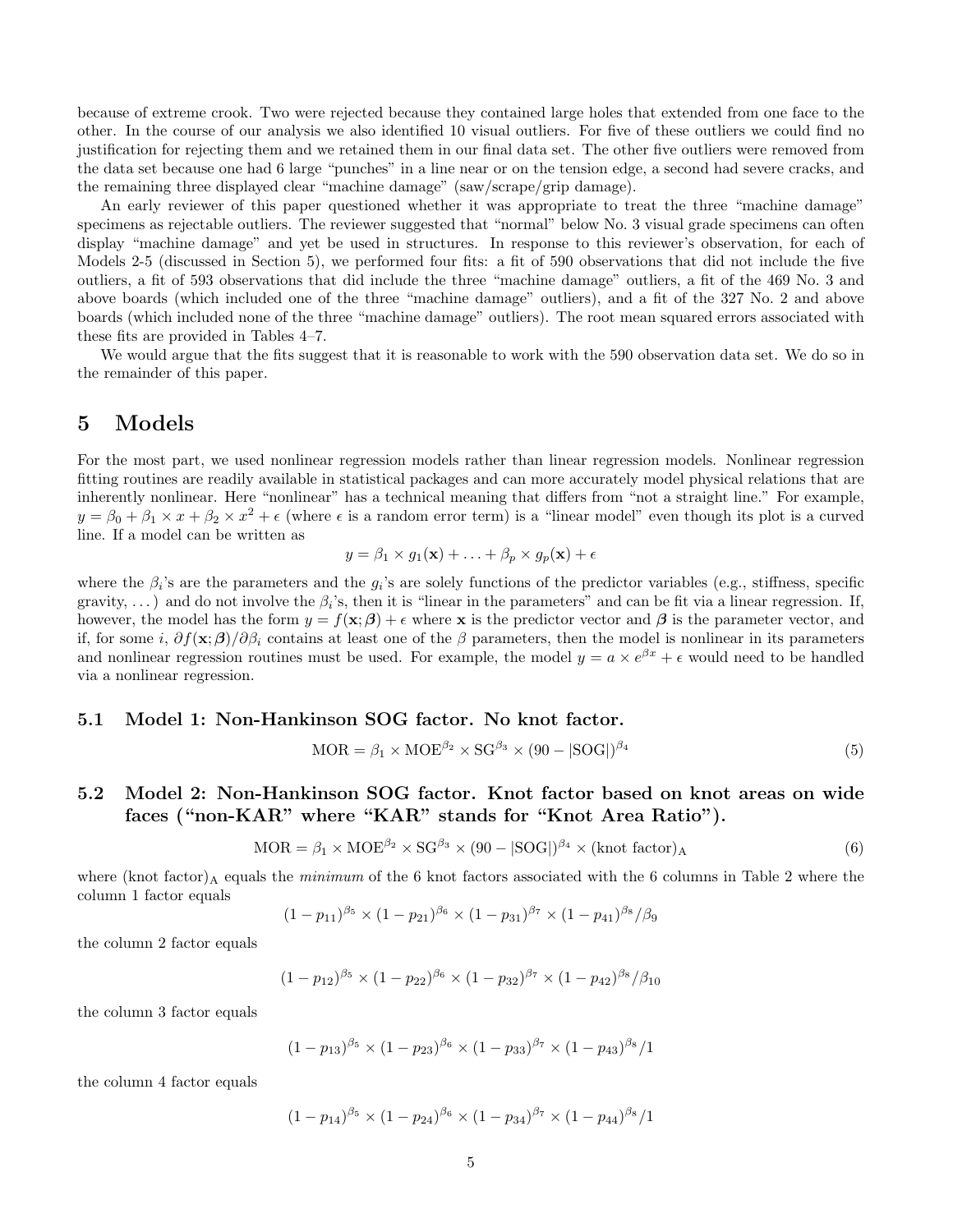the column 5 factor equals

$$
(1 - p_{15})^{\beta_5} \times (1 - p_{25})^{\beta_6} \times (1 - p_{35})^{\beta_7} \times (1 - p_{45})^{\beta_8} / \beta_{10}
$$

the column 6 factor equals

$$
(1 - p_{16})^{\beta_5} \times (1 - p_{26})^{\beta_6} \times (1 - p_{36})^{\beta_7} \times (1 - p_{46})^{\beta_8} / \beta_9
$$

and the  $p_{ij}$  values are the knot area fractions (averaged across both faces of a board) in the 24 board regions illustrated in Table 2.

At first glance, the knot factor appears quite complex. In fact, however, the factor simply attempts to reflect four physical facts.

First, larger knots are expected to yield larger reductions in strength. This is reflected in the  $1-p$  factors, which will be smaller for regions that contain more knot area.

Second, there is a compression edge and a tension edge. Under third point loading, engineers expect that the effects of knots will be largest at the edges and smallest in the center of the board. This action occurs because bending strength is related to the square of section depth. Further, the effects of sound (solid) knots are expected to be lower under compression than under tension. Unsound knots, however, are considered as holes and are equally detrimental in either case. The powers  $\beta_5$ ,  $\beta_6$ ,  $\beta_7$ ,  $\beta_8$  permit the effects of knots to differ among 4 regions: the compression band nearest to the compression edge, the compression band nearest to the center of the board, the tension band nearest to the center of the board, and the tension band nearest to the tension edge. To some degree this is an oversimplification of the bending stress within the depth of a beam's section, but for the intents and purposes herein the approximation is prudent.

Third, under (one-)third point loading (that is, four point bending with equal loads applied at the one-third and two-thirds points of the span), the stress level is constant along the length of the beam between the two load heads, and decreases outside of the load heads as one approaches the support or reaction points. Given our model, we would expect this change to be reflected by the relation  $1 > \beta_{10} > \beta_9$ .

Fourth, engineers expect that failure will occur in the region in which a "weakest link" in relation to load occurs. Under third point loading engineers often expect crack failure to initiate at an edge and to propagate roughly "across a board" through its cross-section. That expectation assumes that the strength is relatively homogeneous throughout the volume of the member. Thus, by taking strength to be associated with the minimum of the 6 products listed above, we are assuming that they reflect the "strengths" of 6 "vertical" pathways across the board taking into account the distinct loads that are seen in the pathways (hence the divisors  $\beta_9$ ,  $\beta_{10}$ , and 1).

We recognize that this ad hoc model can be improved by careful engineering analysis. We also understand that third point loading does not necessarily reflect actual loads on structural members in floors, walls, and trusses. It does however permit repeatable analysis and investigation among specimens, samples, and populations over time. Here, we are focused on closing the gap between predicted and observed strengths given current testing methods. We believe that for *maximum* efficiency, strength models would need to incorporate expected load patterns in various structural members (floors, walls, trusses, . . . ) and boards would need to be marked and separated on the basis of intended end use. In the stick-built world, such expectations are likely impractical. But in the case of factory built housing, where quality control can be better managed, this level of detail might be possible.

## 5.3 Model 3: Hankinson SOG factor. Knot factor based on knot areas on wide faces ("non-KAR").

$$
MOR = \beta_1 \times MOE^{\beta_2} \times SG^{\beta_3} \times R(\theta) \times (knot factor)_A
$$
\n(7)

where  $\theta$  is the absolute value of the slope of grain and  $R(\theta)$  is the reduction factor given by Hankinson's formula:

$$
R(\theta) = (Q/P) / (\sin^{\alpha}(\theta) + (Q/P) \times \cos^{\alpha}(\theta))
$$
\n(8)

where P is the strength parallel to grain, Q is the strength perpendicular to grain, and  $\alpha$  is an empirical power. (This adds two parameters to the model,  $Q/P$  and  $\alpha$ , and drops one — Model 2's  $\beta_4$ .) The knot factor in Model 3 is the same as the knot factor in Model 2.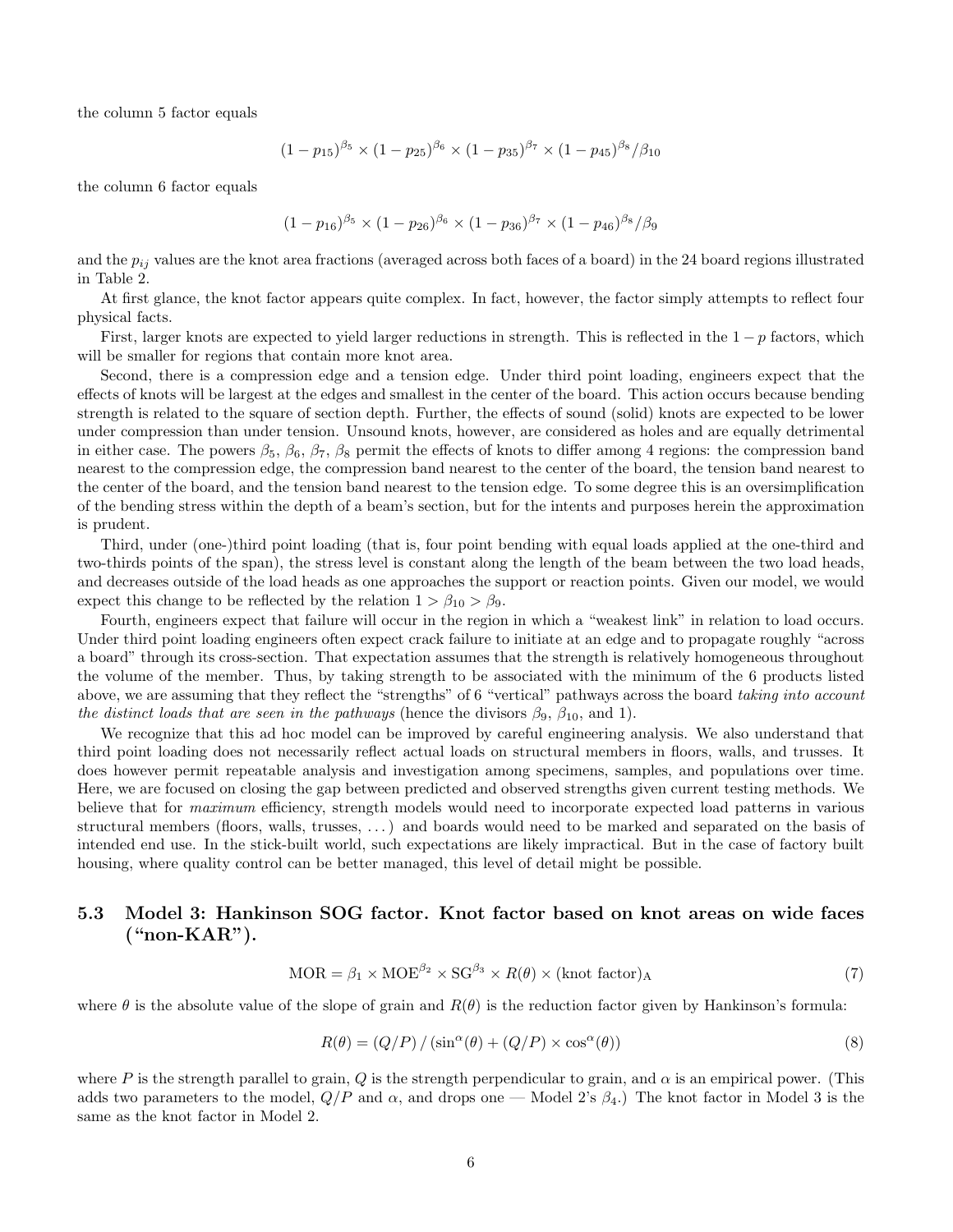## 5.4 Model 4: Hankinson SOG factor. Knot factor based on vertical "heights" on wide faces ("KAR" approach 1).

$$
MOR = \beta_1 \times MOE^{\beta_2} \times SG^{\beta_3} \times R(\theta) \times (knot factor)_B
$$
\n(9)

where  $R(\theta)$  is given by Equation (8). The knot factor in Model 4 ((knot factor)<sub>B</sub>) differs from that in Models 2 and 3. Rather than being based on the fraction of knot area in a region, it is based on the fraction of knot height in a vertical line across a board face (in line with KAR concepts). In particular the knot factor is the minimum over 1800 vertical lines (from left support to right support) of the product

$$
(1 - f_{1j} + a \times f_{1j})^{\beta_6}
$$
  
\n
$$
\times (1 - f_{2j} + a \times f_{2j})^{\beta_7}
$$
  
\n
$$
\times (1 - f_{3j} + a \times f_{3j})^{\beta_8}
$$
  
\n
$$
\times (1 - f_{4j} + a \times f_{4j})^{\beta_9} / \text{denom}_j
$$
  
\n(10)

where  $j \in \{1, \ldots, 1800\}$ , denom<sub>j</sub> = j/601 for  $j \in \{1, \ldots, 600\}$ , denom<sub>j</sub> = 1 for  $j \in \{601, \ldots, 1200\}$ , denom<sub>j</sub> =  $(1801 - j)/601$  for  $j \in \{1201, \ldots, 1800\}, f_{1j}$  is the knot fraction (averaged across both board faces) in the upper fourth (compression region nearest to the compression edge) of the jth of the 1800 vertical lines across a board face,  $f_{2j}$  is the knot fraction (averaged across both board faces) in the second fourth (compression region nearest to the middle of the face) of the jth of the 1800 vertical lines,  $f_{3j}$  is the knot fraction (averaged across both board faces) in the third fourth (tension region nearest to the middle of the face) of the jth of the 1800 vertical lines, and  $f_{4j}$ is the knot fraction (averaged across both board faces) in the bottom fourth (tension region nearest to the tension edge) of the jth of the 1800 vertical lines, a (corresponding to parameter  $\beta_{10}$  in the model) provides for a reduction of strength over a knot, and  $\beta_6$ ,  $\beta_7$ ,  $\beta_8$ , and  $\beta_9$  permit this reduction of strength over a knot to have greater or lesser effect depending on whether the knot is in the compression half or the tension half, and how close the knot material is to the nearest edge. The varying denom<sup>j</sup> values permit us to account for the varying loads under (one-)third point loading.

## 5.5 Model 5: Hankinson SOG factor. Knot factor based on vertical "heights" on wide faces ("KAR" approach 2).

$$
MOR = \beta_1 \times MOE^{\beta_2} \times SG^{\beta_3} \times R(\theta) \times (knot factor)_C
$$
\n(11)

where  $R(\theta)$  is given by Equation (8). The knot factor in Model 5 (knot factor)<sub>C</sub> is similar to the knot factor in Model 4. However, rather than having a constant a account for a strength reduction associated with a knot and  $\beta_6 - \beta_9$  to account for four load regions  $(2 \text{ compression and } 2 \text{ tension})$ , we provide for regional differences by replacing  $a$  with  $\beta_6 - \beta_9$  depending on the region. Both Models 4 and 5 are intuitively reasonable ad hoc models. We explored both models.

In Model 5 the knot factor is the minimum over 1800 vertical lines in a face (from left support to right support) of the product

$$
(1 - f_{1j} + \beta_6 \times f_{1j})^{\beta_{10}} \qquad (12)
$$
  
×(1 - f\_{2j} + \beta\_7 \times f\_{2j})^{\beta\_{10}}  
×(1 - f\_{3j} + \beta\_8 \times f\_{3j})^{\beta\_{10}}  
×(1 - f\_{4j} + \beta\_9 \times f\_{4j})^{\beta\_{10}}/denom\_j

where  $j \in \{1, \ldots, 1800\}$ , denom<sub>j</sub> = j/601 for  $j \in \{1, \ldots, 600\}$ , denom<sub>j</sub> = 1 for  $j \in \{601, \ldots, 1200\}$ , denom<sub>j</sub> =  $(1801 - j)/601$  for  $j \in \{1201, \ldots, 1800\}$ ,  $f_{1j}$  is the knot fraction in the upper fourth (compression region nearest to the compression edge) of the jth of the 1800 vertical lines,  $f_{2j}$  is the knot fraction in the second fourth (compression region nearest to the middle of the face) of the jth of the 1800 vertical lines,  $f_{3j}$  is the knot fraction in the third fourth (tension region nearest to the middle of the face) of the jth of the 1800 vertical lines, and  $f_{4j}$  is the knot fraction in the bottom fourth (tension region nearest to the tension edge) of the jth of the 1800 vertical lines, and parameters  $\beta_6 - \beta_9$  provide for a reduction of strength over a knot that depends on the lengthwise band. The varying denom<sub>j</sub> values permit us to account for the varying loads under (one-)third point loading.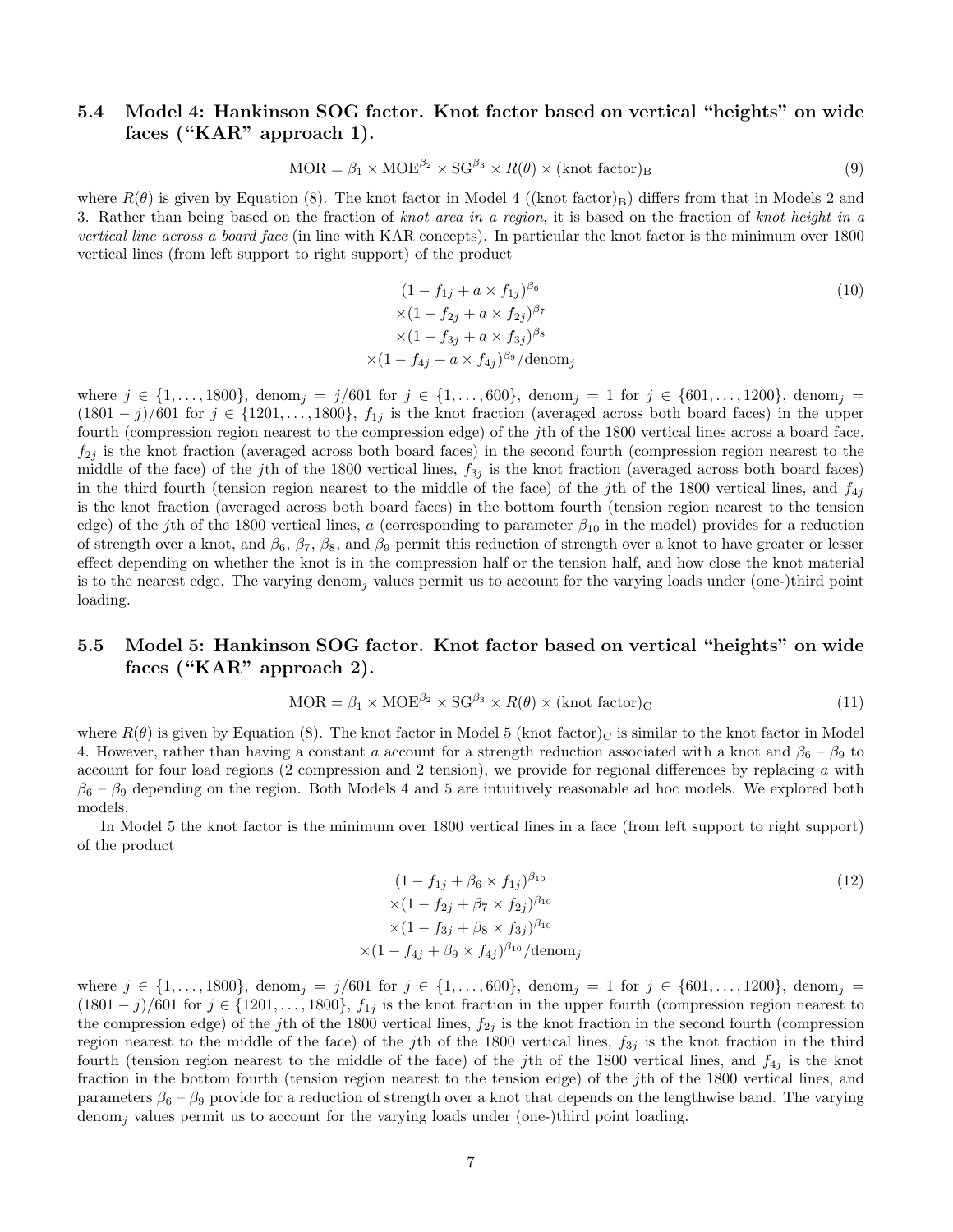## 6 Fitting the Models

#### 6.1 Model 1

Estimates of  $\beta_1$ ,  $\beta_2$ ,  $\beta_3$ , and  $\beta_4$  in Model 1 were obtained by taking the log of both sides of Equation (5), and performing a linear regression on the model

$$
log(MOR) = log(\beta_1) + \beta_2 \times log(MOE) + \beta_3 \times log(SG) + \beta_4 \times log(90 - |SOG|)
$$
\n(13)

The regression fit was performed via the lm method of the R statistical environment (R Core Team, 2018).

Estimates of the parameters of Model 1 are provided in Table 3 along with the squared correlation between the observed and predicted observations,  $R^2 = .690$ , and the root mean squared error from the fit,  $s = 1.819$  (in kpsi).

The mean squared error of the fit (in the original space rather than in log space) was calculated as

$$
s^{2} = \sum_{i=1}^{n} (\text{MOR}_{i} - \text{MOR}_{i})^{2} / (n - p)
$$

where MOR<sub>i</sub> was the *i*th observed MOR value,  $M\hat{O}R_i$  was the *i*th predicted (from the fitted model) MOR value, n equaled 590, and the number of parameters, p, for Model 1 equaled 4.

A plot of the observed MOR values against the corresponding predicted MOR values is provided in Figure 1. The straight line is the  $y = x$  line.

#### 6.2 Model 2

To fit Models 2 through 5 we performed nonlinear least squares fits. We wrote the nonlinear regression programs in the Java programming language. These programs made use of Schnabel et al.'s (1982) Uncmin nonlinear optimization package. They can be found at http://www1.fpl.fs.fed.us/knots 2x4.html.

The nonlinear optimizations used to fit Models 2 through 4 all require initial estimates of the powers associated with the 4 band factors (parameters  $\beta_5-\beta_8$  for Model 2 and parameters  $\beta_6-\beta_9$  for Models 3 and 4) associated with the compression edge band, the compression near middle band, the tension near middle band, and the tension edge band. We used 0 as the initial estimate for all these parameters.

Estimates of the parameters of Model 2 are provided in Table 4 along with the squared correlation between the observed and predicted observations,  $R^2 = .827$ , and the root mean squared error from the fit,  $s = 1.362$  in kpsi (9.39) in MPa).

A plot of the observed MOR values against the corresponding predicted MOR values is provided in Figure 2. The straight line is the  $y = x$  line.

#### 6.3 Model 3

The nonlinear optimization used to fit Model 3 requires (as do the optimizations for Models 4 and 5) initial estimates of the new  $\alpha$  and  $Q/P$  parameters associated with a Hankinson approach to the slope of grain factor. In line with values reported in Kretschmann (2010) we used 1.75 and .07 as initial estimates of  $\alpha$  ( $\beta_4$ ) and  $Q/P$  ( $\beta_5$ ), respectively.

Estimates of the parameters of Model 3 are provided in Table 5 along with the squared correlation between the observed and predicted observations,  $R^2 = .827$ , and the root mean squared error from the fit,  $s = 1.362$  in kpsi (9.39) in MPa).

Note that the estimated band powers (parameters 5–8 for Model 2 and 6–9 for Model 3) for Models 2 and 3 are similar. They suggest that knots near the tension edge have the greatest (reducing) effect on MOR, followed in order by knots near the compression edge, knots in the tension region near the middle of the board, and knots in the compression region near the middle of the board. (In fact, the models suggest that knots in the compression region near the center of the board might have a slight positive effect on MOR.)

Also note that the estimated  $\alpha$  and  $Q/P$  Hankinson parameters for Models 3 through 5 exceed the values reported in Kretschmann (2010). This suggests, perhaps, that our models' incorporations of slope of grain effects could be improved.

A plot of the observed MOR values against the corresponding predicted MOR values is provided in Figure 3. The straight line is the  $y = x$  line.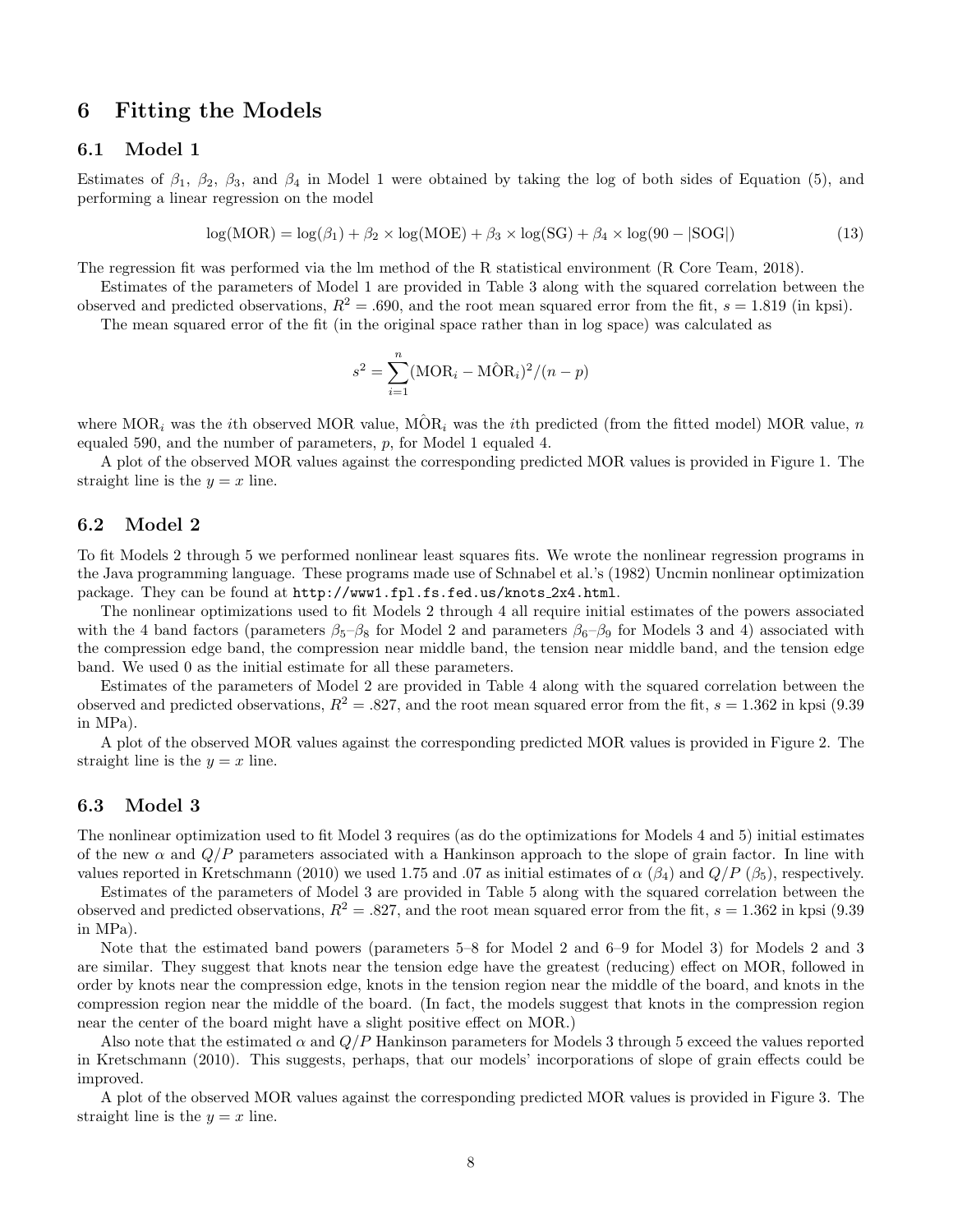#### 6.4 Model 4

Estimates of the parameters of Model 4 are provided in Table 6 along with the squared correlation between the observed and predicted observations,  $R^2 = .827$ , and the root mean squared error from the fit,  $s = 1.358$  in kpsi (9.36) in MPa).

We note that Model 4 incorporates "band effects" (the effects of compression and tension regions) differently than do Models 2 and 3. Compare, for example,

$$
(1-p_{11})^{\beta_6} \times (1-p_{21})^{\beta_7} \times (1-p_{31})^{\beta_8} \times (1-p_{41})^{\beta_9} / \beta_{10}
$$

from Model 3 with

$$
(1 - f_{1j} + a \times f_{1j})^{\beta_6}
$$
  
×
$$
(1 - f_{2j} + a \times f_{2j})^{\beta_7}
$$
  
×
$$
(1 - f_{3j} + a \times f_{3j})^{\beta_8}
$$
  
×
$$
(1 - f_{4j} + a \times f_{4j})^{\beta_9}
$$
/denom<sub>j</sub>

from Model 4, where the  $p_{ij}$ 's are area fractions and the  $f_{ij}$ 's are fractions of a vertical line. Despite this, the Model 4 band power parameter estimates reported in Table 6 also suggest, as do the corresponding band power estimates in Tables 4 and 5, that under third point loading, knots in the tension edge band have the greatest strength-reducing effect and that knots in the near middle compression region have the smallest strength-reducing effect.

A plot of the observed MOR values against the corresponding predicted MOR values is provided in Figure 4. The straight line is the  $y = x$  line.

#### 6.5 Model 5

Estimates of the parameters of Model 5 are provided in Table 7 along with the squared correlation between the observed and predicted observations,  $R^2 = .825$ , and the root mean squared error from the fit,  $s = 1.365$  in kpsi (9.41) in MPa).

We note that Model 5 incorporates "band effects" (the effects of compression and tension regions) differently than does Model 4. Compare, for example,

$$
(1 - f_{1j} + a \times f_{1j})^{\beta_6}
$$
  
× $(1 - f_{2j} + a \times f_{2j})^{\beta_7}$   
× $(1 - f_{3j} + a \times f_{3j})^{\beta_8}$   
× $(1 - f_{4j} + a \times f_{4j})^{\beta_9}$ /denom<sub>j</sub>

from Model 4 with

$$
(1 - f_{1j} + \beta_6 \times f_{1j})^{\beta_{10}}\times (1 - f_{2j} + \beta_7 \times f_{2j})^{\beta_{10}}\times (1 - f_{3j} + \beta_8 \times f_{3j})^{\beta_{10}}\times (1 - f_{4j} + \beta_9 \times f_{4j})^{\beta_{10}}/\text{denom}_j
$$

from Model 5. Despite this, the Model 5 "strength factor" parameter estimates reported in Table 7  $(\beta_6, \ldots, \beta_9)$  also suggest, as do the corresponding band power estimates in Table 6, that under third point loading, knots in the tension edge band have the greatest strength-reducing effect and that knots in the near middle compression region have the smallest strength-reducing effect. That is, in Model 5, lower values among  $\beta_6 - \beta_9$  correspond to larger reductions in strength for a given length of knot intersection with one of the 1800 vertical lines in the grid and higher values correspond to smaller reductions in strength. Thus, the .616 value for  $\beta_9$  (the tension edge band parameter) suggests the greatest reduction in strength and the .948 value for  $\beta$ 7 (the near middle compression band parameter) suggests the least reduction in strength.

A plot of the observed MOR values against the corresponding predicted MOR values is provided in Figure 5. The straight line is the  $y = x$  line.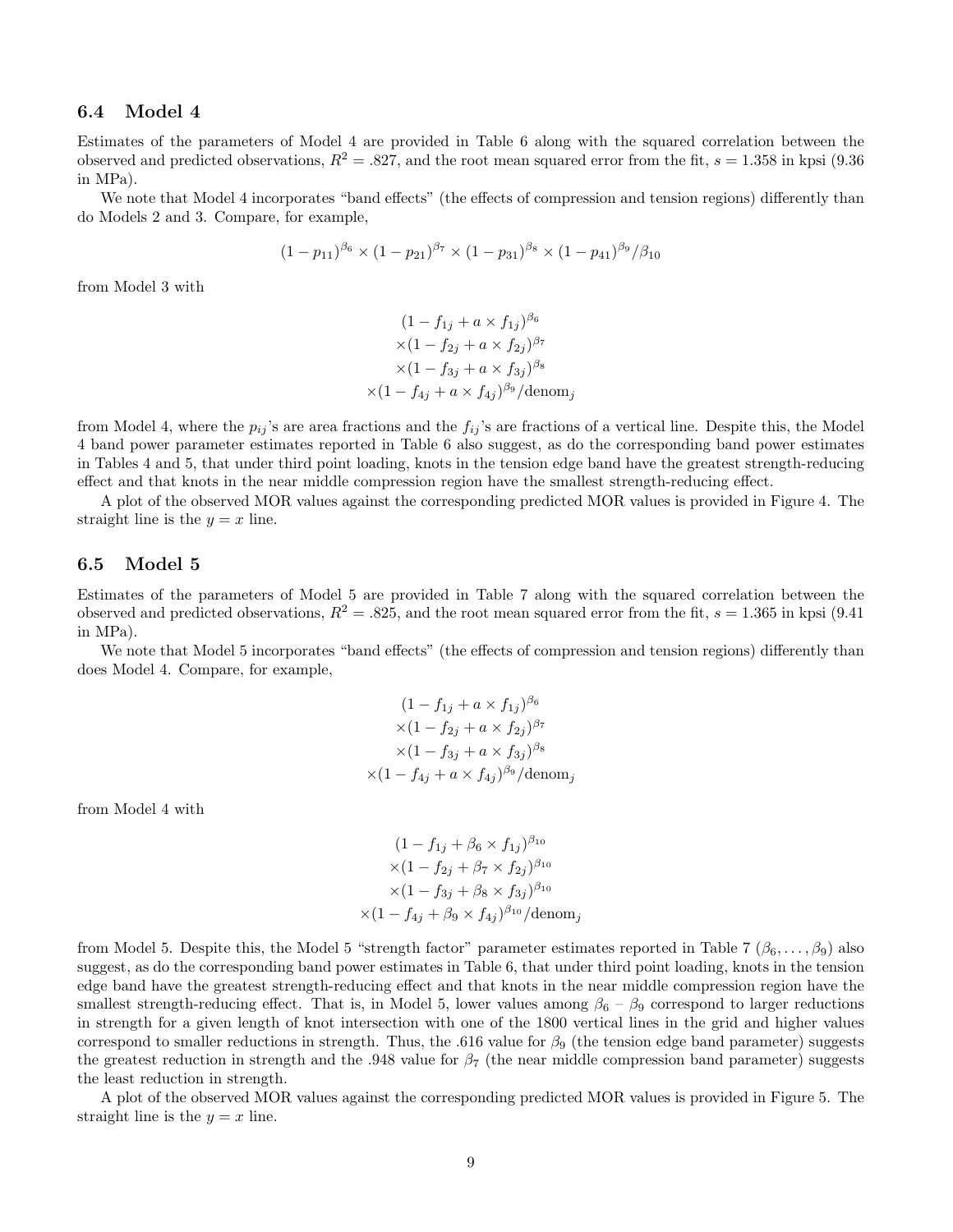## 7 Avoiding Error Underestimation

To obtain an idea of the true predictive power of a model, it is useful to divide the data into "fitting" and "test" sets. The results reported in Tables 3–7 make use of all 590 data points and yield estimates of s, root mean squared error. However, better estimates of the error in predicting new data, can be obtained by dividing our 590 data points into "fitting" and "test" sets. For ten trials, we randomly selected 300 of our boards as the "fitting" set and used the remaining 290 data boards as the test set. This permitted us to obtain 10 estimated  $s_{\text{test}}$  values where

$$
s_{\text{test}}^2 = \sum_{i=1}^{290} (y_i - \hat{y}_i)^2 / 290
$$

where the  $y_i$  values corresponded to the 290 boards that were not a part of a 300 board "fitting set," and the  $\hat{y}_i$ values were the predicted values for the test set based on the fit to the fitting set.

The resulting s values are provided in Tables  $8 - 11$ . They suggest that more conservative s values for Models 2–5 are 1.40, 1.40, 1.38, and 1.39 (in kpsi).

## 8 Comparing Our s Values with s Values from Other Studies

We have s values for 5 of the 9 models listed in Table 1b. Two of these s values fall above our s values. Two fall below. This may reflect reality, or, as discussed in Section 2, the ordering might be clouded by differences in species, board sizes, board grades, and moisture content variability and a failure to test fits on new sets of data (or, alternatively, to perform cross-validations).

## 9 Further Work

We have also developed software that permits us to estimate rings per inch, percentage of latewood, distance to pith, and location on a flatsawn to quartersawn spectrum from images of endpieces cut from the boards in our mill run data sets. We intend to analyze the endpieces via this software and to determine whether any of these additional predictors improve our model. (We realize that some of the new predictors might be highly correlated with, for example, specific gravity, and thus might add little predictive power to our current model.) In addition, we intend to perform a careful investigation of those specimens that are associated with larger residuals to determine whether we can identify additional predictors that should be added to our model (for example, machine damage, shake, wane, knot type,  $\dots$ ).

## 10 Potential Cost of Failing to Predict Strength Accurately

In the United States, it is well-recognized that our practice of setting the bending strength allowable property of a visual grade of lumber equal to (essentially) the 5th percentile of that grade divided by 2.1 yields, for the sake of safety, an inefficient process. In part we are currently "forced" to act inefficiently because, at the moment, we cannot predict the strength of individual boards with sufficient accuracy. In this section, we discuss two analyses that help us begin to evaluate the potential cost of failing to predict strength sufficiently accurately.

#### 10.1 Is an allowable property approach wasteful?

In Figures 6–9 we plot observed MOR values versus predicted MOR values for Models 2–5 and No. 2 data. We also plot

- the  $y = x$  line (so the vertical distance between a point and the line is a  $y_{\text{observed}} y_{\text{predicted}}$  value, a residual)
- the 3 lines  $y_{\text{predicted},i} 2 \times s$  versus  $y_{\text{predicted},i}$ ,  $y_{\text{predicted},i} 3 \times s$  versus  $y_{\text{predicted},i}$ , and  $y_{\text{predicted},i} 4 \times s$  versus  $y_{\text{predicted},i}$ , where  $s = \sqrt{\sum_{i=1}^{n} (y_{\text{observed},i} - y_{\text{predicted},i})^2 / (n-p)}$  (*p* is the number of parameters in the model) is a measure of the uncertainty in the model prediction
- the line  $y_{\text{predicted},i} 4 \times s_{\text{Oisson}}$  versus  $y_{\text{predicted},i}$  where  $s_{\text{Oisson}}$  is two-thirds of our s and reflects the ratio between Olsson et al.'s 6.3 s value (in MPa) in Table 1b and our 9.4 (in MPa) in Table 1b.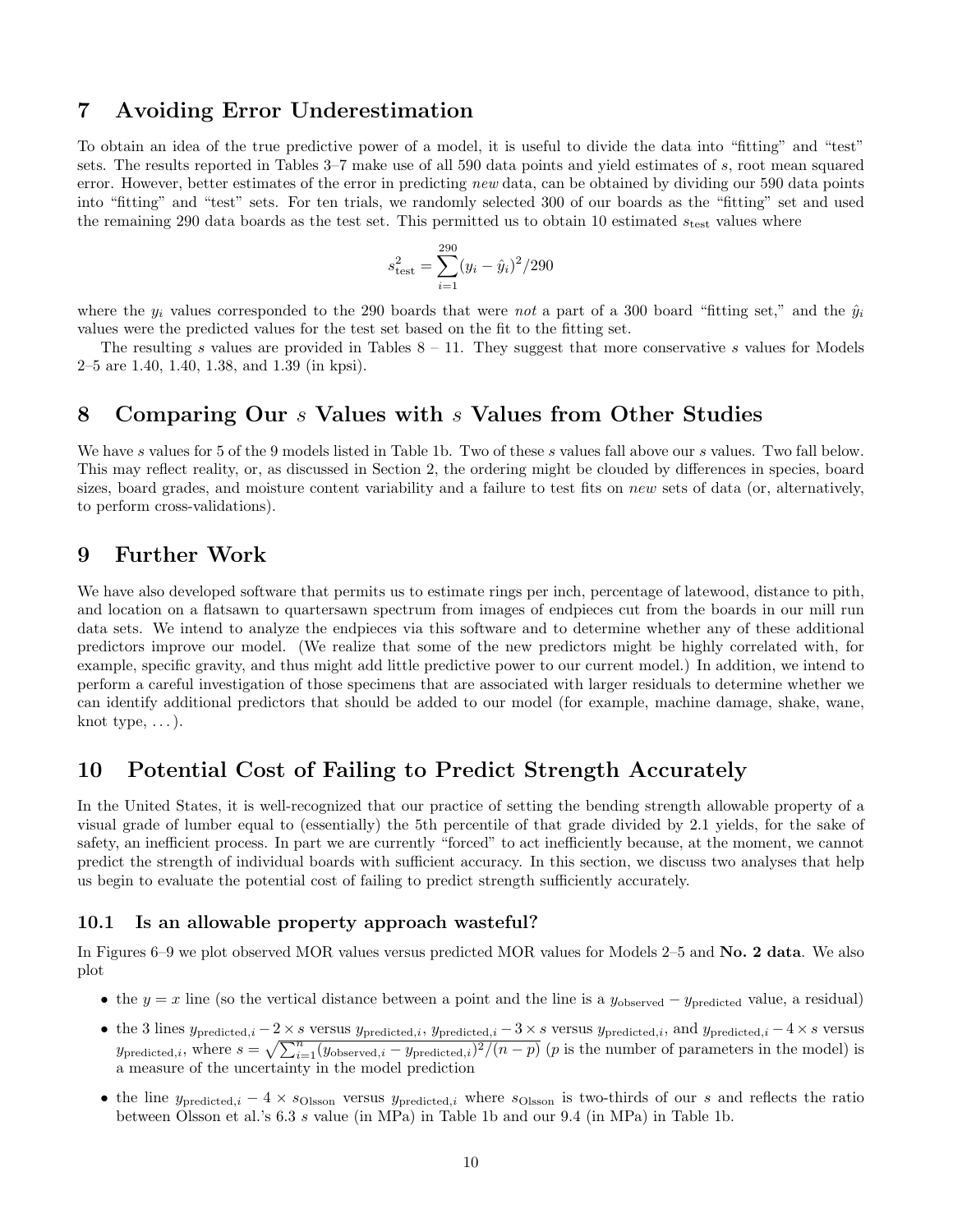For Figures  $6 - 9$ , the s values (in kpsi) are the bottom right values (1.399, 1.404, 1.378, and 1.385) in Tables  $8 - 11$ .

We know that if the errors (roughly equivalent to the residuals in our model: the  $y_{\text{observed}} - y_{\text{predicted}}$  values) are normally distributed, then only approximately .023 of the predicted MOR, actual MOR pairs will fall below the  $2 \times s$  line, only approximately .0017 of the pairs will fall below the  $3 \times s$  line, and only approximately .00003 of the pairs will fall below the  $4 \times s$  line. Thus we can be assured that if errors are normally distributed, then for boards with a predicted strength value above the x value at which the horizontal allowable property line intersects the  $y_{predicted}(x) - 4 \times s$  versus x line, the actual strength value will be above the allowable property and as the predicted MOR increases, much above the allowable property (with high probability). Shapiro-Wilk tests do not reject normality for the residuals from Models 2 and 3. (The p-values were 0.87 and 0.89, respectively.) Shapiro-Wilk tests cast greater doubt on normality for the residuals from Models 4 and 5. (The p-values were 0.052 and 0.038, respectively.)

Consider Model 3. In Table 9 we report that a reasonable estimate of the s value for Model 3 is 1.404. We use 1.26 kpsi as the allowable property value for No. 2 Southern Pine  $2 \times 4$  lumber. (This corresponds to an adjustment of the 1.1 kpsi value appropriate for 144-inch lumber lengths to a value appropriate for the 59.5-inch "length" in our third point tests. See section 8.4.3 in ASTM D1990.) Thus the x coordinate of the intersection point of the horizontal  $y = 1.26$  allowable property line in Figure 7 with the diagonal  $y = x - 4 \times s$  line is given by  $1.26 = x - 4 \times 1.404$ . That is, the intersection point is (6.876,1.26). 78 of the 176 data points (about 44%) have predicted MOR values that lie above the 6.876 value. This leads to many boards with ".99997 probability lower bounds" on their strength that are well above the allowable property.

If the Olsson et al. results were applicable to Southern Pine, then the plots of observed MOR values versus predicted MOR values would be even tighter, and the ".99997 probability lower limit line" would lie along the "Olsson" lines in Figures  $6 - 9$ . Actually there will be sample and model uncertainty associated with this ".99997" line, but it remains clear that much higher strength values could be assumed (for high enough predicted strengths) than the allowable property value.

Of course, an MOR allowable property is also designed to take into account a combination of "duration of load" and "safety adjustment" factors via the 2.1 divisor, which complicates this critique of a single 5th/2.1 allowable property shared across a visual grade. We can get a rough idea of the effect of such factors when we are predicting the strengths of individual boards by considering Figure 10. Figure 10 is based on Model 3 (as is Figure 7). However, rather than plotting  $y = x - 2 \times s$ ,  $y = x - 3 \times s$ , and  $y = x - 4 \times s$  lines for individual predicted board MOR values, we can calculate

- 1. the  $y = (x 2 \times s)/1.6$  line
- 2. the  $y = (x 3 \times s)/1.6$  line
- 3. the  $y = (x 4 \times s)/1.6$  line
- 4. the  $y = (x 1.645 \times s)/2.1$  line

The  $y = (x - 1.645 \times s)/2.1$  line is roughly in accord with current allowable property practices except that it uses  $x - 1.645 \times s$  as an estimate of the 5th percentile of the local (for predicted strength near x) strength distribution (and it uses this estimate of the 5th percentile of the local strength distribution rather than a lower confidence bound on this 5th percentile). The 2.1 factor is composed of a 1.6 duration of load factor and a 1.3 safety factor.

The  $y = (x - 2 \times s)/1.6$ ,  $y = (x - 3 \times s)/1.6$ , and  $y = (x - 2 \times s)/1.6$  lines include the 1.6 duration of load factor, but incorporate "safety factors" via the 2, 3, and 4 multipliers so that we begin with estimates of 2.3, .17, or .003 percentiles rather than with an estimate of a 5th percentile.

We are not currently proposing any of these lines as alternatives to any current standards. We do claim that our analyses suggest that it is not efficient for boards from the upper and lower ends of the No. 2 grade to share a single common allowable property. Again, we note that this kind of observation is not a revelation to wood scientists. However, our analysis has made it somewhat more quantitative.

#### 10.2 "Flipping a board"

As quantified (to some extent) in this paper, wood scientists know that knots near the tension edge of a board under a bending load reduce the strength of that board more than the "same" knots near the compression edge (Kretschmann, 2010). Thus, if one knew that a board were going to be placed under a bending load in a structure, it would make sense (if it were sufficiently inexpensive, and the benefit were sufficiently high) to identify the edge of the board that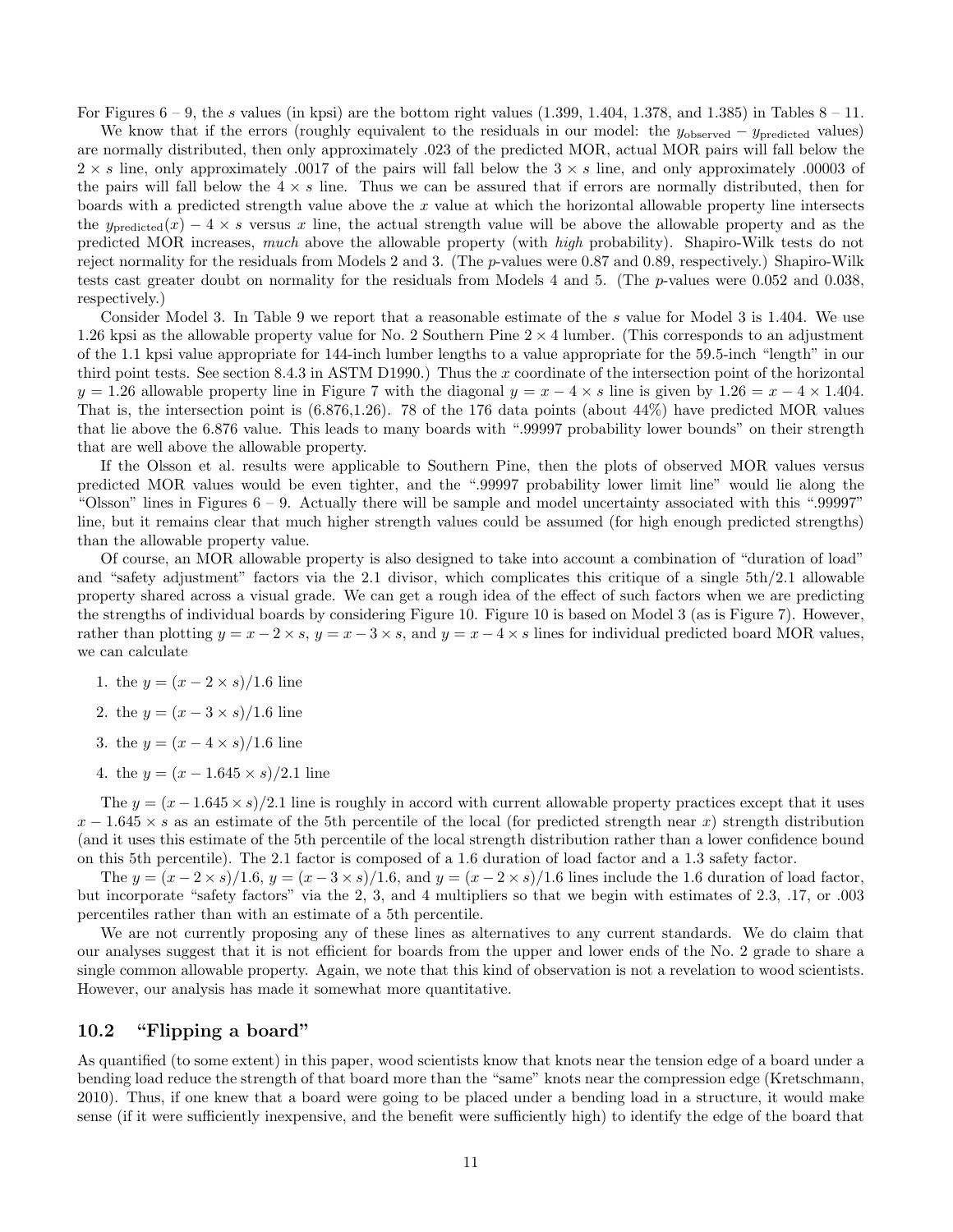should be placed under tension. (Of course one must always balance the need for efficient use of material with the need for user friendliness for the installer.)

Our current models are not good enough to guarantee that we have a precise measure of the difference in the bending strengths of the two possible configurations of a board. However, our models do permit us to obtain a rough idea of the gains that might be made by identifying the "best tension edge." In Figure 11, using Model 3, we plot the larger predicted strength of a board versus the smaller predicted strength of a board. As one would expect, for stronger boards (boards with fewer, smaller knots), there is little (or no) difference between the two configurations. However, for weaker boards (with more, larger knots), the difference can amount to a significant fraction of the board's strength. This point is made in greater detail in Figure 12. It suggests, for example, that many boards with a minimum predicted bending strength around 5 kpsi, can have a maximum bending strength 10% to 20% higher (and sometimes nearly 40% higher) if flipped. The frequencies of various strength increases (with a flip of a board) are presented in Figure 13. In Figures 14, 15, and 16 we provide the corresponding plots for Model 4.

If we can improve our models and further reduce the corresponding s values (reduce the uncertainties in our estimated strengths), and if our estimates of the benefits of a board flip are large enough, and the costs of marking a recommended tension edge are small enough (and if carpenters can be convinced that flipping is useful), then such marking and associated special marketing might be justified.

#### 10.2.1 Aside 1

As mentioned in Section 2, we note that Olsson et al.'s (2017) model could be modified to incorporate an ability to yield different predicted board strengths depending on which edge is under tension in a bending scenario. A simple modification might be, for example,

$$
Predicted strength = C \times \min_{j} F_{j}
$$
\n(14)

where  $C, \beta_1, \beta_2, \beta_3, \beta_4$  are parameters to be fit (via least squares) and

$$
F_j = (E_{1j}/E)^{\beta_1} \times (E_{2j}/E)^{\beta_2} \times (E_{3j}/E)^{\beta_3} \times (E_{4j}/E)^{\beta_4}
$$
\n(15)

where the minimum is taken over their series of vertical lines across a board,  $E$  is a global measure of stiffness, and  $E_{1j}, E_{2j}, E_{3j}, E_{4j}$  are their local measures of stiffness in the upper (compression edge) band, upper middle (compression region next to mid-line) band, lower middle (tension region next to mid-line) band, and lower (tension edge) band in the jth vertical line across the board.

#### 10.2.2 Aside 2

We further note that European standards currently appear to mandate (at least indirectly) that acceptable models not yield significantly different predicted strengths for a piece of lumber when compression and tension edges are switched. See the discussion of "repeatability checks" and "different passes through the scanner" above table 3 in Olsson et al. (2017) and in section 5.2 of Olsson et al. (2017). Also see Lukacevic et al.'s (2015) discussion of this issue in their Conclusion section. If this is the case, the European standards might need to be modified so that models would be permitted to predict bending strength changes when tension and compression edges are switched.

The standards could still require that the pair of predicted bending strength values (corresponding to the two possible bending edges) not change significantly regardless of how a board is fed through a scanning/prediction device.

## 11 Summary

We have developed a Java-based image analysis program that permits us to obtain knot estimates from a large collection of images of mill run Southern Pine  $2 \times 4$ 's. These images are accompanied by a large data set that includes information on MOR measured under third point loading, modulus of elasticity (and other measures of stiffness), specific gravity, and slope of grain. We have also developed nonlinear least squares programs that permit us to fit four related nonlinear models that predict MOR as a function of MOE, SG, SOG, and knot information. These models permit us to predict MOR (under third point loading) with approximately a 1.4 kpsi root mean squared error. (We hope via outlier analysis and the consideration of additional information available from images  $-e.g.,$ machine damage, shake, knot type, ... — to further reduce this value.)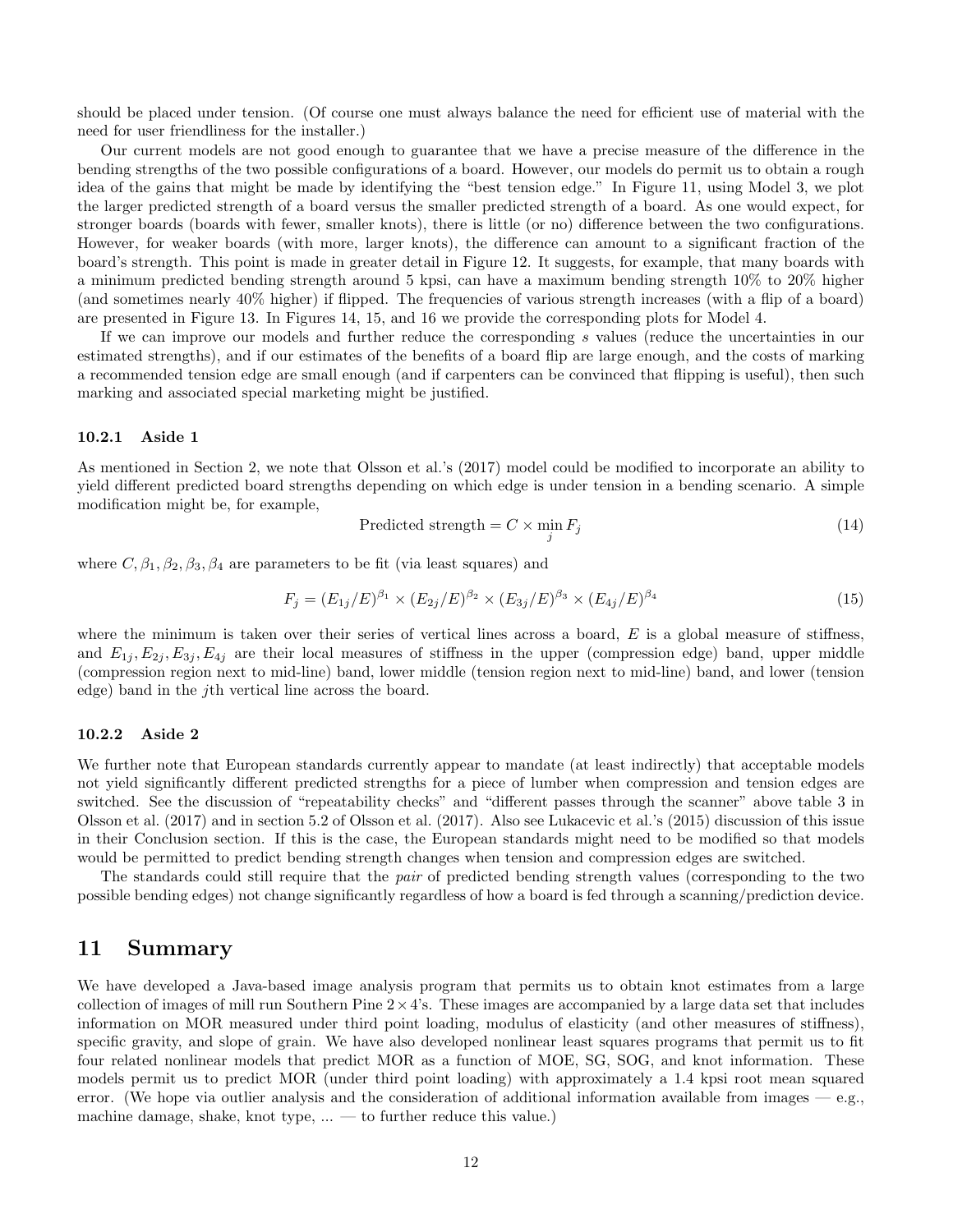We will be obtaining additional predictors (rings per inch, percent latewood, distance to pith, and location on a flatsawn to quartersawn spectrum) via a second Java-based image analysis program, and hope to incorporate this information into an improved model.

We have reported analyses that suggest that even our current 1.4 kpsi root mean squared error is small enough to permit more efficient "quality binning/categorization" of lumber. However, any such binning will also require more detailed knowledge of the loads to which particular bins of boards will be subjected (they will not, of course, be subjected to third point loading in actual structures).

Further, for our research to be commercially implemented, our "human-based" image analysis methods and "human-based" SOG measurements will need to be replaced by high-speed machine measurements. Such devices, or similar ones based on related technology, are already being deployed commercially for the purposes of "machine grading."

## 12 References

- Anderson, G.C., Owens, F.C., Verrill, S.P., Ross, R.J., and Shmulsky, R. (2021), "Fitting Statistical Distribution Models to MOE and MOR in Mill-Run Spruce and Red Pine Lumber Populations," Wood and Fiber Science, 53(1), pp. 17-26.
- Barbosa, M.C., Street, J., Owens, F.C., Shmulsky, R. (2019), "The Effect of Multiple Knots in Close Proximity on Southern Pine Lumber Properties," Forest Products Journal, 69(4), pp. 278-282.
- Cao, Y., Street, J., Mitchell, B., To, Filip, DuBien, Janice, Seale, R.D., Shmulsky, R. (2018), "Effect of Knots on Horizontal Shear Strength in Southern Yellow Pine," BioResources,13(2), pp. 4509-4520.
- França, F.J.N., Seale, R.D., Shmulsky, R., and França, T.S.F.A. (2019), "Modeling Mechanical Properties of 2 by 4 and 2 by 6 Southern Pine Lumber Using Longitudinal Vibration and Visual Characteristics," Forest Products Journal, 68(3), pp. 286-294.
- Hanhijärvi, A. and Ranta-Maunus, A. (2008), Development of strength grading of timber using combined measurement techniques. Report of the Combigrade-project – phase 2. Espoo. VTT Publications 686, 55 pages.
- Hietaniemi, R., López, M.B., Hannuksela, J., Silvén, Olli (2014), "A Real-Time Imaging System for Lumber Strength Prediction", Forest Products Journal,  $64(3/4)$ , pp. 126-133.
- Kretschmann, D.E. (2010), "Mechanical Properties of Wood" and "Stress Grades and Design Properties for Lumber, Round Timber, and Ties," Chapters 5 and 7 in Wood Handbook — Wood as an Engineering Material, General Technical Report FPL-GTR-190, Madison, WI: U.S. Department of Agriculture, Forest Service, Forest Products Laboratory, 508 pages.
- Lukacevic, M., Füssl, J., and Eberhardsteiner, J. (2015), "Discussion of common and new indicating properties for the strength grading of wooden boards," Wood Sci Technol, 49, pp. 551-576.
- Olsson, A., Oscarsson, J., Serrano, E., Källsner, B., Johansson, M., and Enquist, B. (2013), "Prediction of timber bending strength and in-member cross-sectional stiffness variation on the basis of local wood fibre orientation," Eur. J. Wood Prod., 71, pp. 319-333.
- Olsson, A. and Oscarsson, J. (2017), "Strength grading on the basis of high resolution laser scanning and dynamic excitaton: a full scale investigation of performance," Eur. J. Wood Prod., 75, pp. 17-31.
- Owens, F.C, Verrill, S.P., Shmulsky, R., and Kretschmann, D.E. (2018), "Distributions of MOE and MOR in a Full Lumber Population," *Wood and Fiber Science*, **50**(3), pp. 265-279.
- Owens, F.C, Verrill, S.P., Shmulsky, R., and Ross, R.J. (2019), "Distributions of Modulus of Elasticity and Modulus of Rupture in Four Mill-Run Lumber Populations," Wood and Fiber Science, 51(2), pp. 183-192.
- Owens, F.C, Verrill, S.P., Shmulsky, R., and Ross, R.J. (2020), "Distributions of MOE and MOR in Eight Mill-Run Lumber Populations (Four Mills at Two Times)," Wood and Fiber Science, 52(2), pp. 165-177.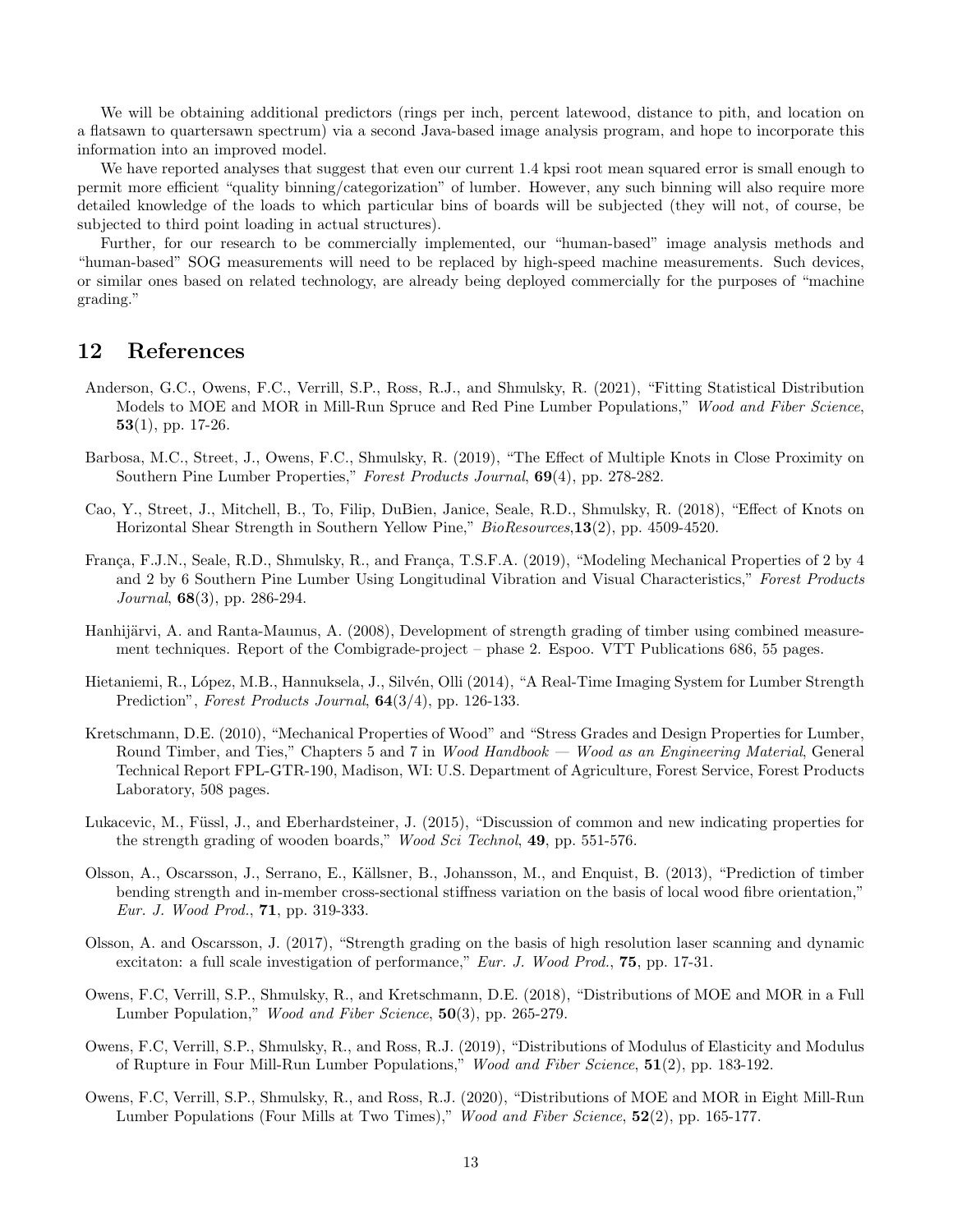- R Core Team (2018). R: A language and environment for statistical computing. R Foundation for Statistical Computing, Vienna, Austria. URL https://www.R-project.org/.
- Schajer, G.S (2001), "Lumber Strength Grading Using X-ray Scanning," Forest Products Journal, 51(1), pp. 43-50.
- Schnabel, R.B., Koontz, J.E., and Weiss, B.E. (1982), A Modular System of Algorithms for Unconstrained Minimization, Report CU-CS-240-82, Comp. Sci. Dept., University of Colorado at Boulder.
- Verrill, S.P., Evans, J.W., Kretschmann, D.E., and Hatfield, C.A. (2012). "Asymptotically Efficient Estimation of a Bivariate Gaussian–Weibull Distribution and an Introduction to the Pseudo-truncated Weibull." Research Paper FPL-RP-666. Madison, WI: U.S. Department of Agriculture, Forest Service, Forest Products Laboratory. 76 pages.
- Verrill, S.P., Evans, J.W., Kretschmann, D.E., and Hatfield, C.A. (2013). "An Evaluation of a Proposed Revision of the ASTM D 1990 Grouping Procedure." Research Paper FPL-RP-671. Madison, WI: U.S. Department of Agriculture, Forest Service, Forest Products Laboratory. 34 pages.
- Verrill, S.P., Evans, J.W., Kretschmann, D.E., and Hatfield, C.A. (2014), "Reliability Implications in Wood Systems of a Bivariate Gaussian–Weibull Distribution and the Associated Univariate Pseudo-truncated Weibull," ASTM Journal of Testing and Evaluation, 42, Number 2, pp. 412-419.
- Verrill, S.P., Evans, J.W., Kretschmann, D.E., and Hatfield, C.A. (2015), "Asymptotically Efficient Estimation of a Bivariate Gaussian–Weibull Distribution and an Introduction to the Pseudo-truncated Weibull," Communications in Statistics – Theory and Methods, 44, pp. 2957-2975.
- Verrill, S.P., Owens, F.C., Kretschmann, D.E., and Shmulsky, R. (2017). "Statistical Models for the Distribution of Modulus of Elasticity and Modulus of Rupture in Lumber with Implications for Reliability Calculations." Research Paper FPL-RP-692. Madison, WI: U.S. Department of Agriculture, Forest Service, Forest Products Laboratory. 51 pages.
- Verrill, S.P., Owens, F.C., Kretschmann, D.E., and Shmulsky, R. (2018). "A Fit of a Mixture of Bivariate Normals to Lumber Stiffness–Strength Data." Research Paper FPL-RP-696. Madison, WI: U.S. Department of Agriculture, Forest Service, Forest Products Laboratory. 44 pages.
- Verrill, S.P., Owens, F.C., Kretschmann, D.E., Shmulsky, R., and Brown, L.S. (2019). "Visual and MSR Grades of Lumber Are Not 2-Parameter Weibulls and Why It Matters (With a Discussion of Censored Data Fitting)." Research Paper FPL-RP-703. Madison, WI: U.S. Department of Agriculture, Forest Service, Forest Products Laboratory. 40 pages.
- Verrill, S.P., Owens, F.C., Kretschmann, D.E., Shmulsky, R., and Brown, L.S. (2020a). "Visual and MSR Grades of Lumber Are Not 2-Parameter Weibulls and Why This May Matter," ASTM Journal of Testing and Evaluation, 48, Number 5, pp. 3946-3962.
- Verrill, S.P., Owens, F.C., Arvanitis, M.A., Kretschmann, D.E., Shmulsky, R., Ross, R.J., and Lebow, P. (2020b). "Estimated Probability of Breakage of Lumber of a Fixed 'Grade' Can Vary Greatly from Mill to Mill and Time to Time." Research Paper FPL-RP-705. Madison, WI: U.S. Department of Agriculture, Forest Service, Forest Products Laboratory. 47 pages.
- Verrill, S.P., Owens, F.C., Shmulsky, R., and Ross, R.J. (2021). "A Java Image Analysis Program for Lumber Knots, and Related Nonlinear Least Squares Routines for Fitting Lumber Modulus of Rupture to Strength Predictors." Draft research paper, Madison, WI: U.S. Department of Agriculture, Forest Service, Forest Products Laboratory. https://www1.fpl.fs.fed.us/knots 2x4.html
- Wright, S., Dahlen, J., Montes, C., Eberhardt, T.L. (2019), "Quantifying knots by image Analysis and modeling their effects on the mechanical properties of loblolly pine Lumber," European Journal of Wood and Wood Products, 77, pp. 903-917.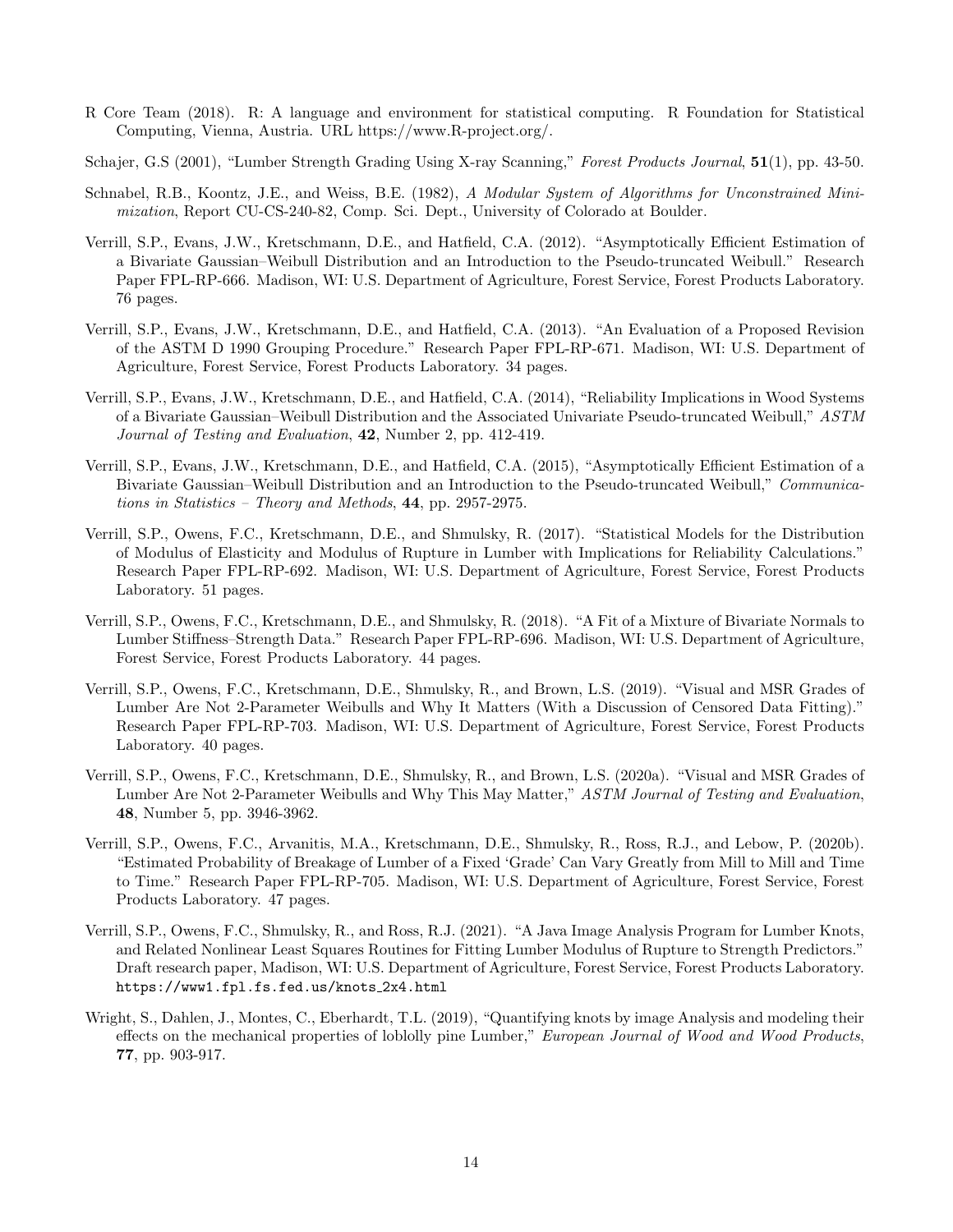| First      |                   |                                                                                                                                                       |                                                                                                                | Special                                                                                                                               |        | Bending                |                                                               |
|------------|-------------------|-------------------------------------------------------------------------------------------------------------------------------------------------------|----------------------------------------------------------------------------------------------------------------|---------------------------------------------------------------------------------------------------------------------------------------|--------|------------------------|---------------------------------------------------------------|
| Author     | Date              | Predictors                                                                                                                                            | Technology                                                                                                     | Features                                                                                                                              | Model  | Response               | Test                                                          |
| Barbosa    | $\overline{2019}$ | flatwise MOE,<br>density,<br>and knot<br>cross-section<br>of largest knot<br>or knot cluster                                                          | Digimizer image<br>analysis software<br>that requires<br>human interaction<br>to identify and<br>measure knots | $\overline{Only}$<br>knots between<br>load heads/<br>Only largest<br>knot or largest<br>cluster/Spike<br>knots handled<br>differently | linear | flatwise<br><b>MOR</b> | third-point<br>$\alpha$<br>heads at<br>1/3, 2/3<br>locations) |
| Franca     | $\overline{2019}$ | dynamic MOE, SG,<br>knot diameter<br>ratio                                                                                                            |                                                                                                                | Knots within the<br>the test span<br>were considered                                                                                  | linear | edgewise<br>MOR        | third-point<br>(load)<br>heads at<br>1/3, 2/3<br>locations)   |
| Hietaniemi | 2014              | local grain<br>deviation<br>and scaled size<br>of largest knot                                                                                        | machine vision,<br>GPUs,<br>Inx, Ltd.<br>Optigrader (knots)                                                    | All $4$ faces/<br>only largest<br>knot                                                                                                |        | edgewise<br>$\rm{MOR}$ | $3$ -point<br>(load<br>head at<br>1/2<br>location)            |
| Lukacevic  | $\overline{2015}$ | KAR, FAR, knot<br>area on surfaces,<br>knot interface<br>area, knot volume,<br>modifications of<br>variables based on<br>closeness to<br>tension edge | X-ray scanner,<br>laser scanner,<br>computerized<br>tomography scan                                            | Predictors $(IPs)$<br>that discount<br>(sometimes)<br>completely)<br>knots in the<br>compression<br>half                              | linear | edgewise<br>$\rm{MOR}$ | third-point<br>(load<br>heads at<br>1/3, 2/3<br>locations)    |
| Olsson     | 2013              | resonance<br>frequency of first<br>longitudinal mode<br>of vibration<br>$\&$ fiber orientation                                                        | tracheid effect,<br>WoodEye Scanner<br>(Innovativ<br>Vision AB)                                                | Takes into<br>$\rm{account}\,\,stress$<br>differences<br>between the<br>middle and outer<br>thirds of the<br>board length             | linear | edgewise<br><b>MOR</b> | third-point<br>$\alpha$<br>heads at<br>1/3, 2/3<br>locations) |
| Olsson     | $\overline{2017}$ | resonance<br>frequency of first<br>longitudinal mode<br>of vibration<br>$&$ fiber orientation                                                         | tracheid effect,<br>WoodEye 5 Scanner<br>(WoodEye AB),<br>Precigrader<br>(Dynalyse)                            |                                                                                                                                       | linear | edgewise<br><b>MOR</b> | third-point<br>(load<br>heads at<br>1/3, 2/3<br>locations)    |

Table 1a: Previous studies, columns 1-8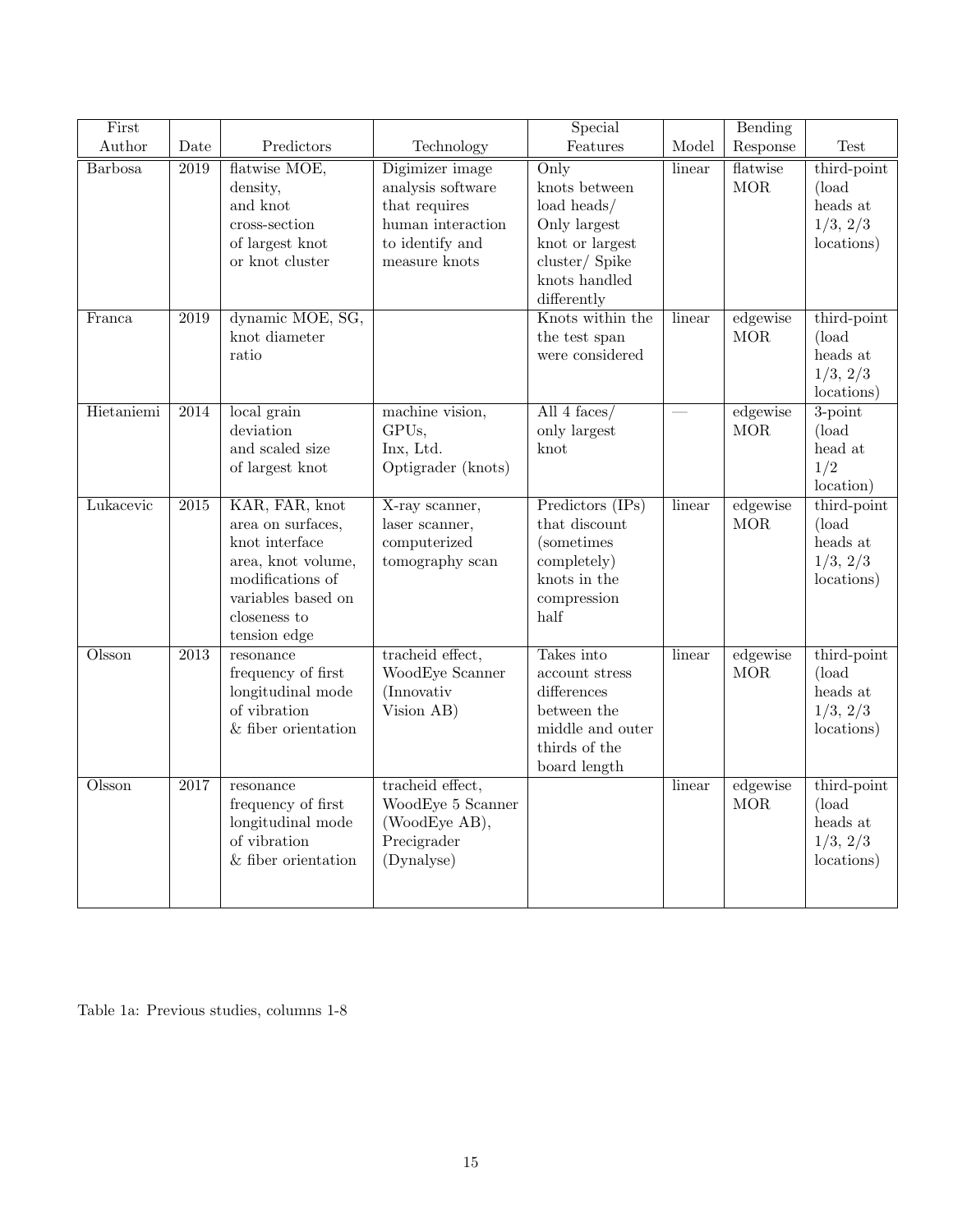| First   |       |                    |                     | Special                            |           | Bending    |             |
|---------|-------|--------------------|---------------------|------------------------------------|-----------|------------|-------------|
| Author  | Date  | Predictors         | Technology          | Features                           | Model     | Response   | Test        |
| Schajer | 2001  | local density      | X-ray scanner       | Load span chosen                   | nonlinear | edgewise   | third-point |
|         |       |                    |                     | to contain the                     |           | <b>MOR</b> | (load)      |
|         |       |                    |                     | most serious                       |           |            | heads at    |
|         |       |                    |                     | $\text{defect}/\text{Calculation}$ |           |            | 1/3, 2/3    |
|         |       |                    |                     | limited to area                    |           |            | locations)  |
|         |       |                    |                     | that was                           |           |            |             |
|         |       |                    |                     | significantly                      |           |            |             |
|         |       |                    |                     | loaded                             |           |            |             |
| Verrill | this  | edgewise MOE, SG,  | Java image analysis | Takes into                         | nonlinear | edgewise   | third-point |
|         | study | slope of grain,    | program that        | account stress                     |           | <b>MOR</b> | (load)      |
|         |       | functions of local | requires human      | differences                        |           |            | heads at    |
|         |       | knot areas and     | interaction to      | among board                        |           |            | 1/2, 2/3    |
|         |       | local knot         | identify and        | regions/All                        |           |            | locations)  |
|         |       | cross-sections     | measure knots       | knots between                      |           |            |             |
|         |       |                    |                     | supports                           |           |            |             |
| Wright  | 2019  | SG, acoustic       | k-means clustering  | The region                         | linear    | edgewise   | third-point |
|         |       | velocity,          | to identify knots   | in which knots                     |           | <b>MOR</b> | (load)      |
|         |       | and knot area      |                     | are counted is                     |           |            | heads at    |
|         |       | percents           |                     | chosen to                          |           |            | 1/2, 2/3    |
|         |       |                    |                     | minimize MSE                       |           |            | locations)  |

Table 1a continued: Previous studies, columns 1-8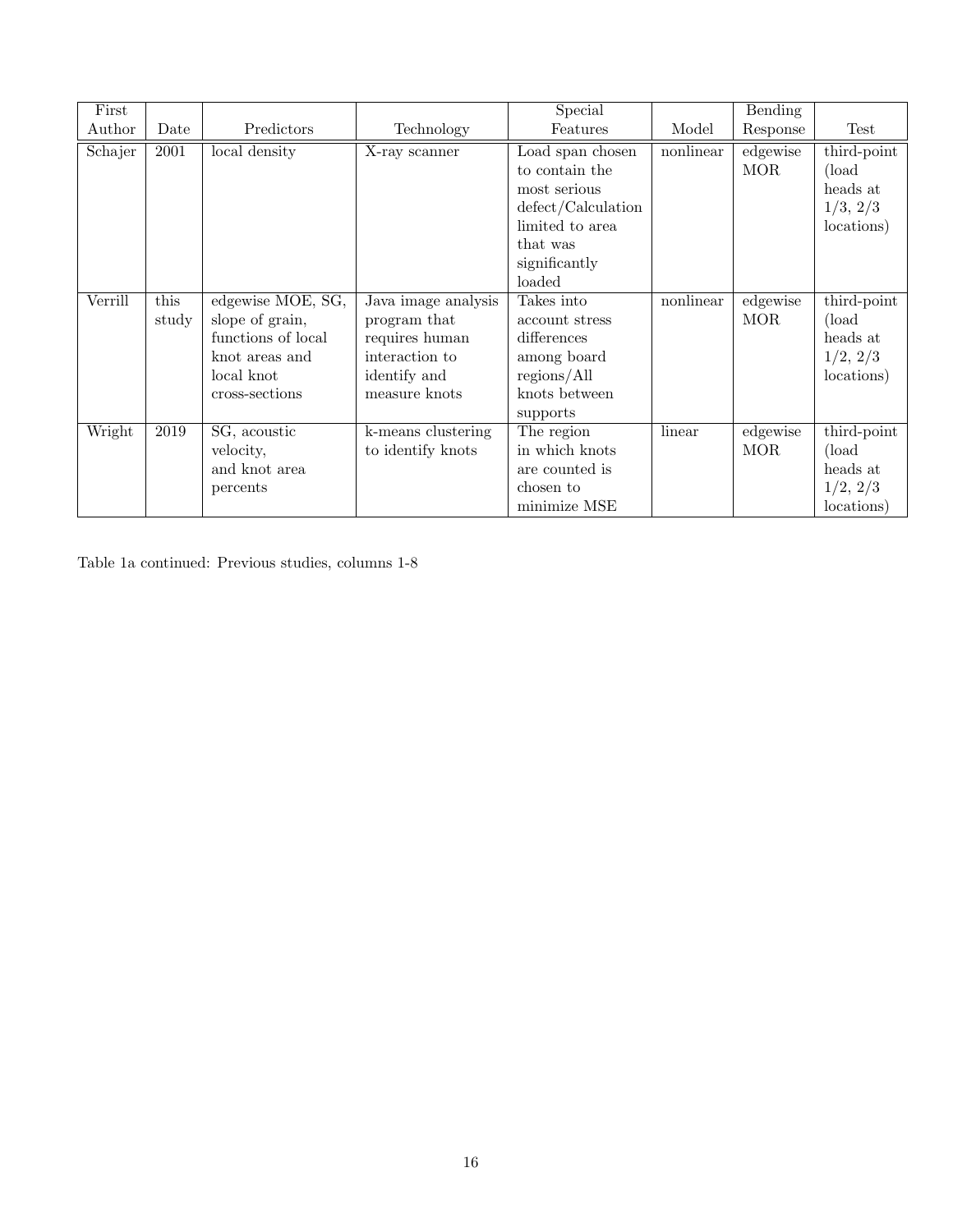| First          |                   |                            | Data                                                                                                                                        | Number of       |                                                                 |                  |                  |
|----------------|-------------------|----------------------------|---------------------------------------------------------------------------------------------------------------------------------------------|-----------------|-----------------------------------------------------------------|------------------|------------------|
| Author         | Date              | Species                    | Set                                                                                                                                         | Specimens       | $MC(\%)$                                                        | $R^2$            | $\boldsymbol{s}$ |
| <b>Barbosa</b> | 2019              | Southern<br>Yellow<br>Pine | $\overline{2\times 4}$<br>$MOR \text{ min} = 12.3 \text{ MPa}$<br>$MOR$ max = 74.7 MPa                                                      | 278             | conditioned<br>to: $12\%$                                       | .702             |                  |
| Franca         | $\overline{2019}$ | Southern<br>Yellow<br>Pine | $2 \times 4 - 542$<br>$2\times6$ – $502$<br>No. 2                                                                                           | 1044            | mean: $11.4\%$ ,<br>conditioned<br>at 22 deg $C$ ,<br>$61\%$ RH | .470             | $14.45$ MPa      |
| Hietaniemi     | $\overline{2014}$ | Scots<br>Pine              | $2 \times 4$<br>$MOR \text{ min} = 8.1 \text{ MPa}$<br>$MOR$ max = 71.7 MPa                                                                 | 194             | range:<br>$9.0\% - 13.6\%$                                      | .63              |                  |
| Lukacevic      | $\overline{2015}$ | Norway<br>Spruce           | $1045$ mm x $144$ mm<br>$8\ 45\ {\rm mm}$ X $189\ {\rm mm}$<br>25 40 mm x 115 mm or<br>$40$ mm $\mathrm{x}$ 145 mm or<br>$40$ mm x $185$ mm | $\overline{43}$ |                                                                 | .89              |                  |
| Olsson         | $\overline{2013}$ | Norway<br>Spruce           | Actual<br>$45$ mm x $145$ mm<br>x 3600 mm<br>61 pieces met TR26<br>UK standard,<br>44 did not                                               | 105             | conditioned<br>at $20 \text{ deg } C$ ,<br>$65\%$ RH            | $\overline{.71}$ |                  |
| Olsson         | 2017              | Norway<br>Spruce           | $900$ pieces,<br>9 locations (in<br>Norway, Sweden,<br>Finland),<br>10 board sizes                                                          | 900             | dried with<br>a target<br>moisture<br>content of<br>12%         | .70              | 6.3MPa           |

Table 1b: Previous studies, columns 9-16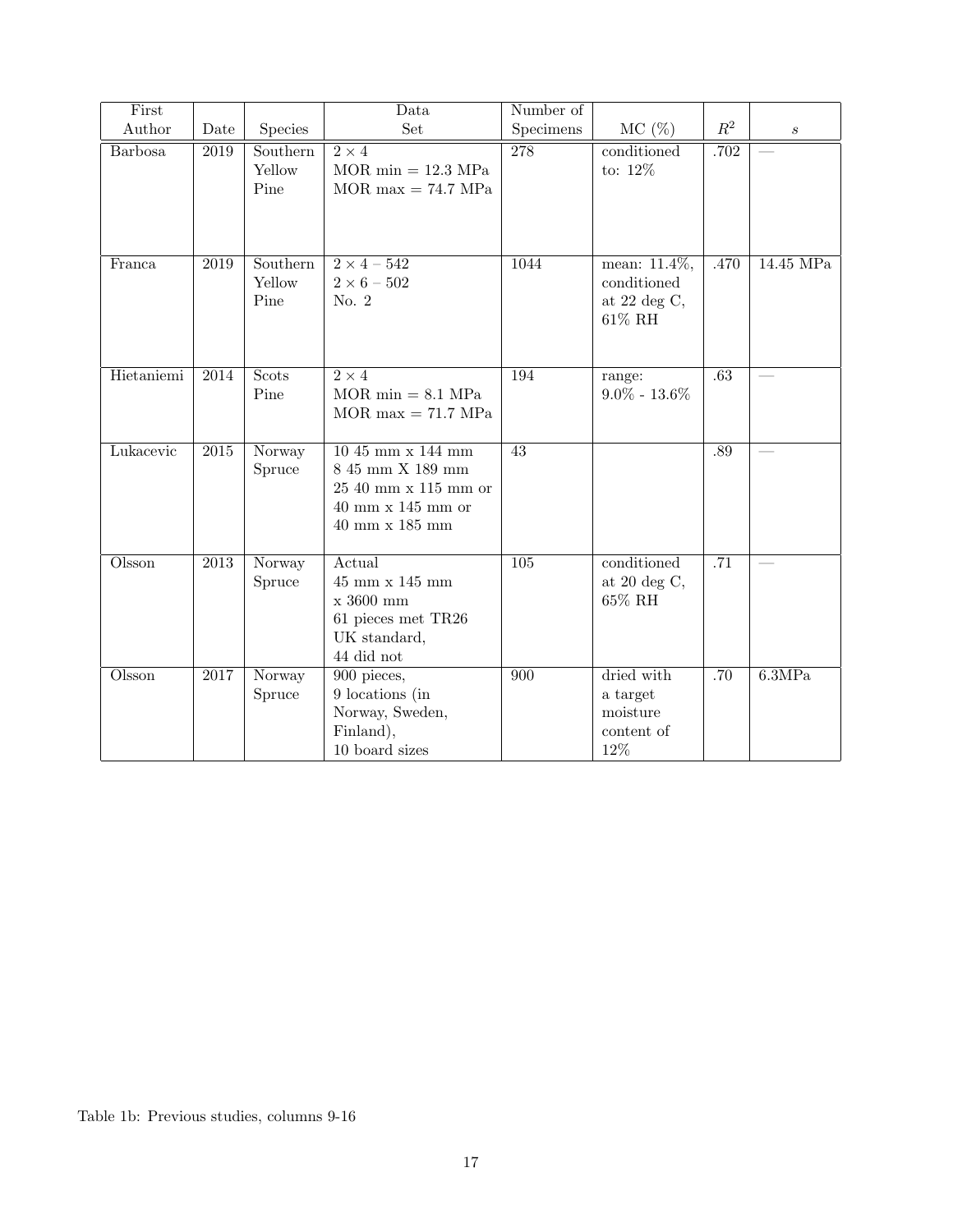| First   |               |                            | Data                                                                                  | Number of |                                                        |       |                                                         |
|---------|---------------|----------------------------|---------------------------------------------------------------------------------------|-----------|--------------------------------------------------------|-------|---------------------------------------------------------|
| Author  | Date          | <b>Species</b>             | Set                                                                                   | Specimens | $MC(\%)$                                               | $R^2$ | $\boldsymbol{s}$                                        |
| Schajer | 2001          | Southern<br>Yellow<br>Pine | $2 \times 4$<br>mill run                                                              | 136       |                                                        | .78   | $12.1$ MPa                                              |
| Verrill | this<br>study | Southern<br>Yellow<br>Pine | $2 \times 4$<br>3 mill run samples,<br>each of approximate<br>size 200                | 590       | mean: $12.8\%$<br>MOE, MOR<br>adjusted to<br>$15\%$ MC | .827  | 9.4 MPa<br>(9.65)<br>when<br>applied<br>to<br>new data) |
| Wright  | 2019          | Loblolly<br>Pine           | $72\ 2 \times 6$ (13 No. 1,<br>59 No. 2)<br>99 $2 \times 8$ (59 No. 1,<br>40 No. $2)$ | 171       | mean: $11.2\%$                                         | .65   | $7.2 \text{ MPa}$                                       |

Table 1b continued: Previous studies, columns 9-16

| $p_{11}$ | $p_{12}$ | $p_{13}$ | $p_{14}$ | $p_{15}$ | $p_{16}$ |
|----------|----------|----------|----------|----------|----------|
| $p_{21}$ | $p_{22}$ | $p_{23}$ | $p_{24}$ | $p_{25}$ | $p_{26}$ |
| $p_{31}$ | $p_{32}$ | $p_{33}$ | $p_{34}$ | $p_{35}$ | $p_{36}$ |
| $p_{41}$ | $p_{42}$ | $p_{43}$ | $p_{44}$ | $p_{45}$ | $p_{46}$ |

Table 2: Board region geometry. The board (between the two support locations) is divided into 6 columns of 4 rows (or 24 "cells"). The columns are of equal width. The rows are of equal height. Columns 3 and 4 correspond to the region between the two load points. Row 1 includes the compression edge. Row 4 includes the tension edge. For  $i \in \{1, 2, 3, 4\}$  and  $j \in \{1, 2, 3, 4, 5, 6\}$ ,  $p_{ij}$  is the fraction of the area in cell  $i, j$  that lies in a knot.

| Parameter            |       |
|----------------------|-------|
| ΙD                   | Value |
| $\beta_1$ (constant) | .040  |
| $\beta_2$ (MOE)      | .995  |
| $\beta_3$ (SG)       | .530  |
| $\beta_4$ (SOG)      | 1.208 |
| $R^2$                | .690  |
| $s_{590}$            | 1.819 |

Table 3: Parameter estimates for Model 1, together with the corresponding  $R^2$  and root mean squared error (in kpsi) values.  $s_{590}$  is the root mean squared error with five outliers removed.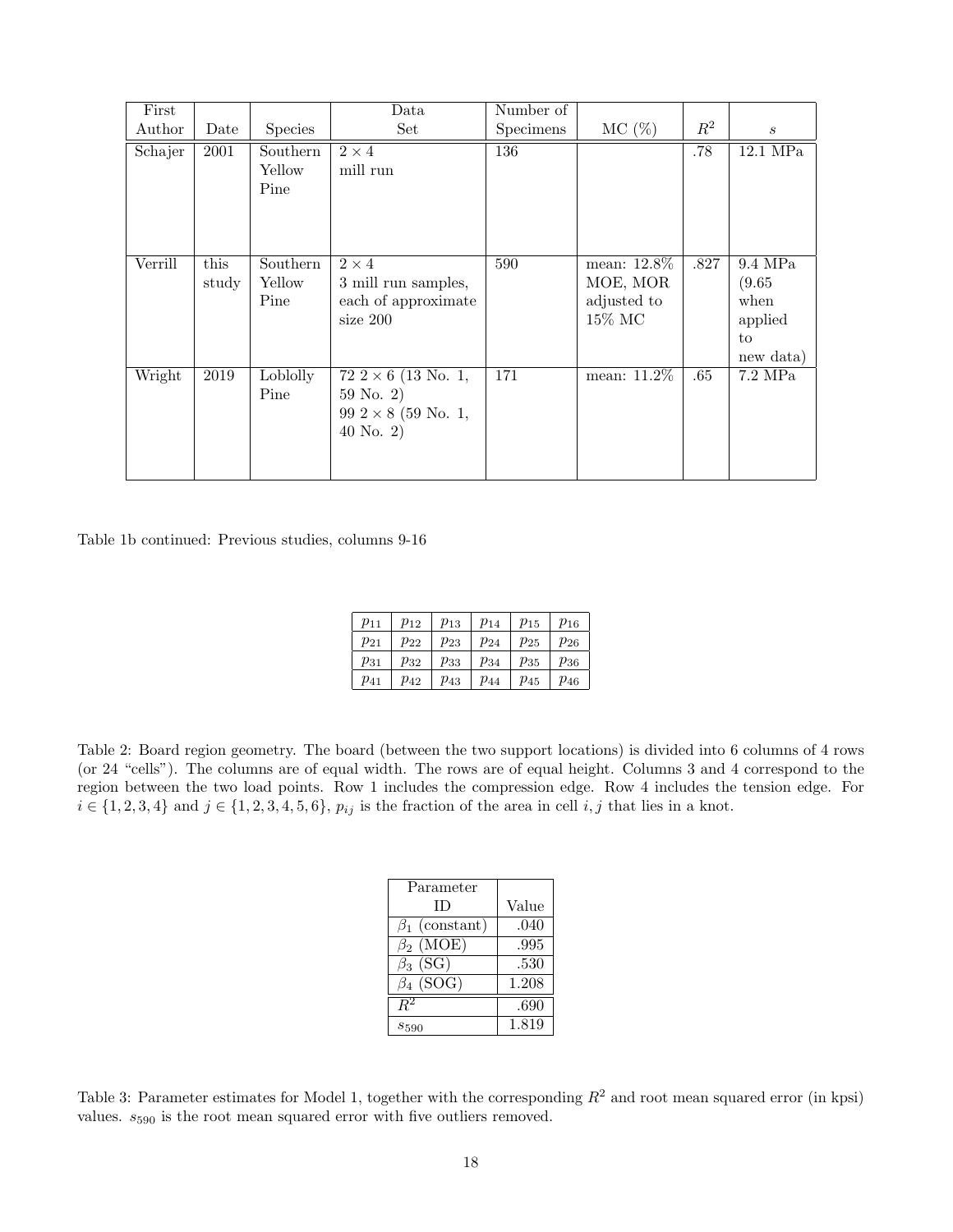| Parameter                       |         |
|---------------------------------|---------|
| ΙD                              | Value   |
| $\beta_1$ (constant)            | .883    |
| $\beta_2$ (MOE)                 | .707    |
| $\beta_3$ (SG)                  | .615    |
| $\beta_4$ (SOG)                 | .563    |
| $\beta_5$ (band 1 power)        | 1.282   |
| $\beta_6$ (band 2 power)        | $-.137$ |
| $\beta_7$ (band 3 power)        | 1.052   |
| $\beta_8$ (band 4 power)        | 3.048   |
| $\beta_9$ (cols 1,6 divisor)    | .257    |
| $\beta_{10}$ (cols 2,5 divisor) | .901    |
| $R^2$                           | .827    |
| $s_{590}$                       | 1.362   |
| $s_{593}$                       | 1.389   |
| $s_{\text{above}4}$             | 1.363   |
| $s_{\rm above3}$                | 1.365   |

Table 4: Parameter estimates for Model 2, together with the corresponding  $R^2$  and root mean squared error (in kpsi) values.  $s_{590}$  is the root mean squared error with five outliers removed.  $s_{593}$  is the root mean squared error with the three identified "machine damage" outliers added back to the data set. sabove4 is the root mean squared error for No. 3 and above lumber with the one identified No. 3 and above "machine damage" outlier added back to the data set.  $s_{\text{above3}}$  is the root mean squared error for No. 2 and above lumber. (There were no identified No. 2 and above "machine damage" outliers.) The parameter estimates and  $R<sup>2</sup>$  are from the 590 data point fit.

| Parameter                                       |           |
|-------------------------------------------------|-----------|
| ΙD                                              | Value     |
| (constant)<br>$\beta_1$                         | 10.602    |
| (MOE)<br>$\beta_2$                              | .707      |
| (SG)<br>$\beta_3$                               | .611      |
| $(\alpha)$<br>$\beta_4$                         | 2.136     |
| (Q/P)<br>$\beta_5$                              | .450      |
| (band 1 power)<br>$\beta_6$                     | 1.286     |
| $\overline{(\text{band 2 power})}$<br>$\beta_7$ | $-.141$   |
| band 3 power)<br>$\beta_8$                      | 1.035     |
| band 4 power)<br>$\beta_9$                      | 3.050     |
| (cols 1,6)<br>$\beta_{10}$                      | .259      |
| (cols 2,5)<br>$\beta_{11}$                      | .901      |
| $R^2$                                           | .827      |
| $s_{590}$                                       | $1.362\,$ |
| $s_{593}$                                       | 1.388     |
| $s_{\text{above}4}$                             | 1.363     |
| $s_{\text{above}3}$                             | $1.361\,$ |

Table 5: Model 3. See Table 4 for an explanation of the table entries.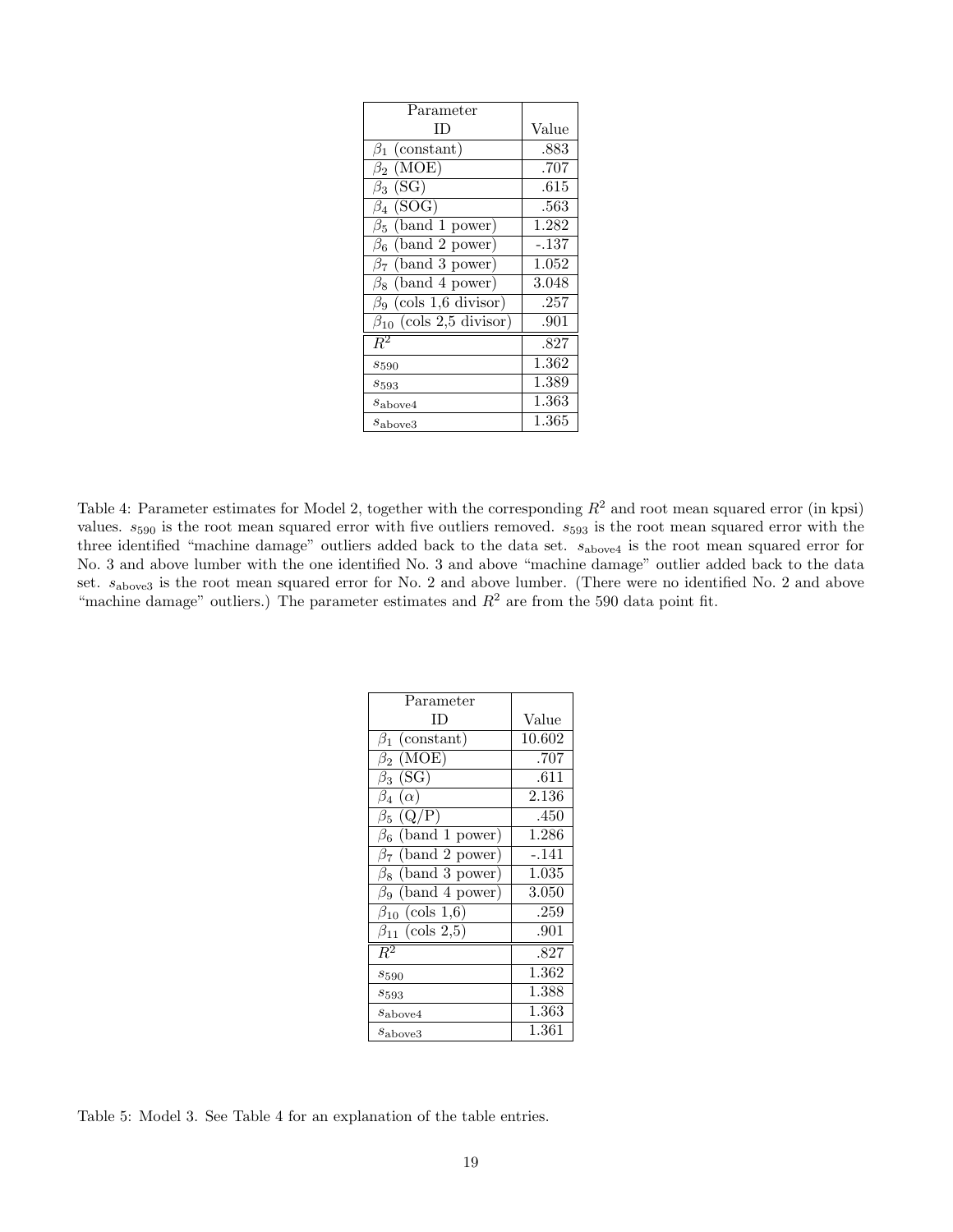| Parameter                                  |       |
|--------------------------------------------|-------|
| ΙD                                         | Value |
| $\beta_1$ (constant)                       | 9.767 |
| $\beta_2$ (MOE)                            | .680  |
| $\beta_3$ (SG)                             | .478  |
| $\beta_4(\alpha)$                          | 2.506 |
| $\beta_5$ (Q/P)                            | .448  |
| $\beta_6$ (band 1 power)                   | .515  |
| (band 2 power)<br>β7                       | .170  |
| $\beta_8$ (band 3 power)                   | .716  |
| $\beta_9$ (band 4 power)                   | 1.563 |
| a or $\beta_{10}$ (knot "strength" factor) | .553  |
| $R^2$                                      | .827  |
| $s_{590}$                                  | 1.358 |
| $s_{593}$                                  | 1.385 |
| $s_{\text{above}4}$                        | 1.339 |
| $s_{\text{above}3}$                        | 1.334 |

Table 6: Parameter estimates for Model 4, together with the corresponding  $R^2$  and root mean squared error (in kpsi) values.  $s_{590}$  is the root mean squared error with five outliers removed.  $s_{593}$  is the root mean squared error with the three identified "machine damage" outliers added back to the data set.  $s_{\text{above4}}$  is the root mean squared error for No. 3 and above lumber with the one identified No. 3 and above "machine damage" outlier added back to the data set.  $s_{\text{above3}}$  is the root mean squared error for No. 2 and above lumber. (There were no identified No. 2 and above "machine damage" outliers.) The parameter estimates and  $R<sup>2</sup>$  are from the 590 data point fit.

| Parameter             |           |
|-----------------------|-----------|
| $\Box$                | Value     |
| $\beta_1$ (constant)  | 9.631     |
| $\beta_2$ (MOE)       | .685      |
| $\beta_3$ (SG)        | .459      |
| $\beta_4(\alpha)$     | $2.525\,$ |
| $\beta_5$ (Q/P)       | .443      |
| $\beta_6$ (str fac 1) | .869      |
| $\beta_7$ (str fac 2) | .948      |
| $\beta_8$ (str fac 3) | .802      |
| $\beta_9$ (str fac 4) | .616      |
| $\beta_{10}$ (power)  | 1.869     |
| $\overline{R^2}$      | .825      |
| $s_{590}$             | 1.365     |
| $s_{593}$             | 1.390     |
| $s_{\text{above}4}$   | 1.344     |
| $s_{\text{above}3}$   | 1.336     |

Table 7: Model 5. See Table 6 for an explanation of the table entries.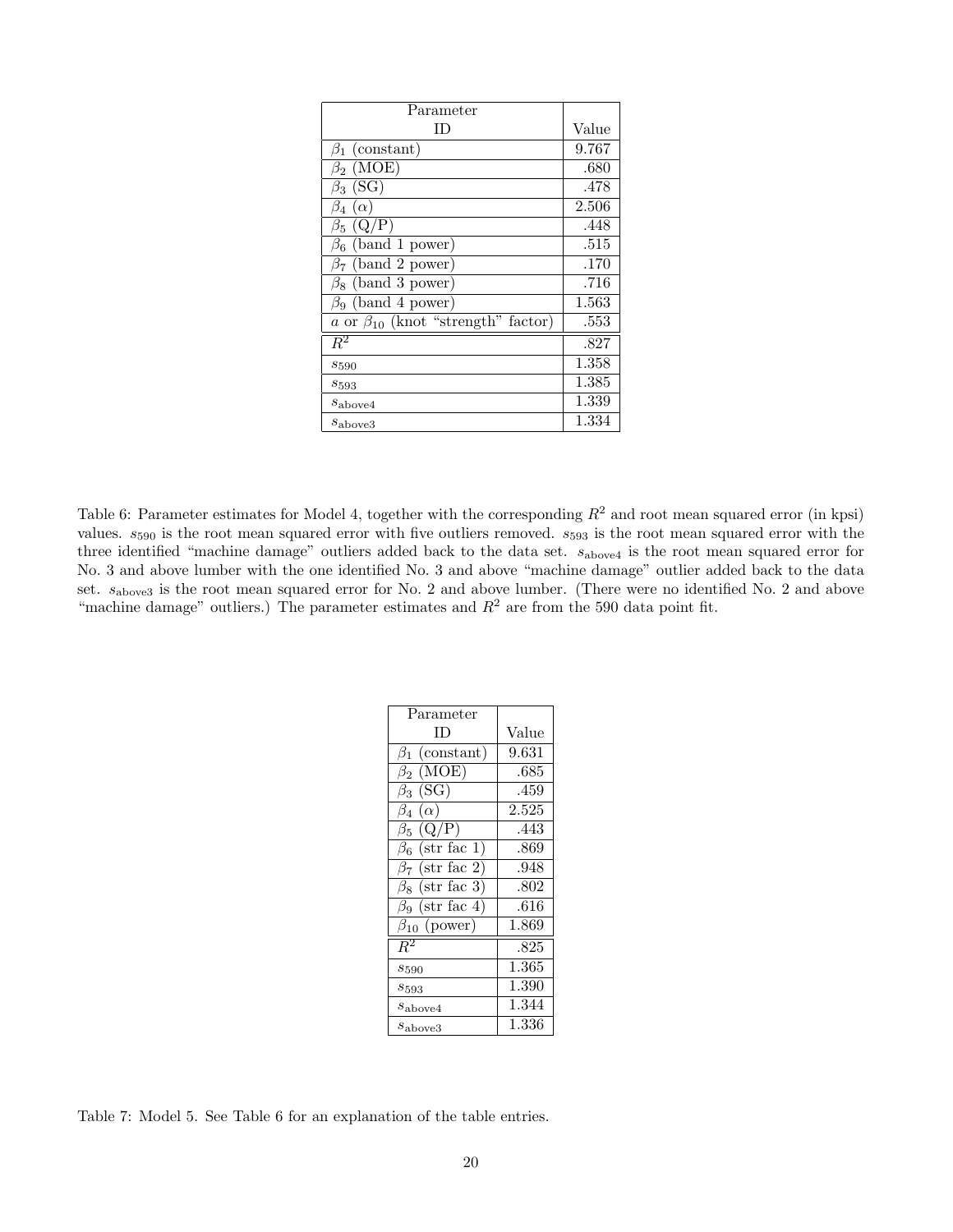| Fitted          | $\overline{s}$ for | s for      | s for         |
|-----------------|--------------------|------------|---------------|
| Model           | fitted 590         | fitted 300 | predicted 290 |
| <b>Full 590</b> | 1.362              |            |               |
| 300, 1          |                    | $1.336*$   | 1.417         |
| 300, 2          |                    | $1.375*$   | 1.462         |
| 300, 3          |                    | $1.382*$   | 1.388         |
| 300, 4          |                    | 1.385      | $1.299*$      |
| 300, 5          |                    | 1.440      | $1.340*$      |
| 300, 6          |                    | $1.301*$   | 1.400         |
| 300, 7          |                    | $1.336*$   | 1.499         |
| 300, 8          |                    | $1.298*$   | 1.410         |
| 300, 9          |                    | $1.278*$   | 1.417         |
| 300, 10         |                    | $1.305*$   | 1.353         |
| mean of 10      |                    | 1.344      | 1.399         |

Table 8: Model 2 (fraction of area, 4 rows, 6 columns, non-Hankinson SOG) s values (in kpsi). \* indicates lower value in row.

| Fitted          | s for        | s for           | $s$ for       |
|-----------------|--------------|-----------------|---------------|
| Model           | fitted $590$ | fitted 300      | predicted 290 |
| <b>Full 590</b> | 1.362        |                 |               |
| 300, 1          |              | $\ast$<br>1.339 | 1.418         |
| 300, 2          |              | $1.379*$        | 1.464         |
| 300, 3          |              | $1.372*$        | 1.410         |
| 300, 4          |              | 1.389           | $1.302*$      |
| 300, 5          |              | 1.498           | $1.358*$      |
| 300, 6          |              | $1.301 *$       | 1.412         |
| 300, 7          |              | $1.338*$        | 1.493         |
| 300, 8          |              | $\ast$<br>1.301 | 1.408         |
| 300, 9          |              | $\ast$<br>1.281 | 1.419         |
| 300, 10         |              | $1.307*$        | 1.356         |
| mean of 10      |              | 1.351           | 1.404         |

Table 9: Model 3 (fraction of area, 4 rows, 6 columns, Hankinson SOG) s values (in kpsi). \* indicates lower value in row.

| Fitted     | s for      | s for      | s for         |
|------------|------------|------------|---------------|
| Model      | fitted~590 | fitted 300 | predicted 290 |
| Full 590   | 1.358      |            |               |
| 300, 1     |            | 1.389      | $1.315*$      |
| 300, 2     |            | $1.291*$   | 1.417         |
| 300, 3     |            | $1.382*$   | 1.478         |
| 300, 4     |            | $1.325*$   | 1.350         |
| 300, 5     |            | 1.392      | $1.288*$      |
| 300, 6     |            | $1.333*$   | 1.425         |
| 300, 7     |            | $1.305*$   | 1.435         |
| 300, 8     |            | 1.380      | $1.346*$      |
| 300, 9     |            | $1.342*$   | 1.358         |
| 300, 10    |            | $1.297*$   | 1.368         |
| mean of 10 |            | 1.344      | 1.378         |

Table 10: Model 4 (fraction of vertical line, 4 rows, 1800 vertical lines, Hankinson SOG, 1 strength factor, 4 powers)  $s$  values (in kpsi).  $\dot{*}$  indicates lower value in row.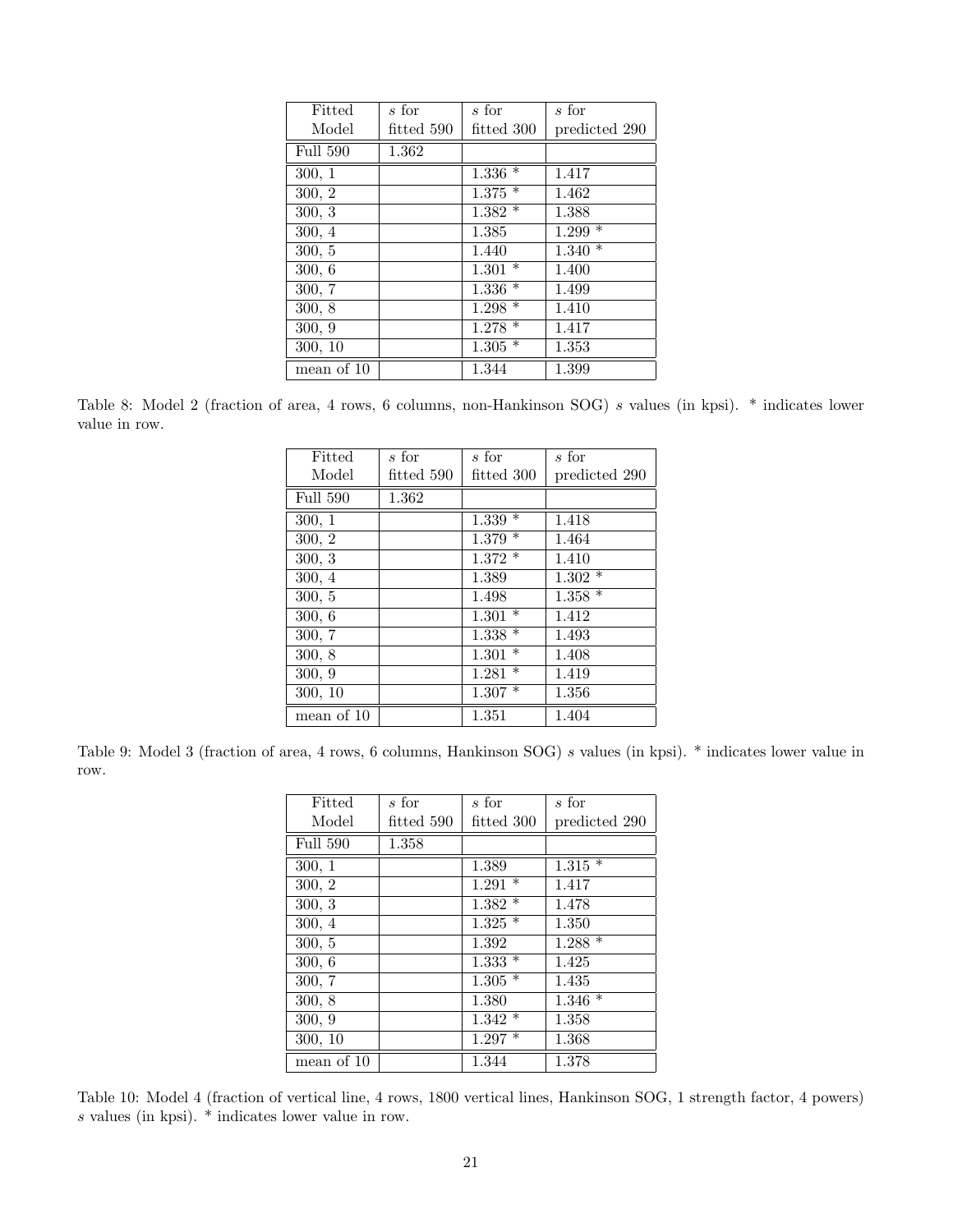| Fitted          | s for      | s for                | s for         |
|-----------------|------------|----------------------|---------------|
| Model           | fitted 590 | fitted 300           | predicted 290 |
| <b>Full 590</b> | 1.365      |                      |               |
| 300, 1          |            | 1.401                | $1.325*$      |
| 300, 2          |            | $1.293*$             | 1.423         |
| 300, 3          |            | $1.381*$             | 1.474         |
| 300, 4          |            | $1.327*$             | 1.355         |
| 300, 5          |            | 1.400                | $1.296*$      |
| 300, 6          |            | $1.340*$             | 1.439         |
| 300, 7          |            | $1.306*$             | 1.439         |
| 300, 8          |            | 1.392                | $1.355*$      |
| 300, 9          |            | $1.\overline{355}$ * | 1.366         |
| 300, 10         |            | $1.301*$             | 1.375         |
| mean of 10      |            | 1.350                | 1.385         |

Table 11: Model 5 (fraction of vertical vertical line, 4 rows, 1800 vertical lines, Hankinson SOG, 4 strength factors, 1 power) s values (in kpsi). \* indicates lower value in row.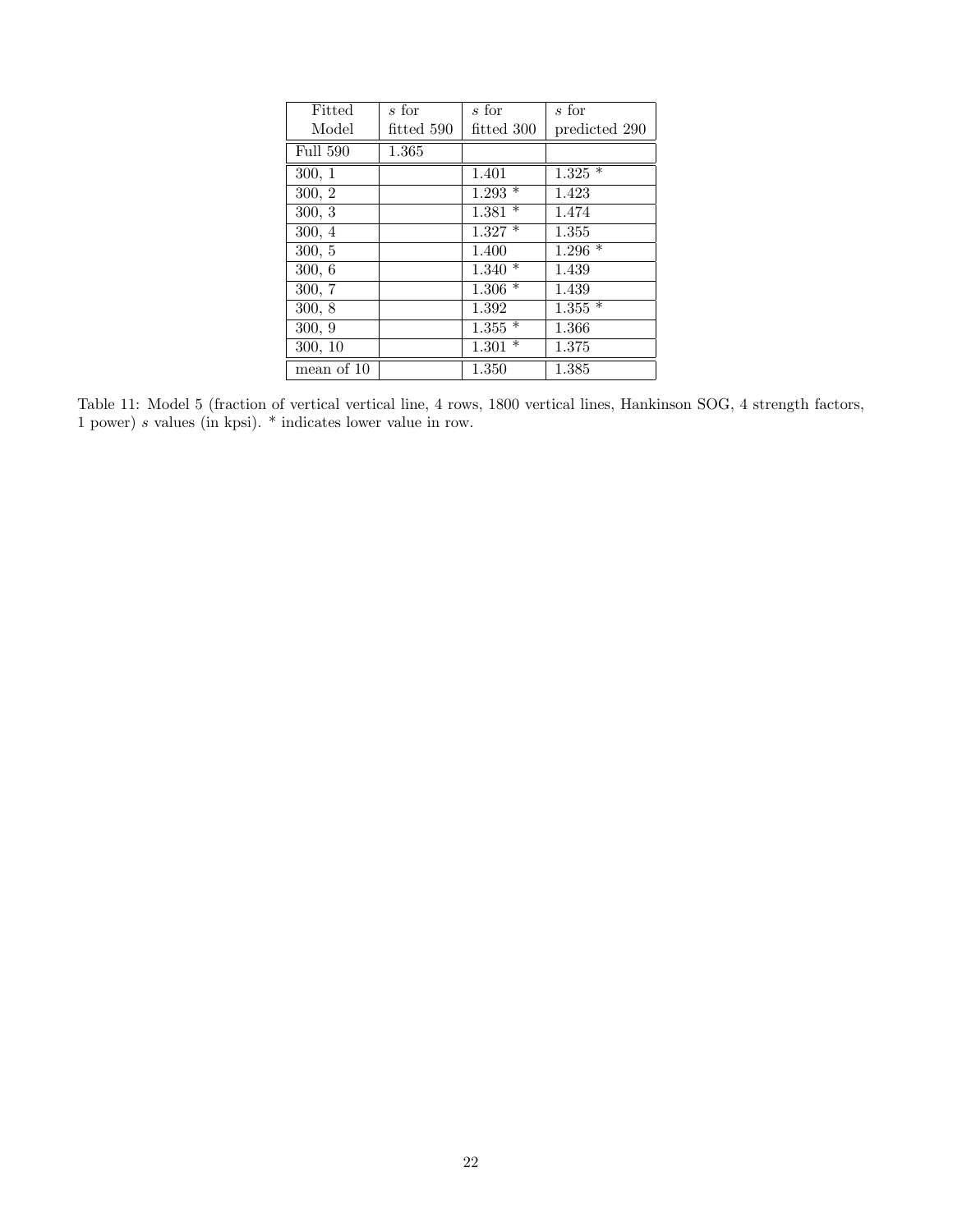

**Model 1**

Figure 1: Model 1. Non-Hankinson SOG factor. No knot factor. A plot of the observed MOR values against the corresponding predicted MOR values. The straight line is the  $y = x$  line.  $s = 1.819$ .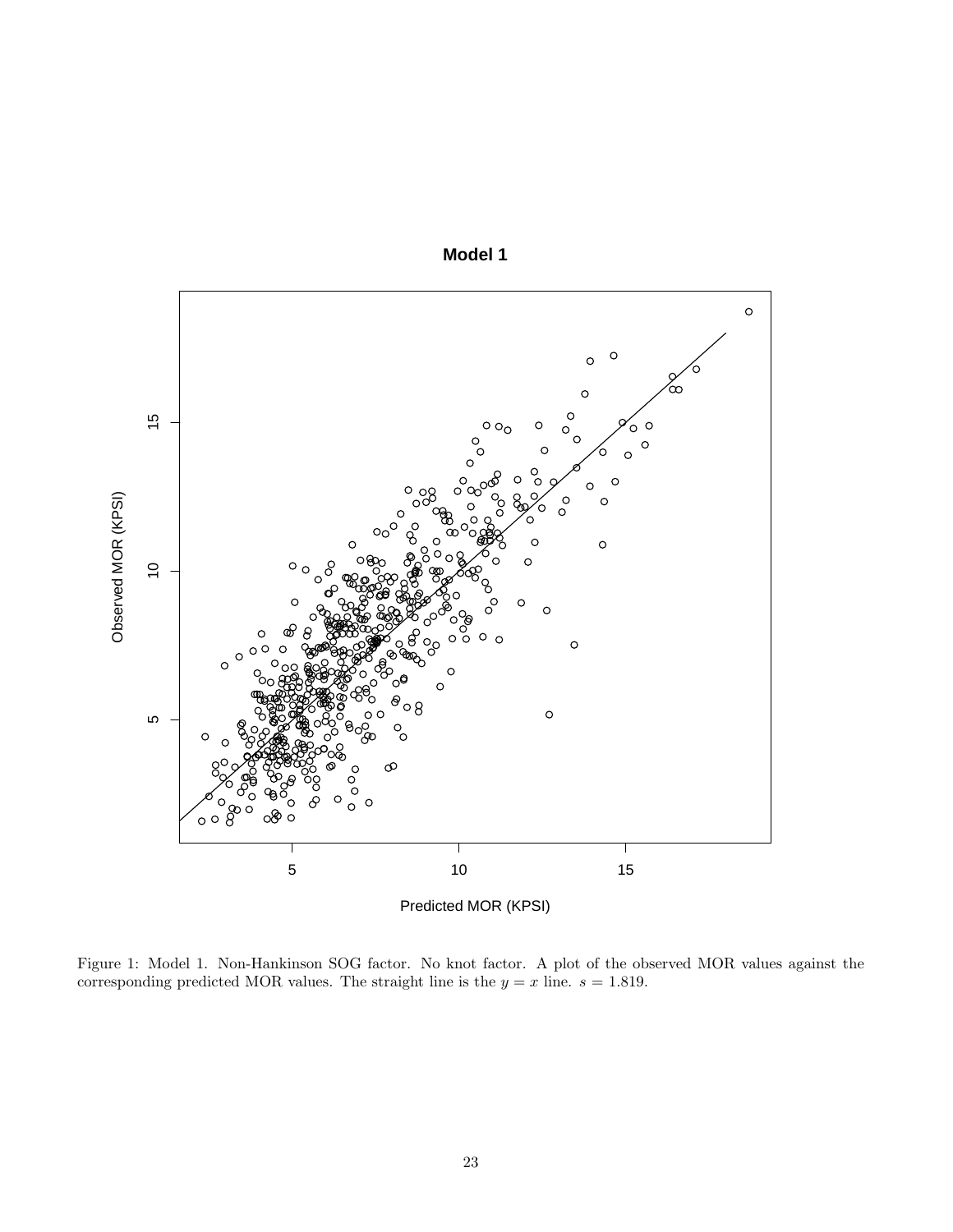

**Model 2**

Figure 2: Model 2. Non-Hankinson SOG factor. Knot factor based on knot areas on wide faces ("non-KAR"). A plot of the observed MOR values against the corresponding predicted MOR values. The straight line is the  $y = x$  line. *s*  $= 1.362.$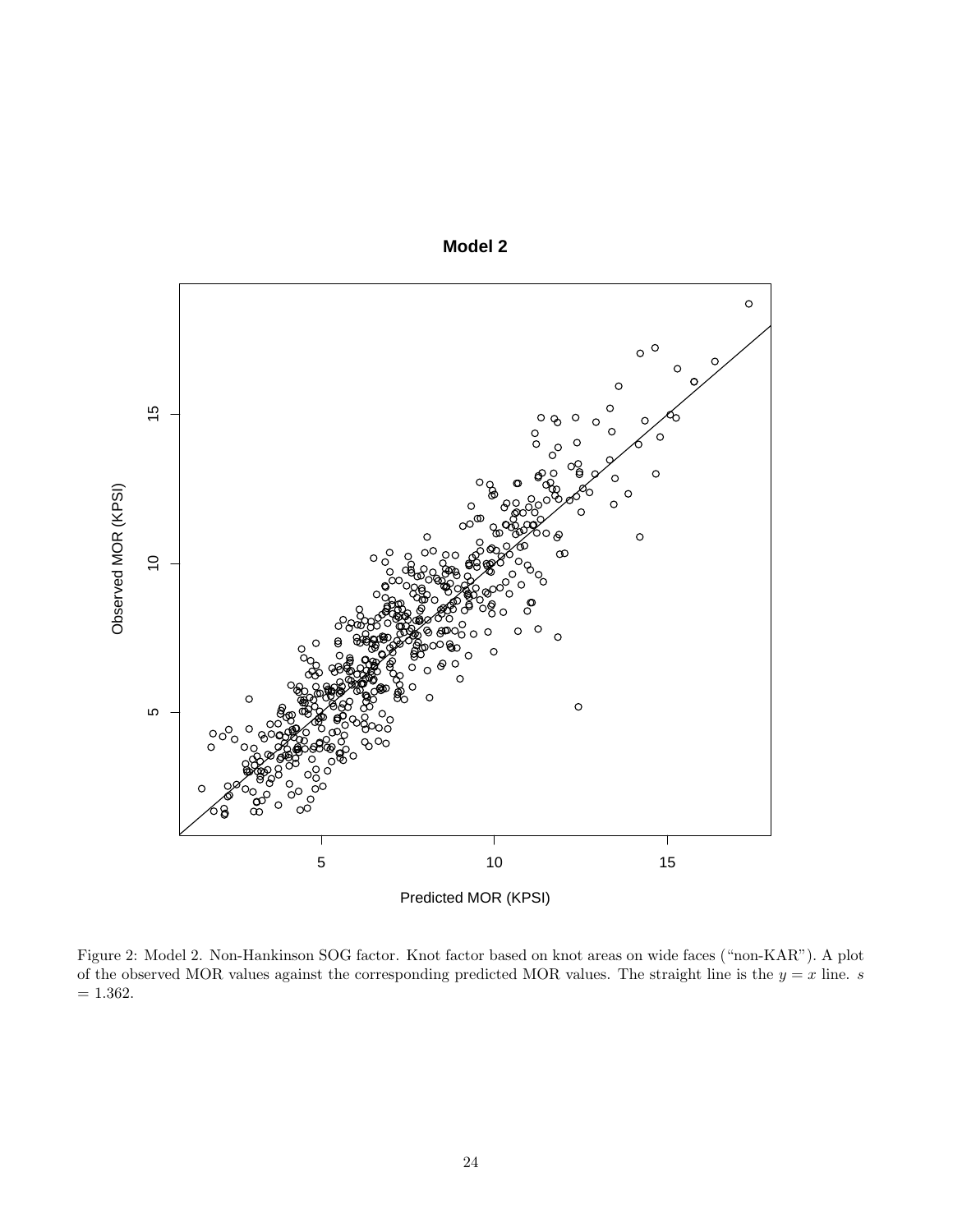

**Model 3**

Figure 3: Model 3. Hankinson SOG factor. Knot factor based on knot areas on wide faces ("non-KAR"). A plot of the observed MOR values against the corresponding predicted MOR values. The straight line is the  $y = x$  line.  $s =$ 1.362.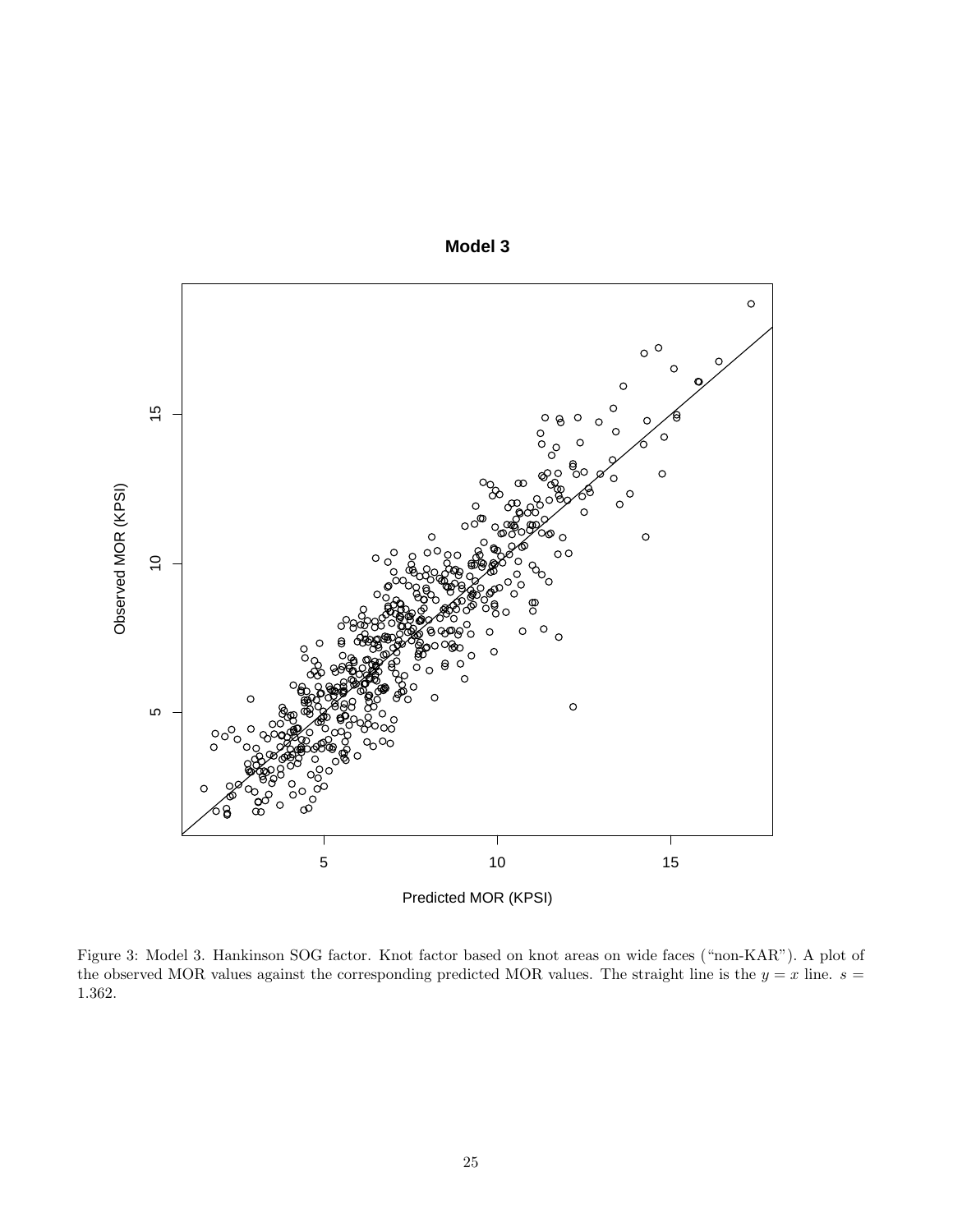

**Model 4**

Figure 4: Model 4. Hankinson SOG factor. Knot factor based on vertical "heights" on wide faces ("KAR" approach 1). A plot of the observed MOR values against the corresponding predicted MOR values. The straight line is the  $y = x$  line.  $s = 1.358$ .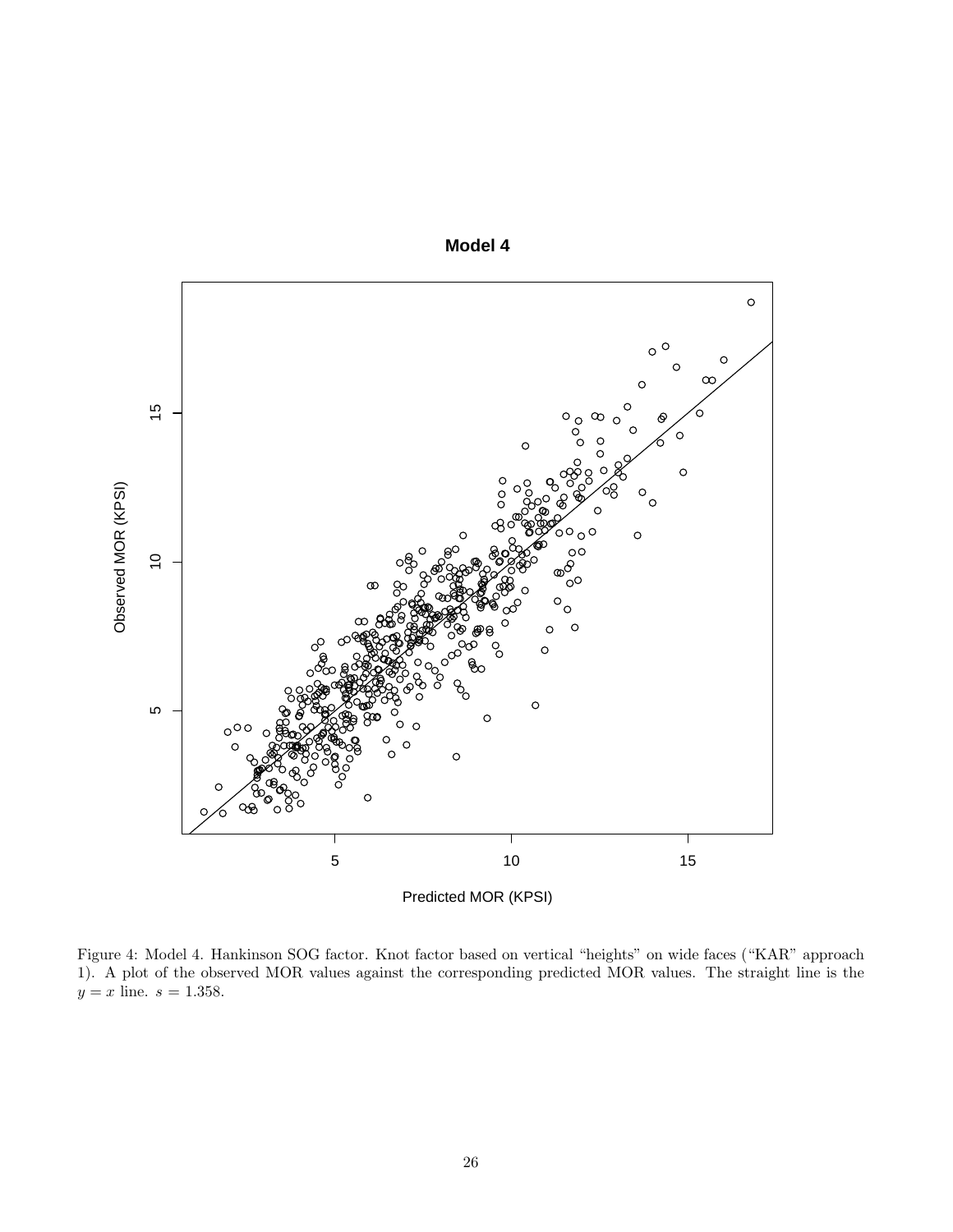

**Model 5**

Figure 5: Model 5. Hankinson SOG factor. Knot factor based on vertical "heights" on wide faces ("KAR" approach 2). A plot of the observed MOR values against the corresponding predicted MOR values. The straight line is the  $y = x$  line.  $s = 1.365$ .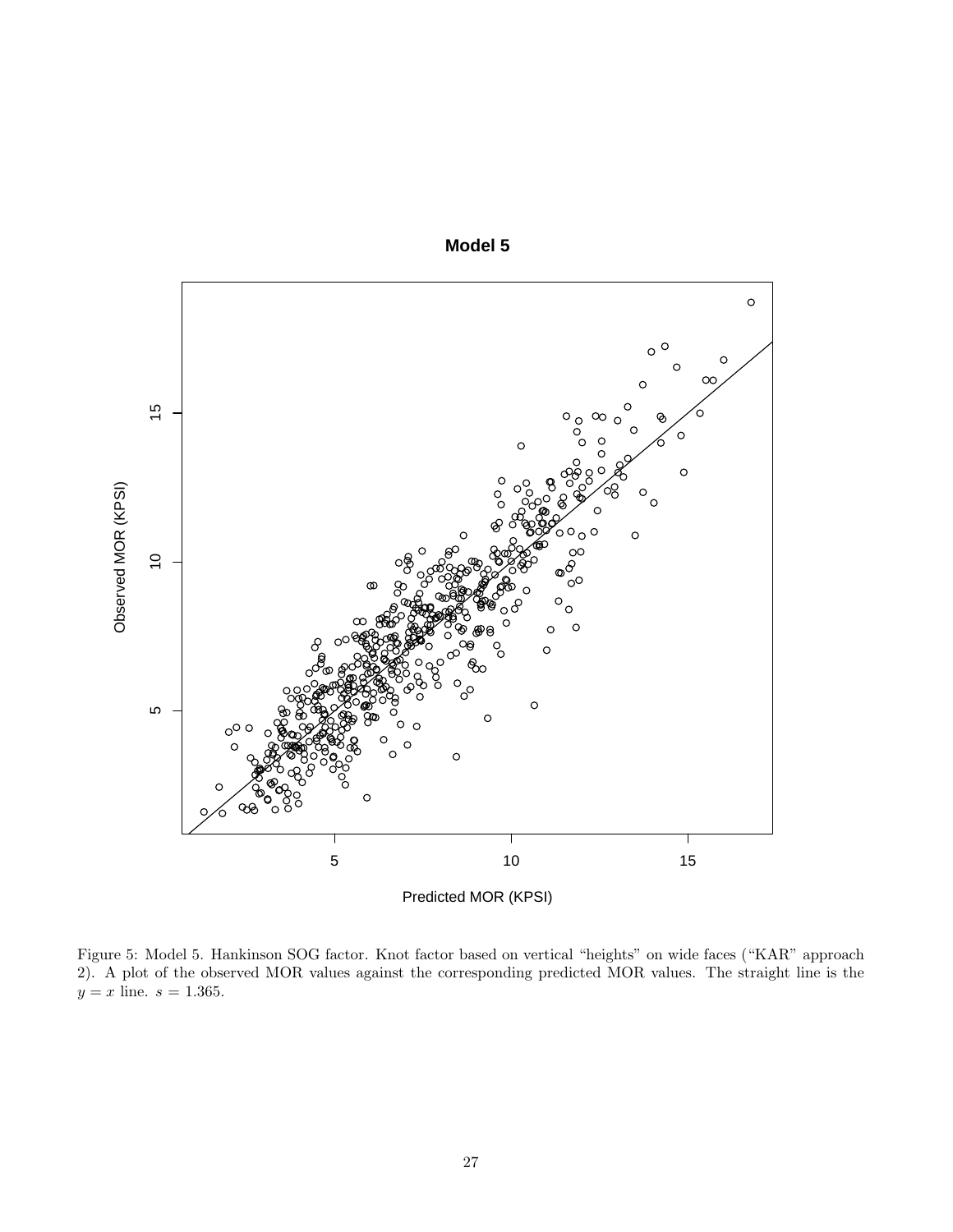



Figure 6: Plot of Model 2 observed versus predicted MORs together with  $y = x$ ,  $y = x - 2 \times s$ ,  $y = x - 3 \times s$ ,  $y = x - 4 \times s$ , and  $y = 1.26$  lines. Only **No. 2 data** is plotted. (Here we use 1.26 kpsi as the allowable property value for No. 2 Southern Pine 2x4 lumber. This corresponds to an adjustment of the 1.1 kpsi value appropriate for 144 inch lumber lengths to a value appropriate for the 59.5 inch "length" in our third point tests. See section 8.4.3 in ASTM D1990.) The plot also contains a line labeled "Olsson". The "Olsson" line is the  $y = x - 4 \times s$ <sub>Olsson</sub> line where the  $s_{\text{Olsson}}$  value is two-thirds of our *s* value and reflects Olsson *et al.*'s 6.30 Mpa *s* estimate.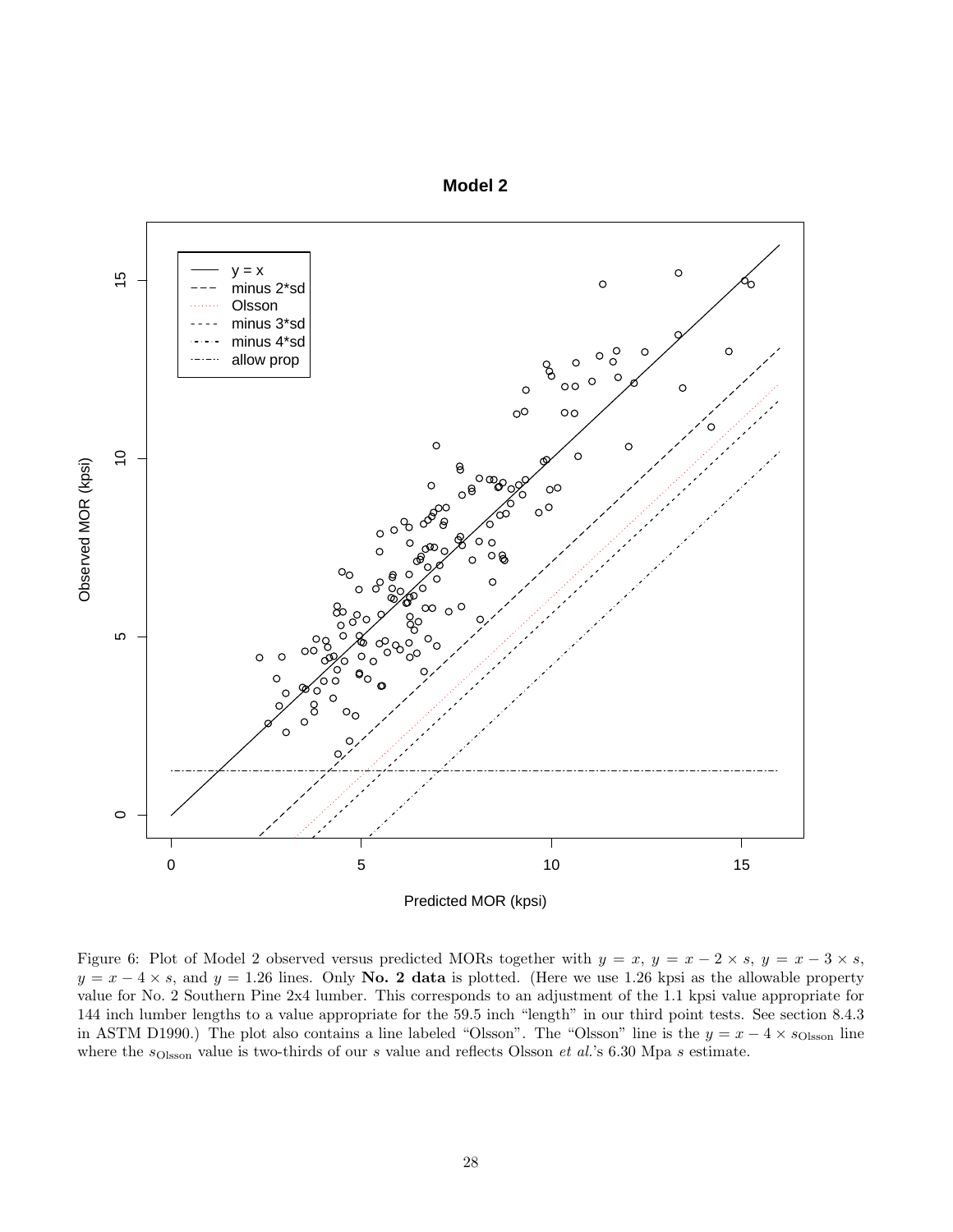



Figure 7: Plot of Model 3 observed versus predicted MORs together with  $y = x$ ,  $y = x - 2 \times s$ ,  $y = x - 3 \times s$ ,  $y = x - 4 \times s$ , and  $y = 1.26$  lines. Only **No. 2 data** is plotted. (Here we use 1.26 kpsi as the allowable property value for No. 2 Southern Pine 2x4 lumber. This corresponds to an adjustment of the 1.1 kpsi value appropriate for 144 inch lumber lengths to a value appropriate for the 59.5 inch "length" in our third point tests. See section 8.4.3 in ASTM D1990.) The plot also contains a line labeled "Olsson". The "Olsson" line is the  $y = x - 4 \times s$ <sub>Olsson</sub> line where the  $s_{\text{Olsson}}$  value is two-thirds of our *s* value and reflects Olsson *et al.*'s 6.30 Mpa *s* estimate.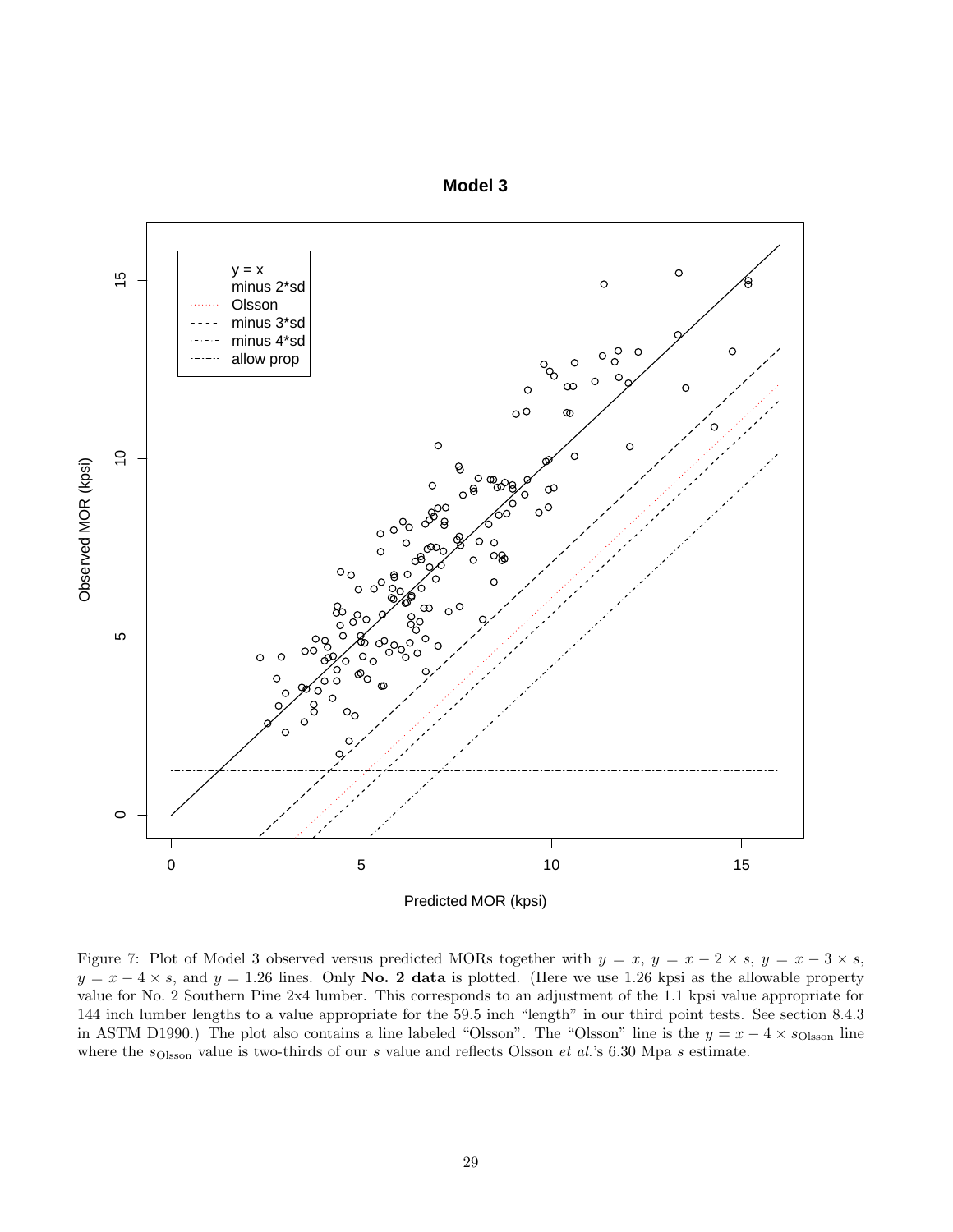



Figure 8: Plot of Model 4 observed versus predicted MORs together with  $y = x$ ,  $y = x - 2 \times s$ ,  $y = x - 3 \times s$ ,  $y = x - 4 \times s$ , and  $y = 1.26$  lines. Only **No. 2 data** is plotted. (Here we use 1.26 kpsi as the allowable property value for No. 2 Southern Pine 2x4 lumber. This corresponds to an adjustment of the 1.1 kpsi value appropriate for 144 inch lumber lengths to a value appropriate for the 59.5 inch "length" in our third point tests. See section 8.4.3 in ASTM D1990.) The plot also contains a line labeled "Olsson". The "Olsson" line is the  $y = x - 4 \times s$ <sub>Olsson</sub> line where the  $s_{\text{Olsson}}$  value is two-thirds of our *s* value and reflects Olsson *et al.*'s 6.30 Mpa *s* estimate.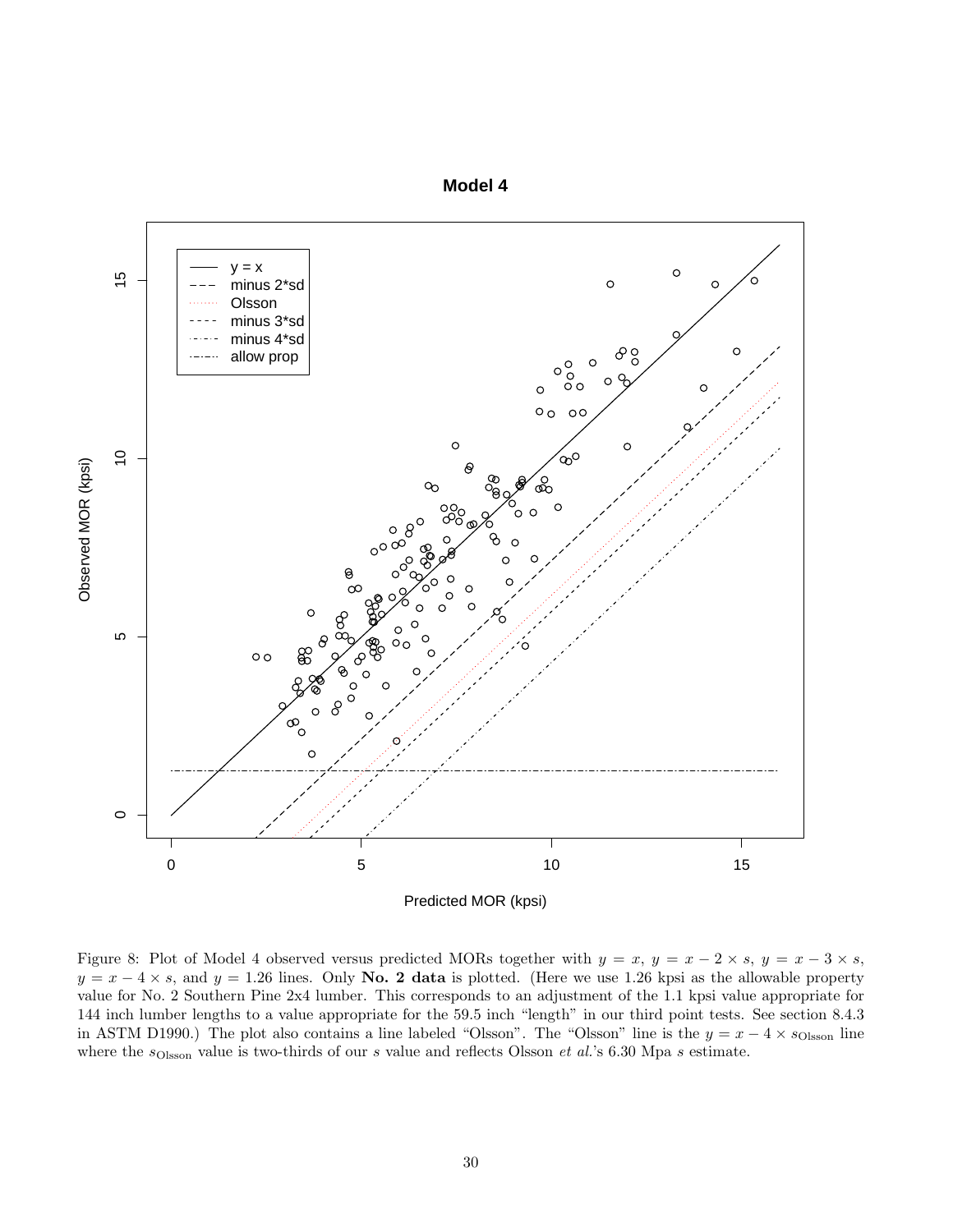



Figure 9: Plot of Model 5 observed versus predicted MORs together with  $y = x$ ,  $y = x - 2 \times s$ ,  $y = x - 3 \times s$ ,  $y = x - 4 \times s$ , and  $y = 1.26$  lines. Only **No. 2 data** is plotted. (Here we use 1.26 kpsi as the allowable property value for No. 2 Southern Pine 2x4 lumber. This corresponds to an adjustment of the 1.1 kpsi value appropriate for 144 inch lumber lengths to a value appropriate for the 59.5 inch "length" in our third point tests. See section 8.4.3 in ASTM D1990.) The plot also contains a line labeled "Olsson". The "Olsson" line is the  $y = x - 4 \times s$ <sub>Olsson</sub> line where the  $s_{\text{Olsson}}$  value is two-thirds of our *s* value and reflects Olsson *et al.*'s 6.30 Mpa *s* estimate.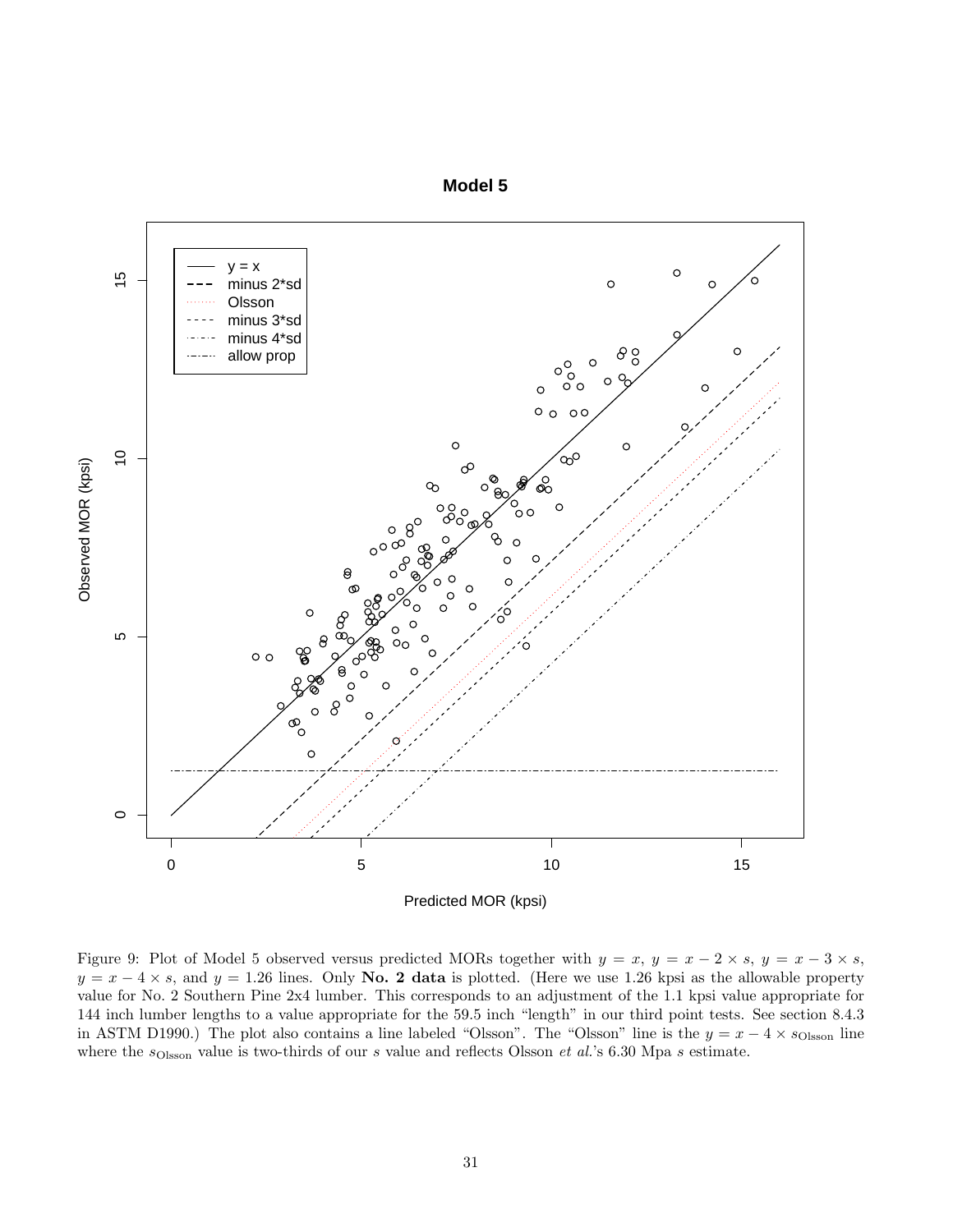



Figure 10: Plot of Model 3 observed versus predicted MORs together with  $y = x$ ,  $y = (x-2\times s)/1.6$ ,  $y = (x-3\times s)/1.6$ ,  $y = (x - 4 \times s)/1.6$ ,  $y = (x - 1.645 \times s)/2.1$ , and  $y = 1.26$  lines. Only **No. 2 data** is plotted. (Here we use 1.26 kpsi as the allowable property value for No. 2 Southern Pine 2x4 lumber. This corresponds to an adjustment of the 1.1 kpsi value appropriate for 144 inch lumber lengths to a value appropriate for the 59.5 inch "length" in our third point tests. See section 8.4.3 in ASTM D1990.)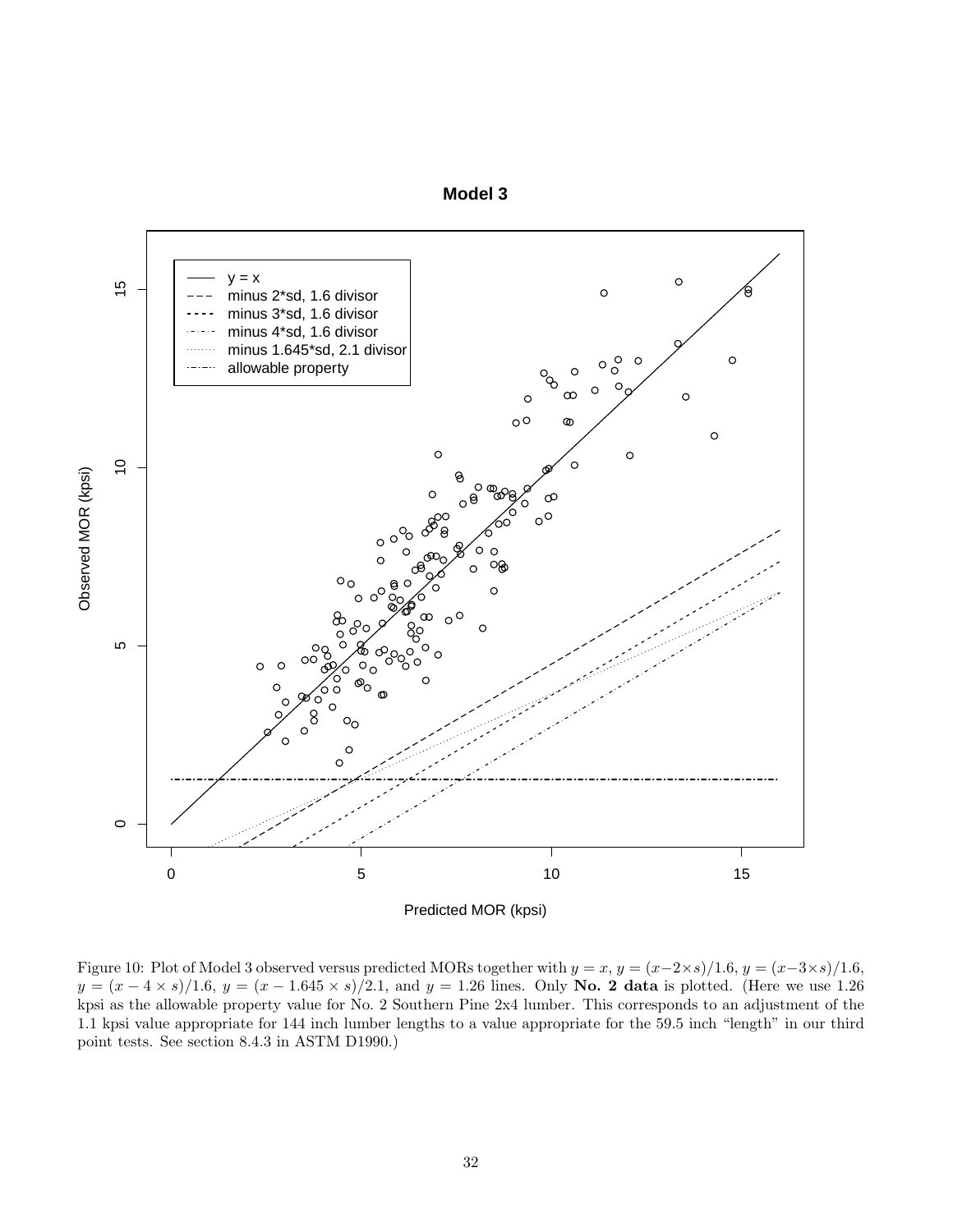

**Model 3**

Figure 11: "Flipping a board" (exchanging compression and tension edges). Plot of larger predicted strength versus smaller predicted strength. Model 3.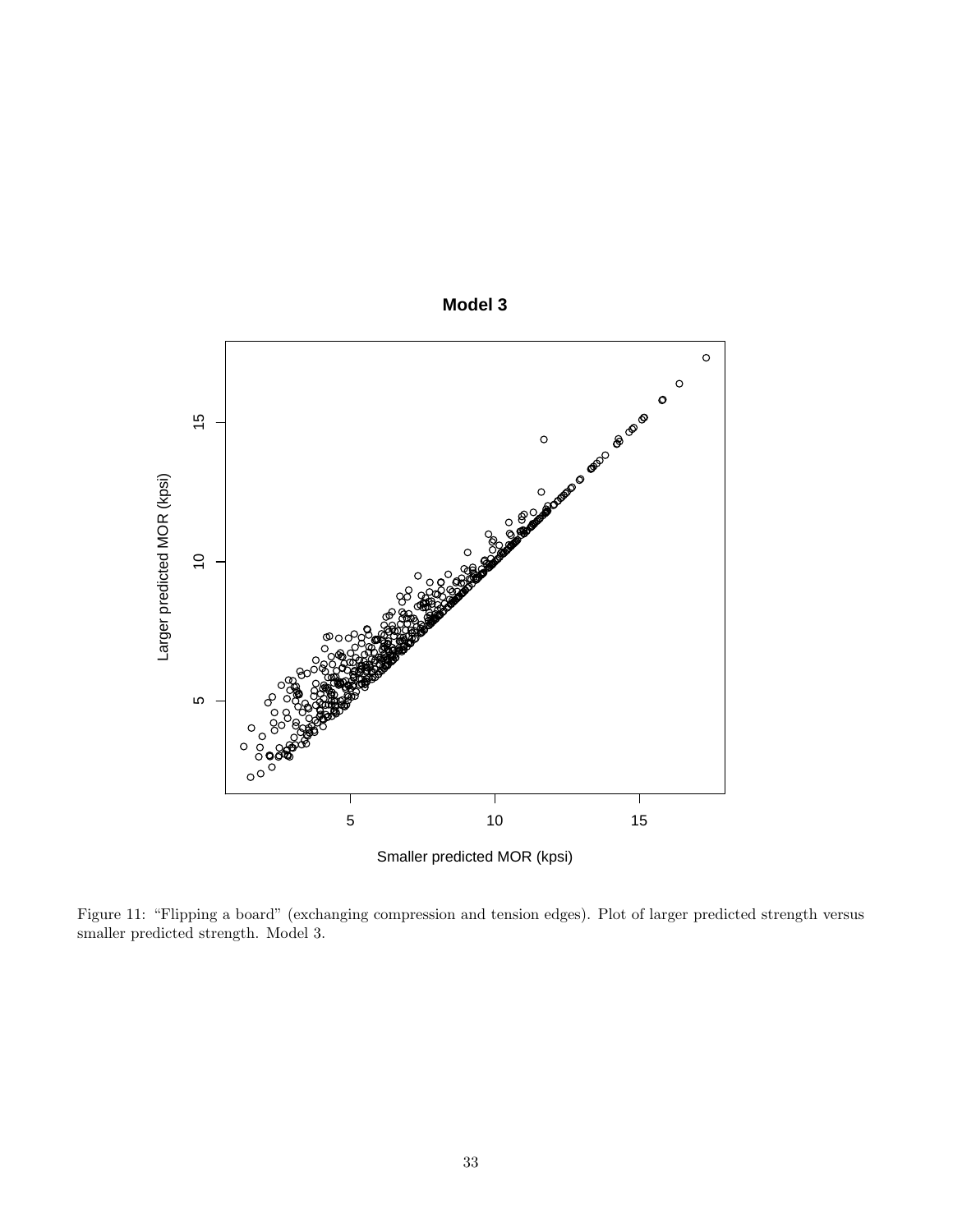

**Model 3**

Figure 12: "Flipping a board" (exchanging compression and tension edges). Plot of larger minus (same board) smaller predicted strengths versus the smaller predicted strengths. Model 3.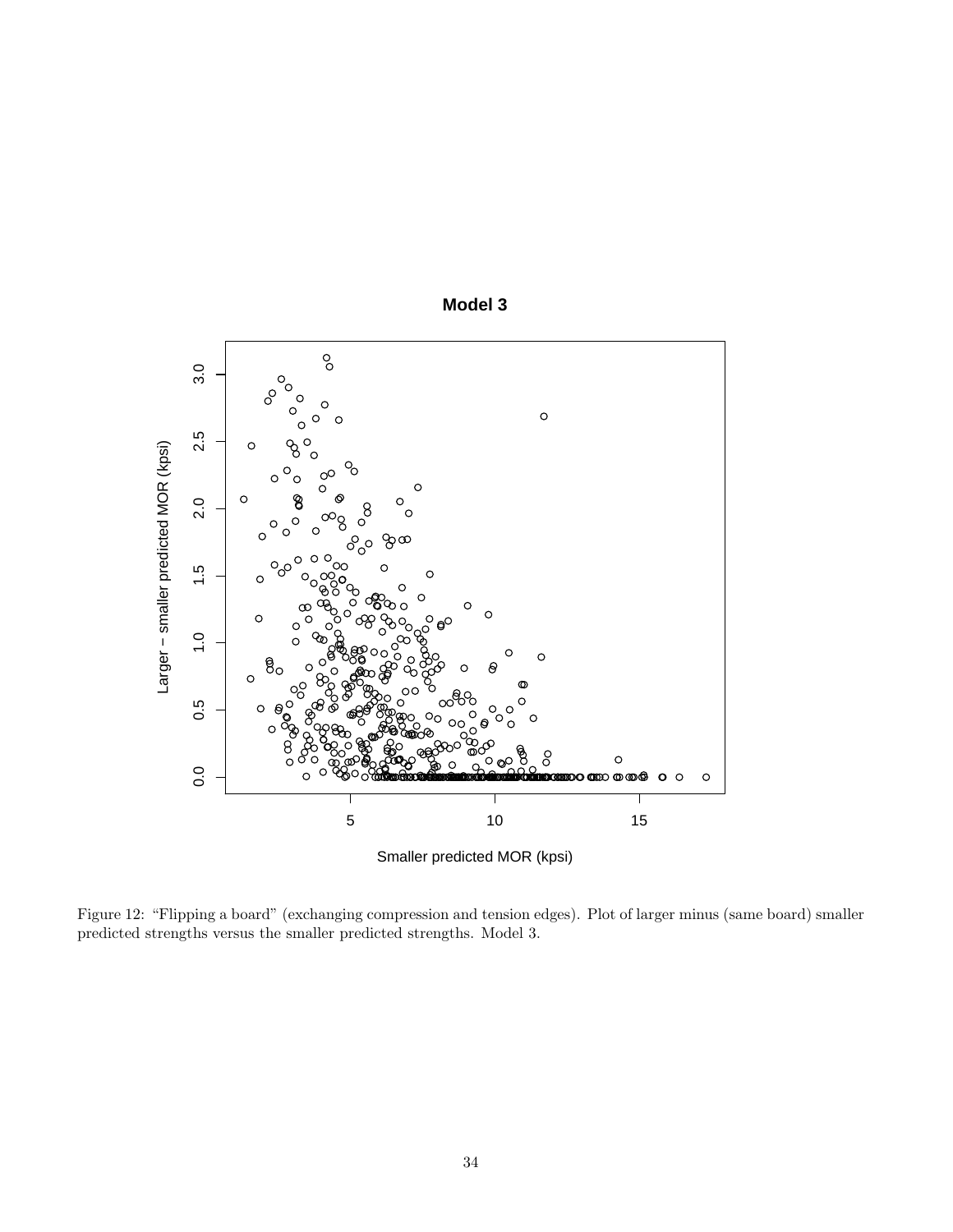

**Model 3**

Figure 13: "Flipping a board" (exchanging compression and tension edges). Histogram of larger minus (same board) smaller predicted strengths. Model 3.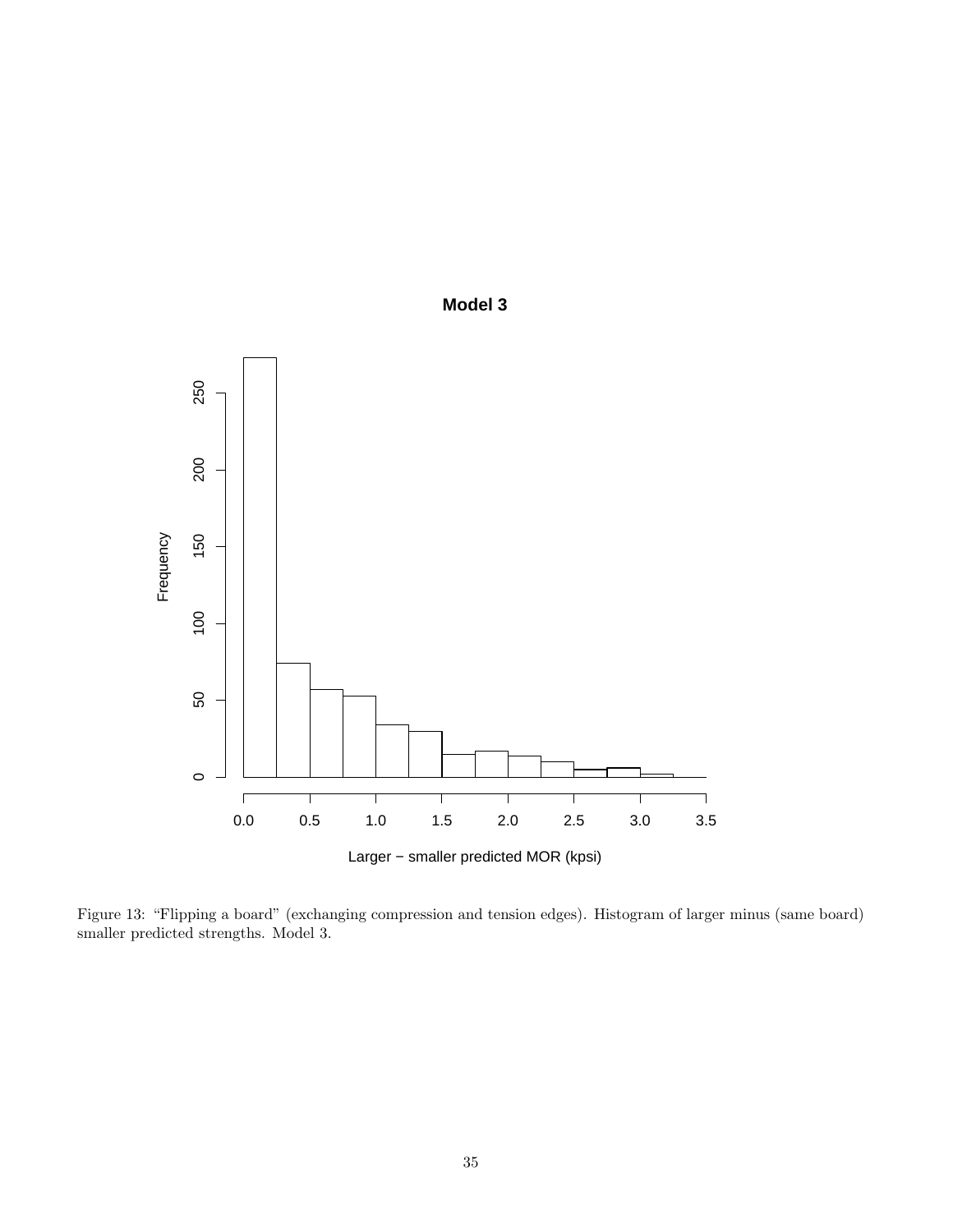

**Model 4**

Figure 14: "Flipping a board" (exchanging compression and tension edges). Plot of larger predicted strength versus smaller predicted strength. Model 4.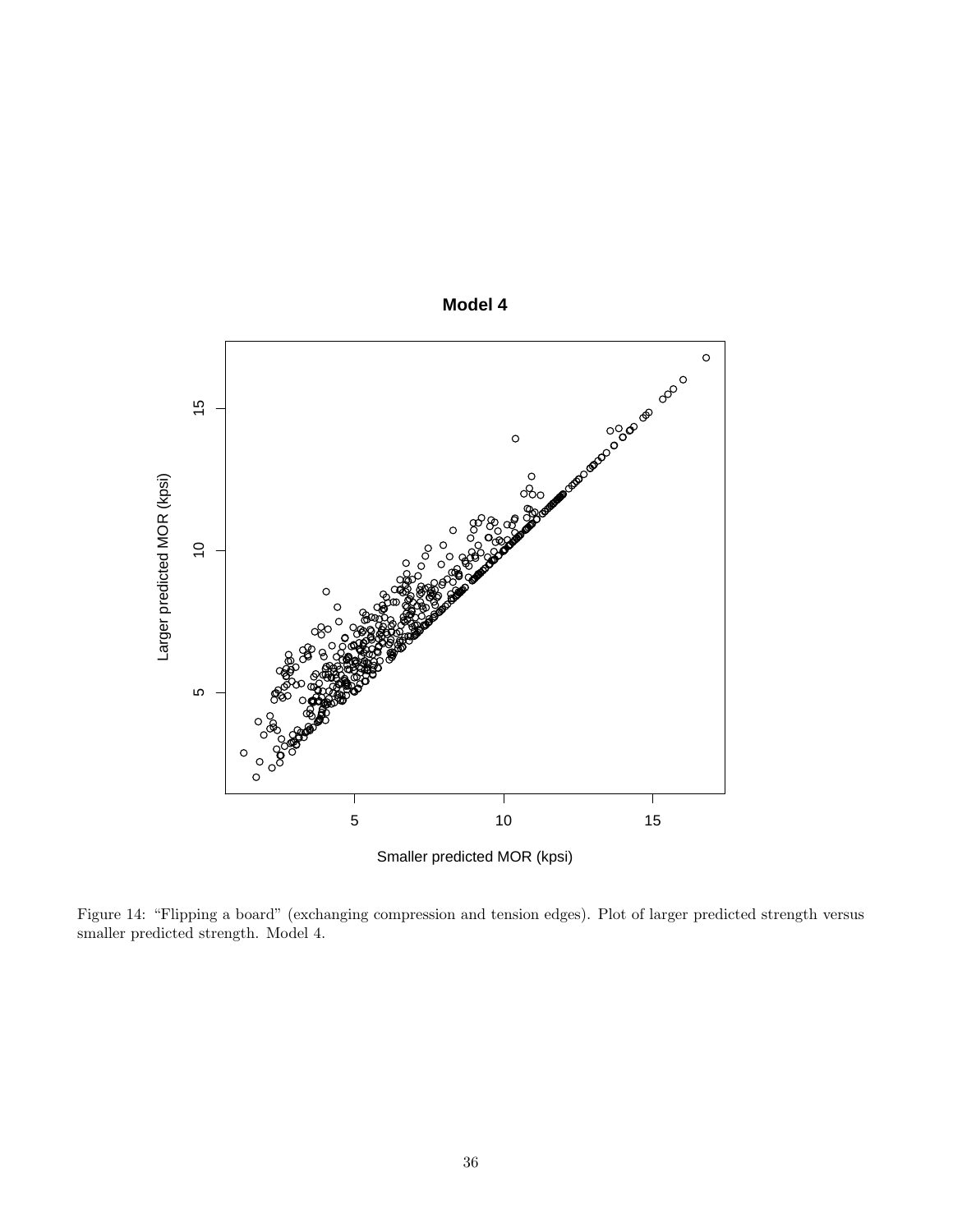

**Model 4**

Figure 15: "Flipping a board" (exchanging compression and tension edges). Plot of larger minus (same board) smaller predicted strengths versus the smaller predicted strengths. Model 4.